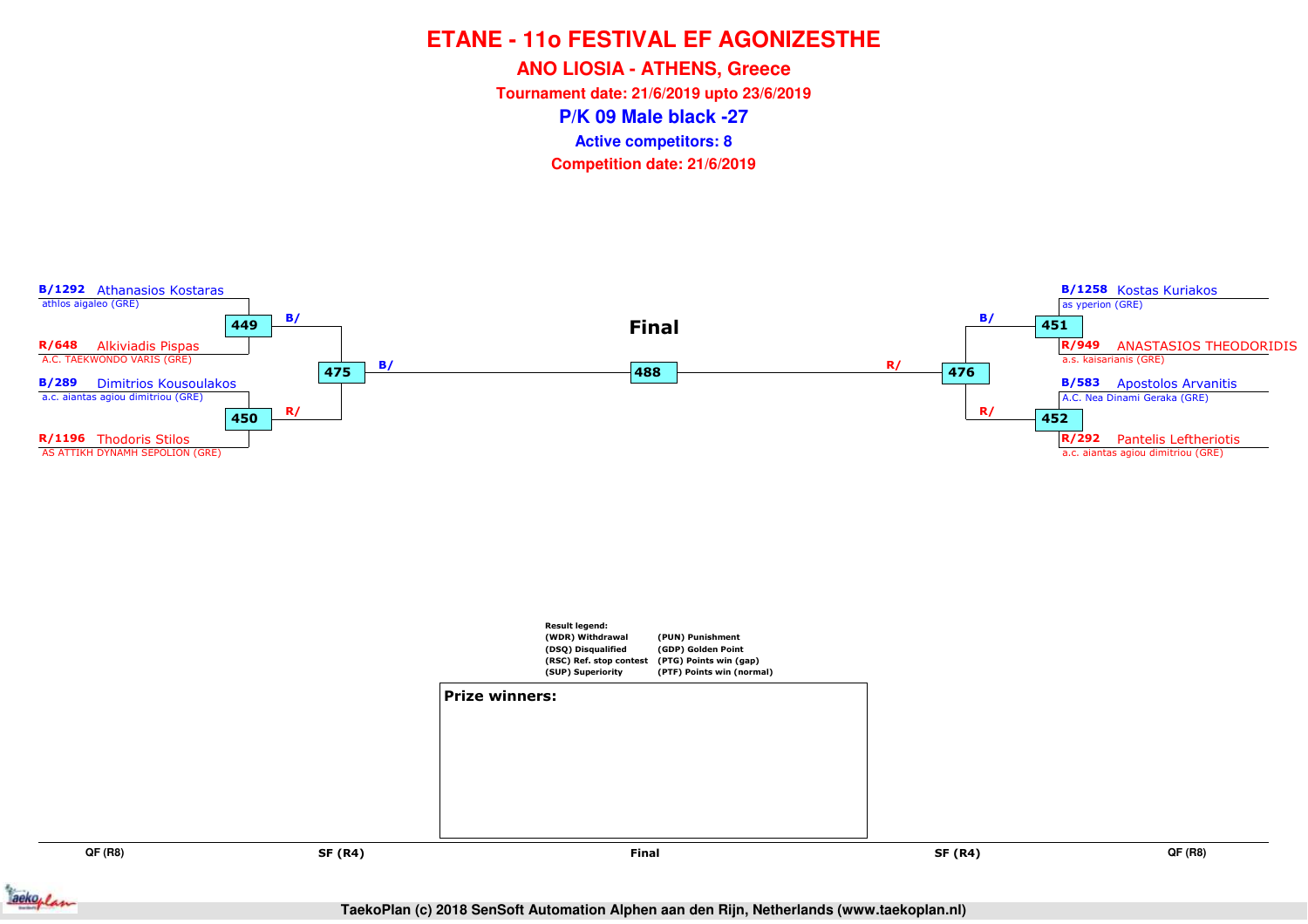**ANO LIOSIA - ATHENS, Greece**

**Tournament date: 21/6/2019 upto 23/6/2019**

**P/K 09 Male black -30**

**Active competitors: 8**



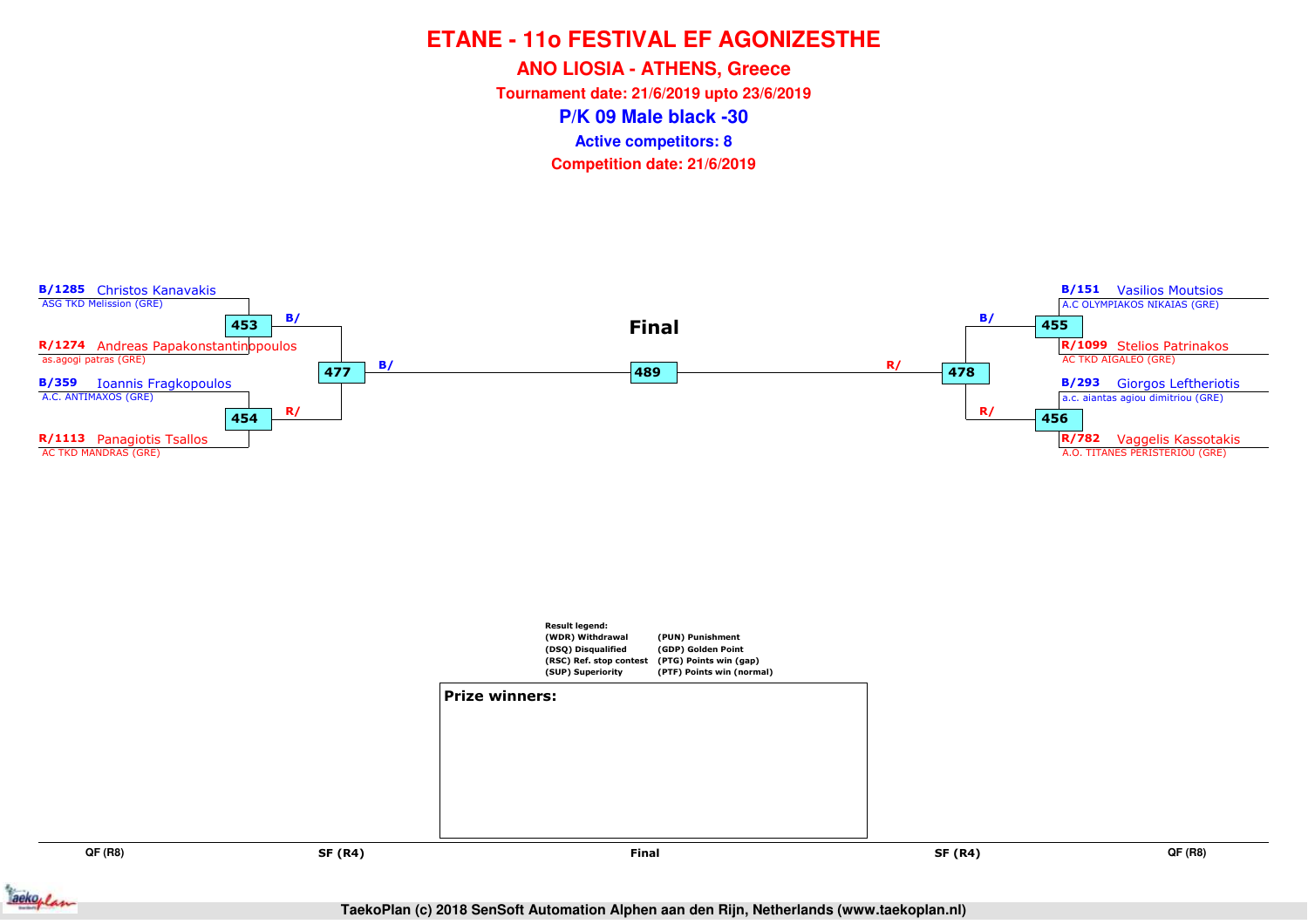**ANO LIOSIA - ATHENS, Greece**

**Tournament date: 21/6/2019 upto 23/6/2019**

**P/K 09 Male black -33**

**Active competitors: 15**

**Competition date: 21/6/2019**



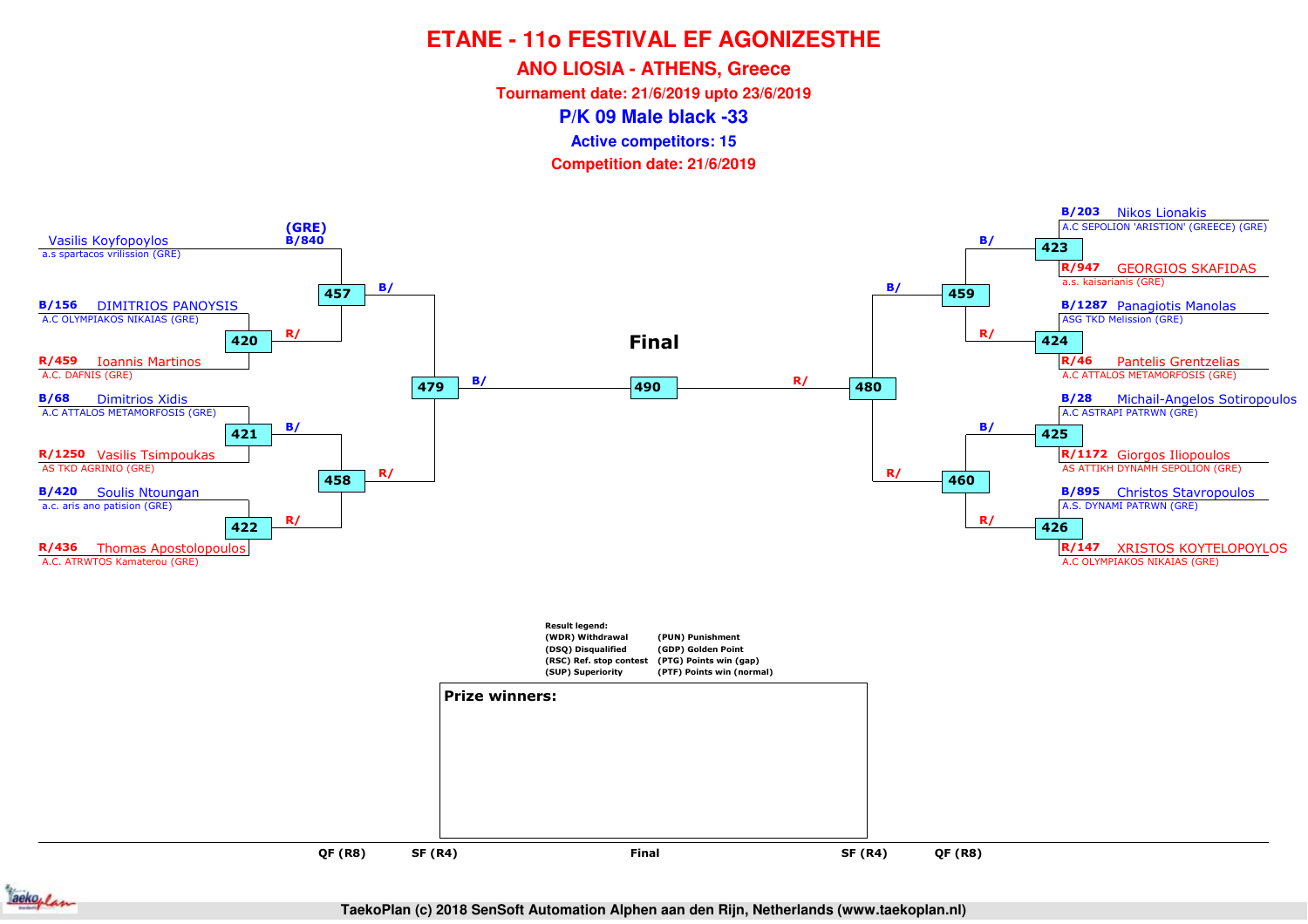**ANO LIOSIA - ATHENS, Greece**

**Tournament date: 21/6/2019 upto 23/6/2019**

**P/K 09 Male black -37**

**Active competitors: 14**

**Competition date: 21/6/2019**



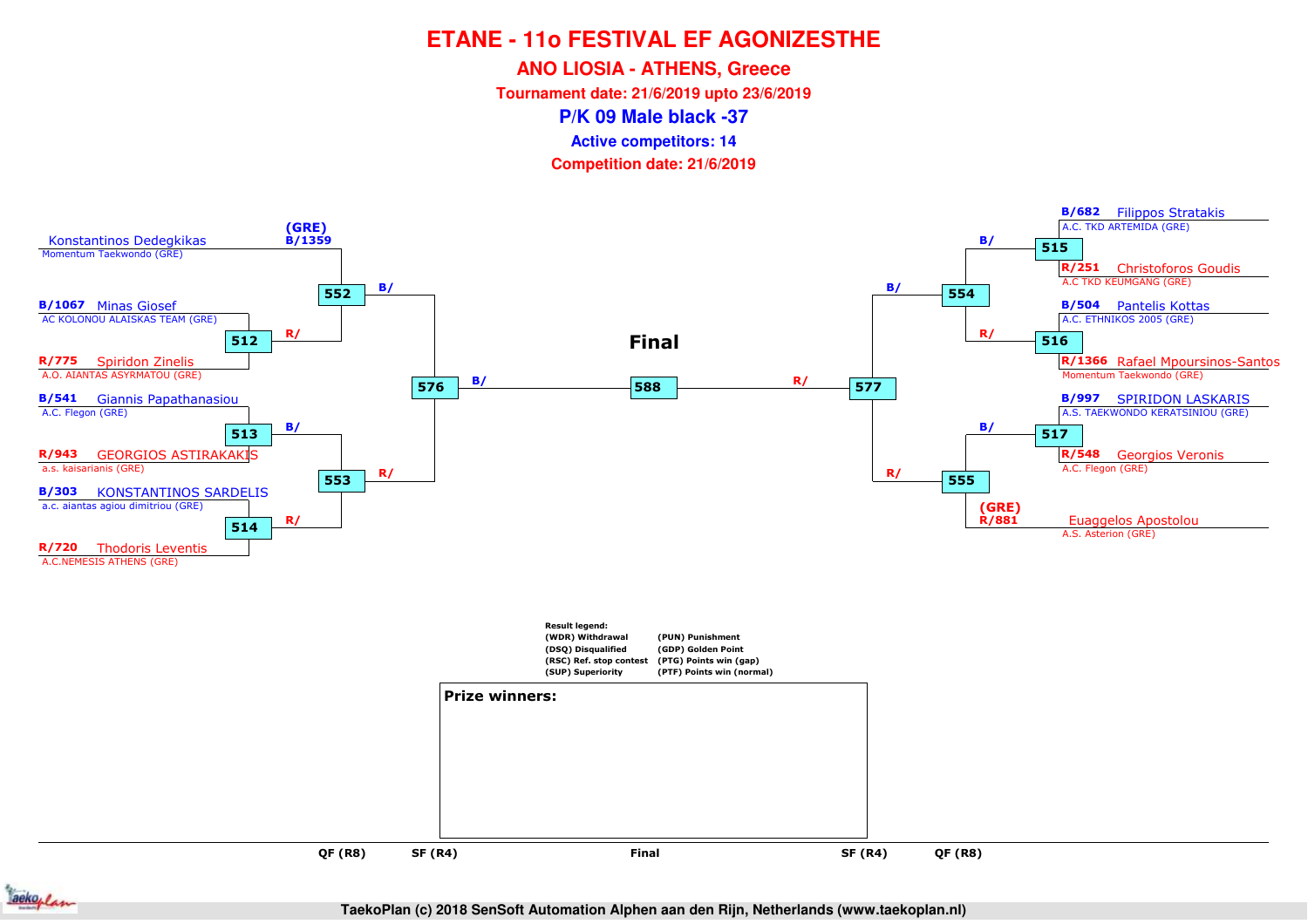**ANO LIOSIA - ATHENS, Greece**

**Tournament date: 21/6/2019 upto 23/6/2019**

**P/K 09 Male black -41**

**Active competitors: 9**

**Competition date: 21/6/2019**



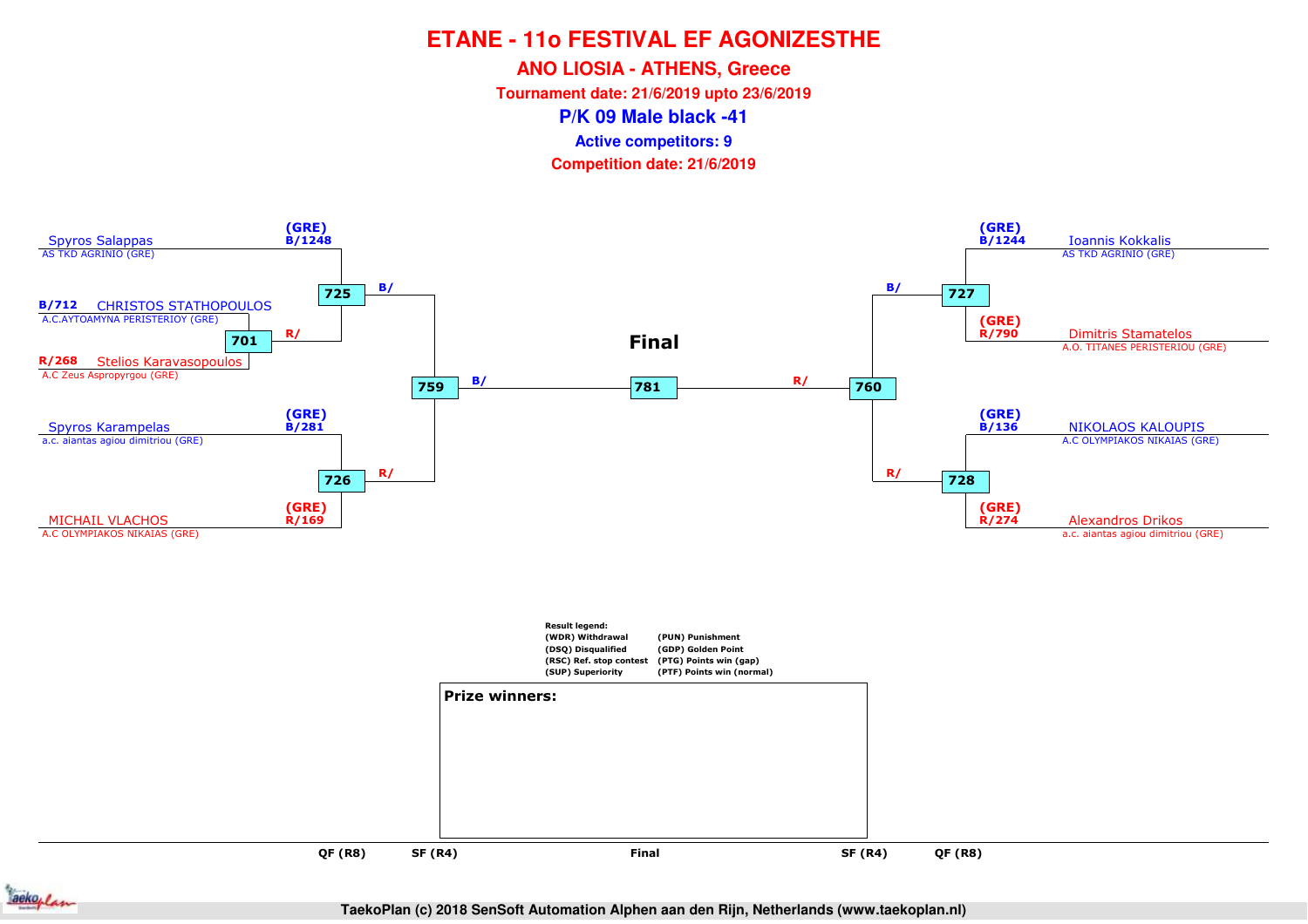**ANO LIOSIA - ATHENS, Greece**

**Tournament date: 21/6/2019 upto 23/6/2019**

**P/K 09 Male black -45**

**Active competitors: 7**



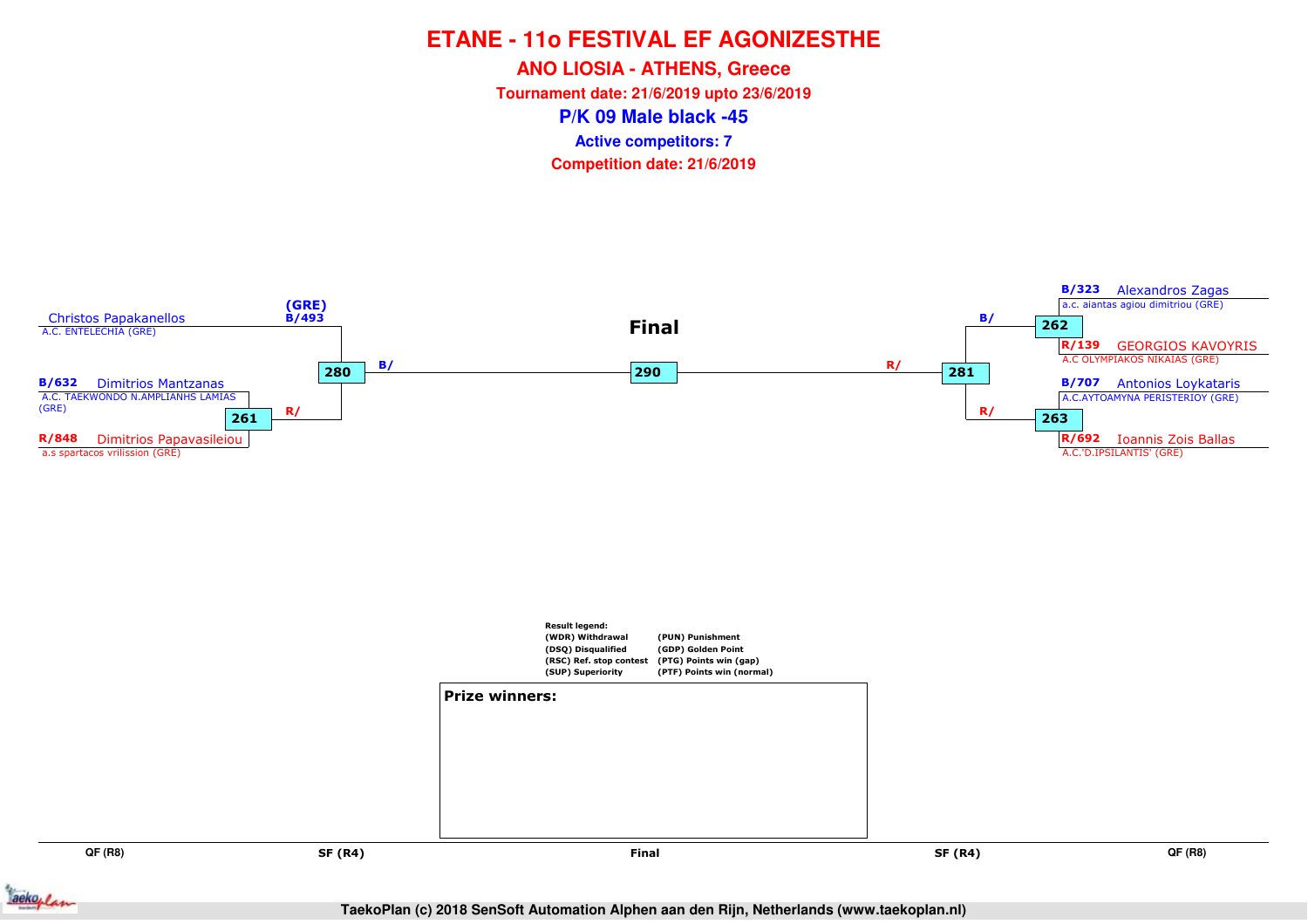**P/K 09 Male black -49ANO LIOSIA - ATHENS, Greece Tournament date: 21/6/2019 upto 23/6/2019Competition date: 21/6/2019 Active competitors: 3**



**SF (R4)**



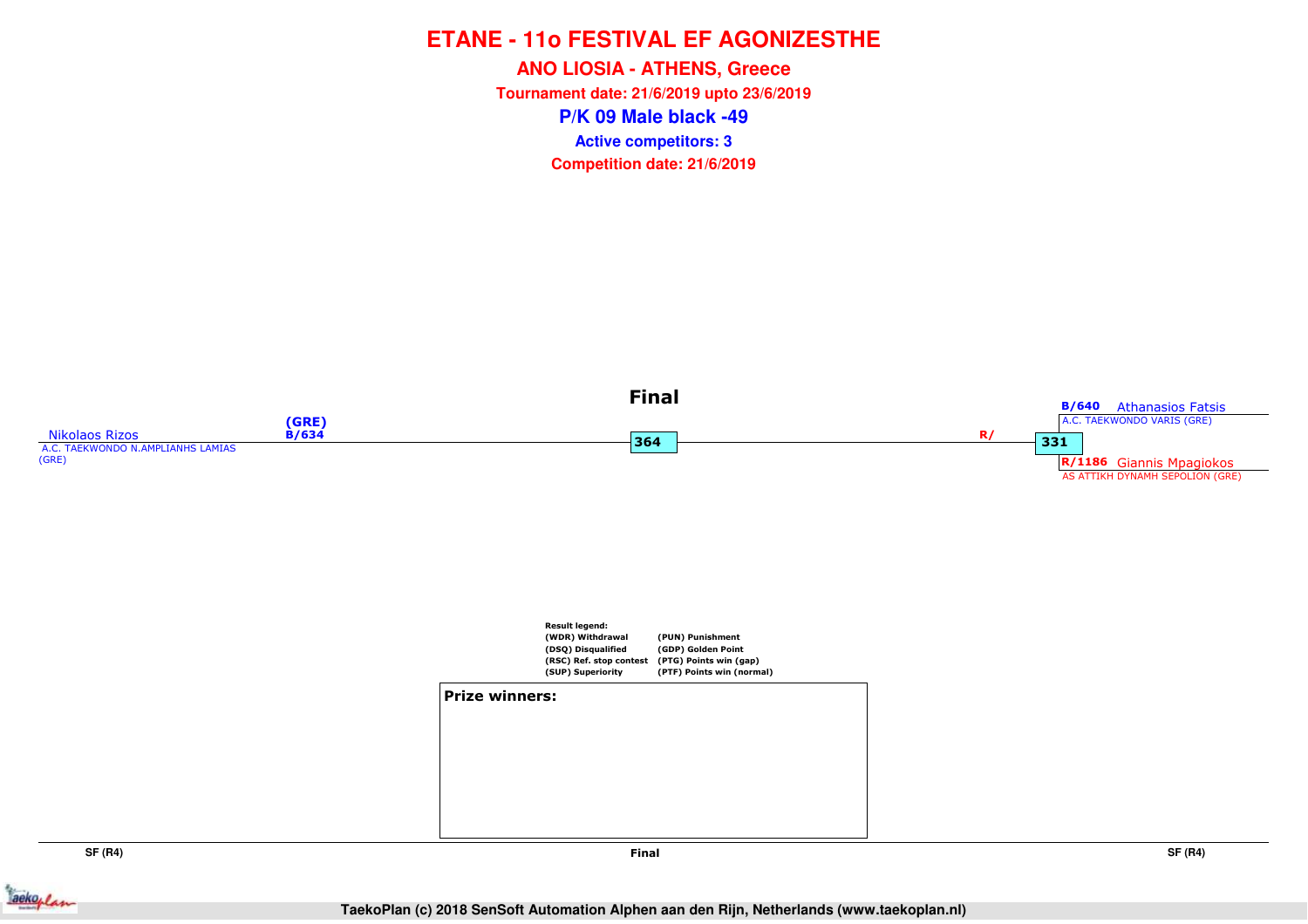**P/K 09 Male black -57ANO LIOSIA - ATHENS, Greece Tournament date: 21/6/2019 upto 23/6/2019Competition date: 21/6/2019 Active competitors: 4**



**SF (R4)**

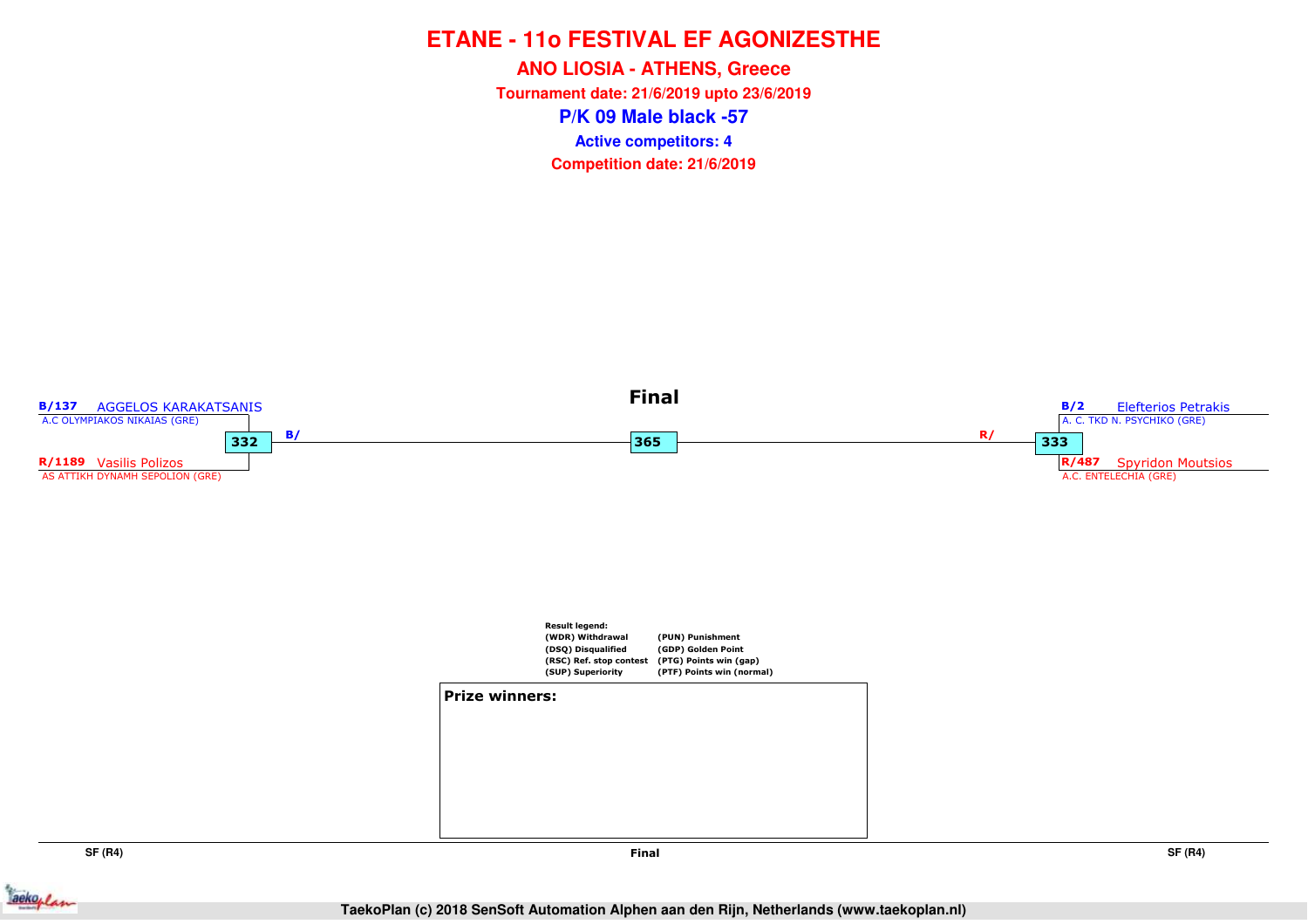**P/K 09 Male black +57ANO LIOSIA - ATHENS, Greece Tournament date: 21/6/2019 upto 23/6/2019Competition date: 21/6/2019 Active competitors: 3**



ackoplan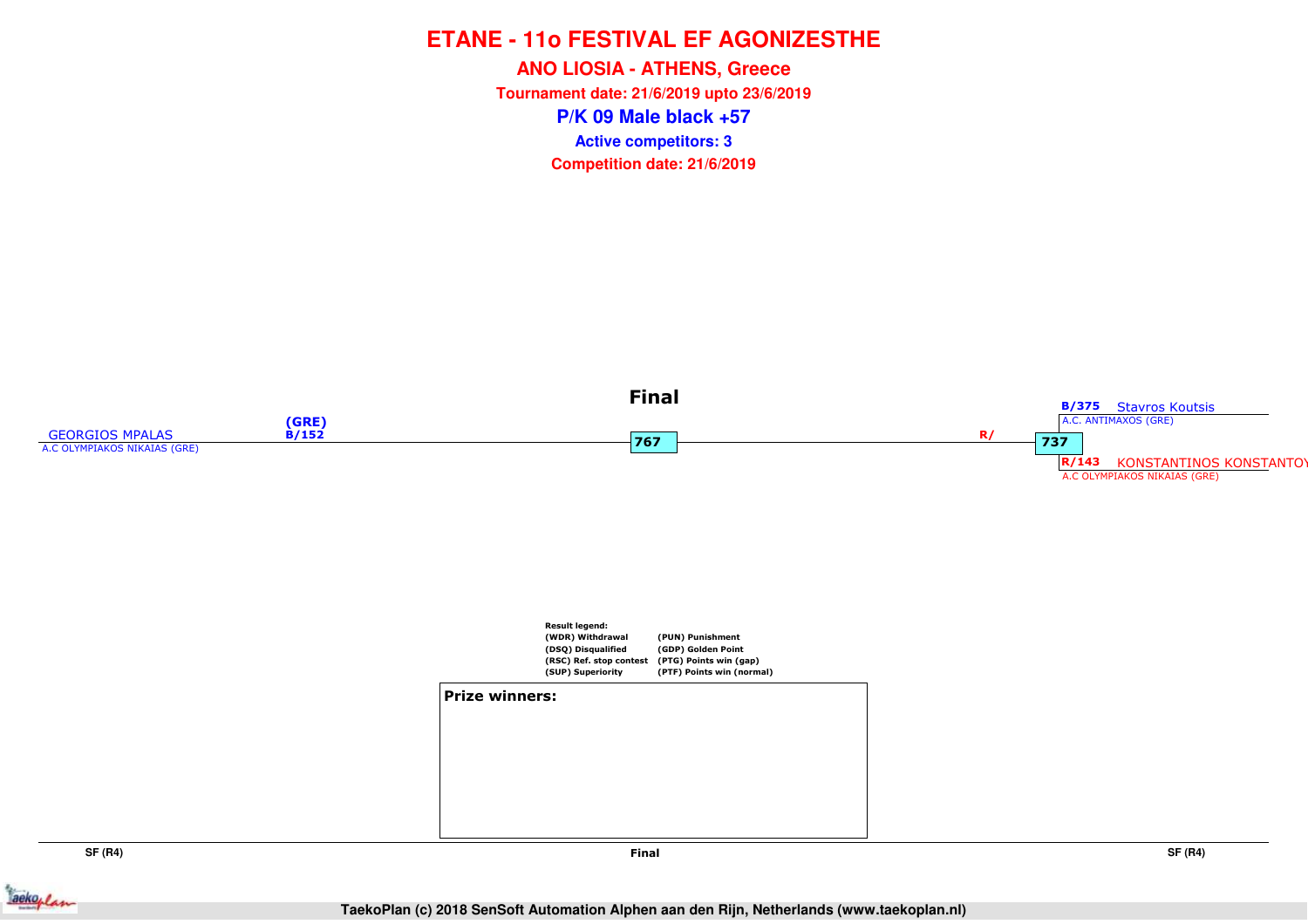**P/K 09 Female black -27ANO LIOSIA - ATHENS, Greece Tournament date: 21/6/2019 upto 23/6/2019Competition date: 21/6/2019 Active competitors: 4**



**SF (R4)**

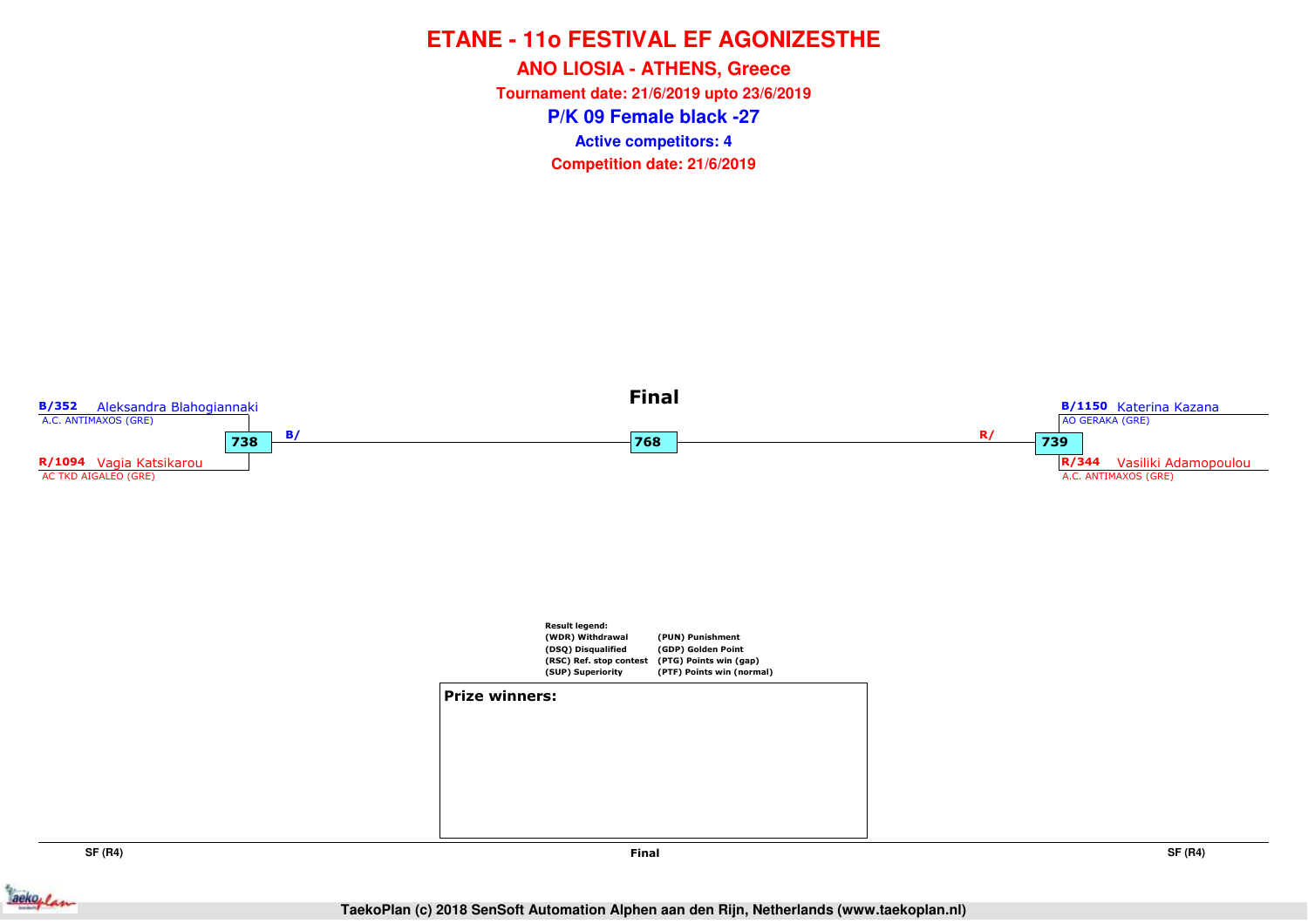**ANO LIOSIA - ATHENS, Greece**

**Tournament date: 21/6/2019 upto 23/6/2019**

**P/K 09 Female black -30**

**Active competitors: 7**



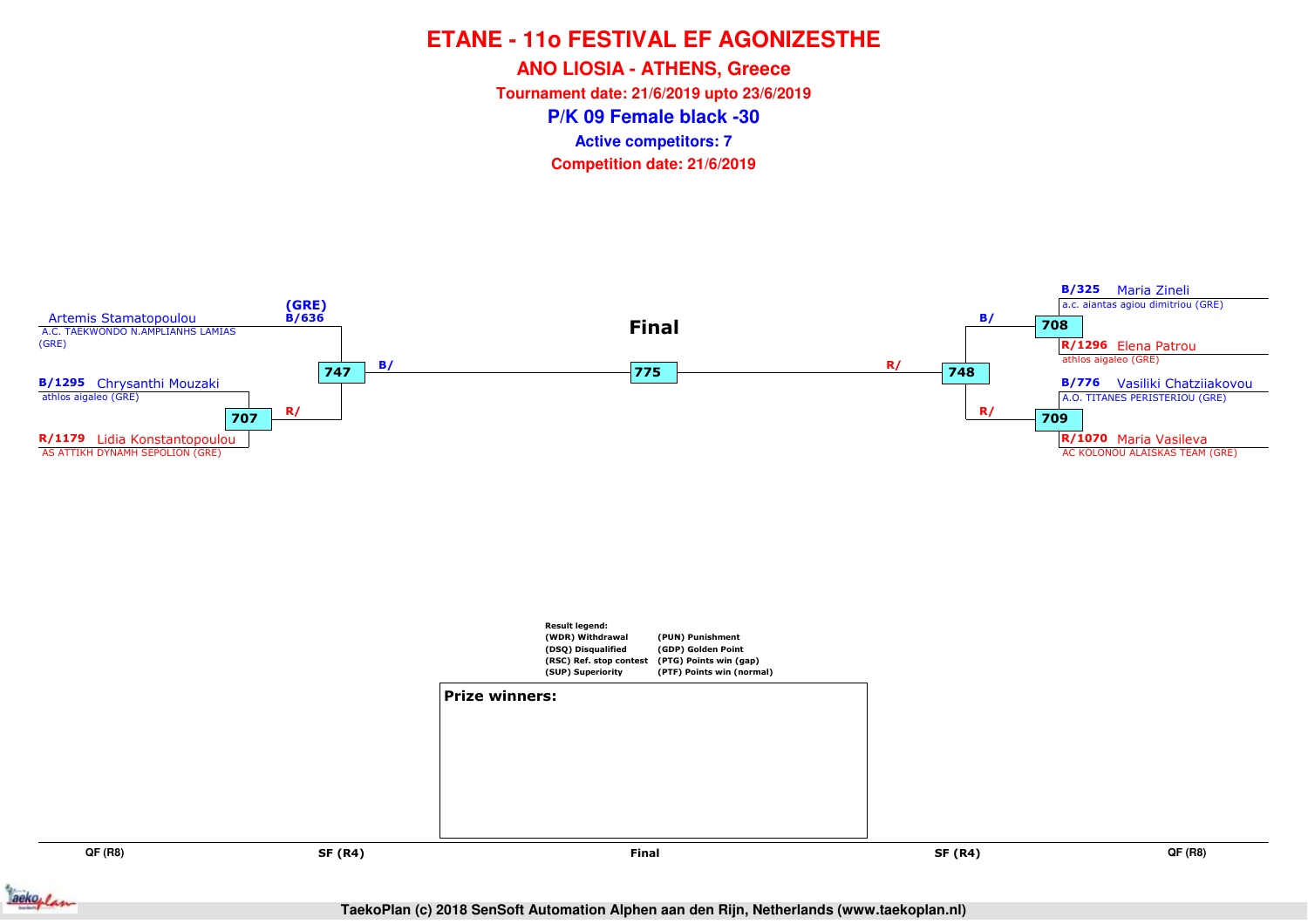**ANO LIOSIA - ATHENS, Greece**

**Tournament date: 21/6/2019 upto 23/6/2019**

**P/K 09 Female black -33**

**Active competitors: 6**



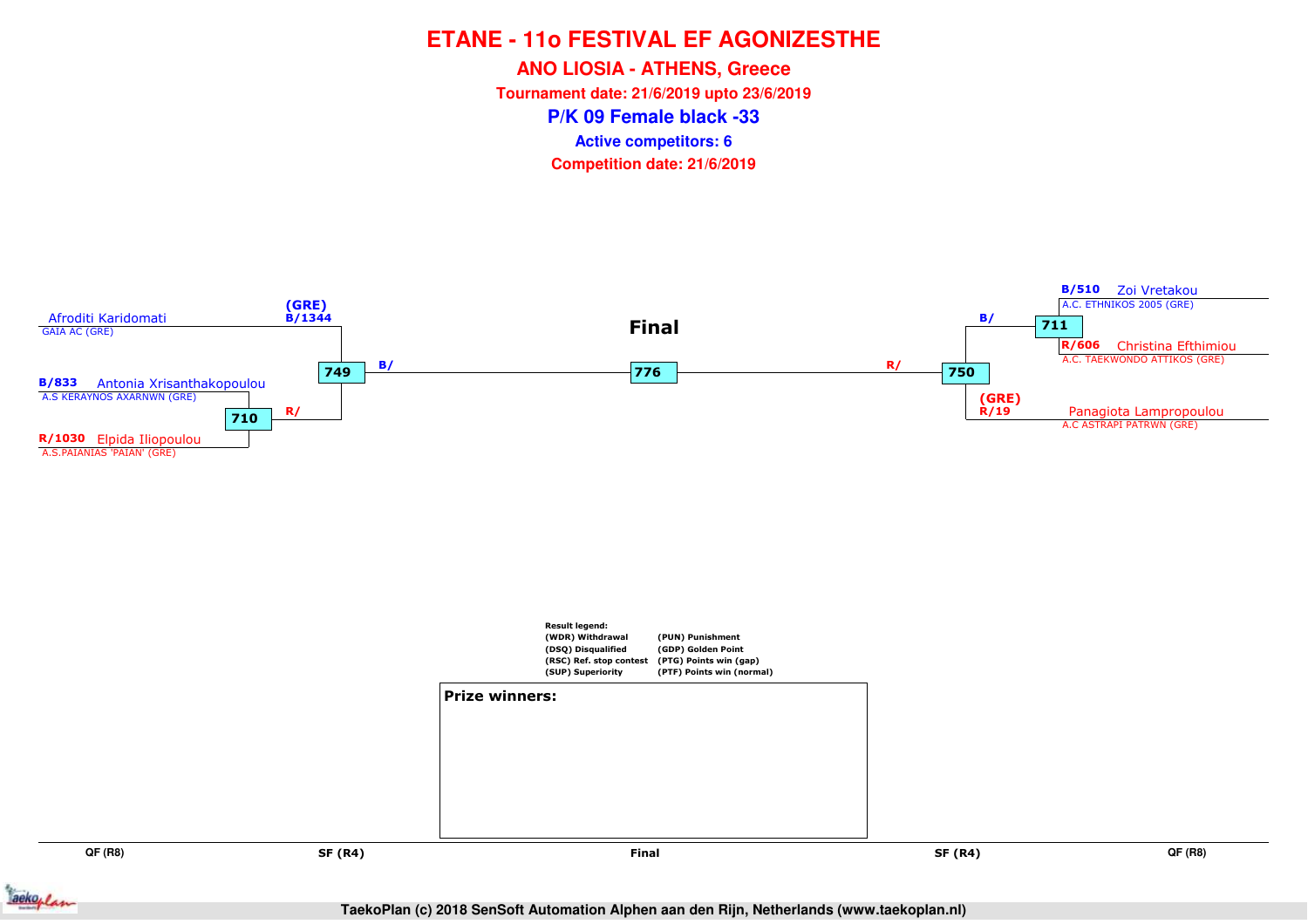**ANO LIOSIA - ATHENS, Greece**

**Tournament date: 21/6/2019 upto 23/6/2019**

**P/K 09 Female black -37**

**Active competitors: 8**



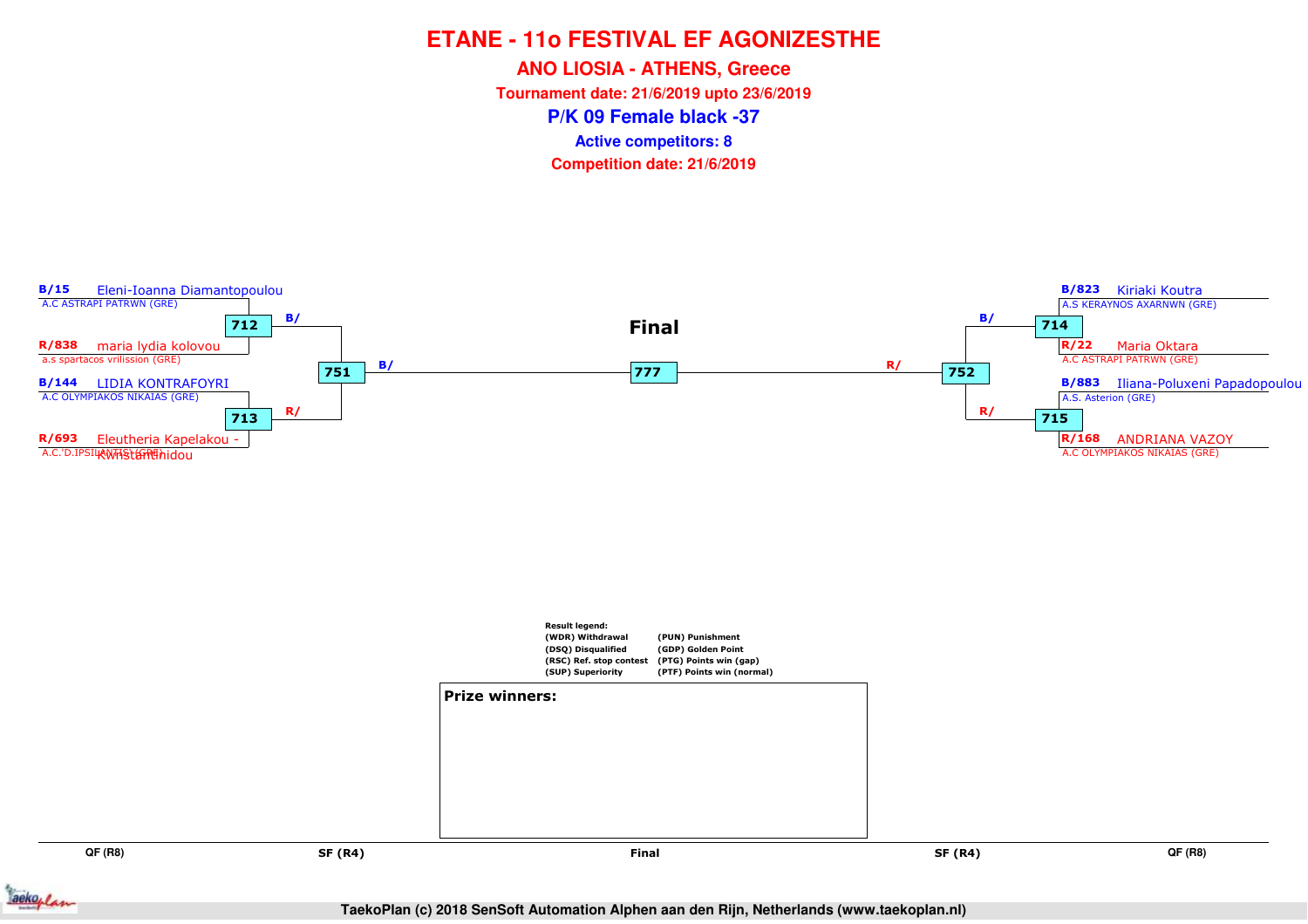**P/K 09 Female black -41ANO LIOSIA - ATHENS, Greece Tournament date: 21/6/2019 upto 23/6/2019Competition date: 21/6/2019 Active competitors: 3**



**SF (R4)**



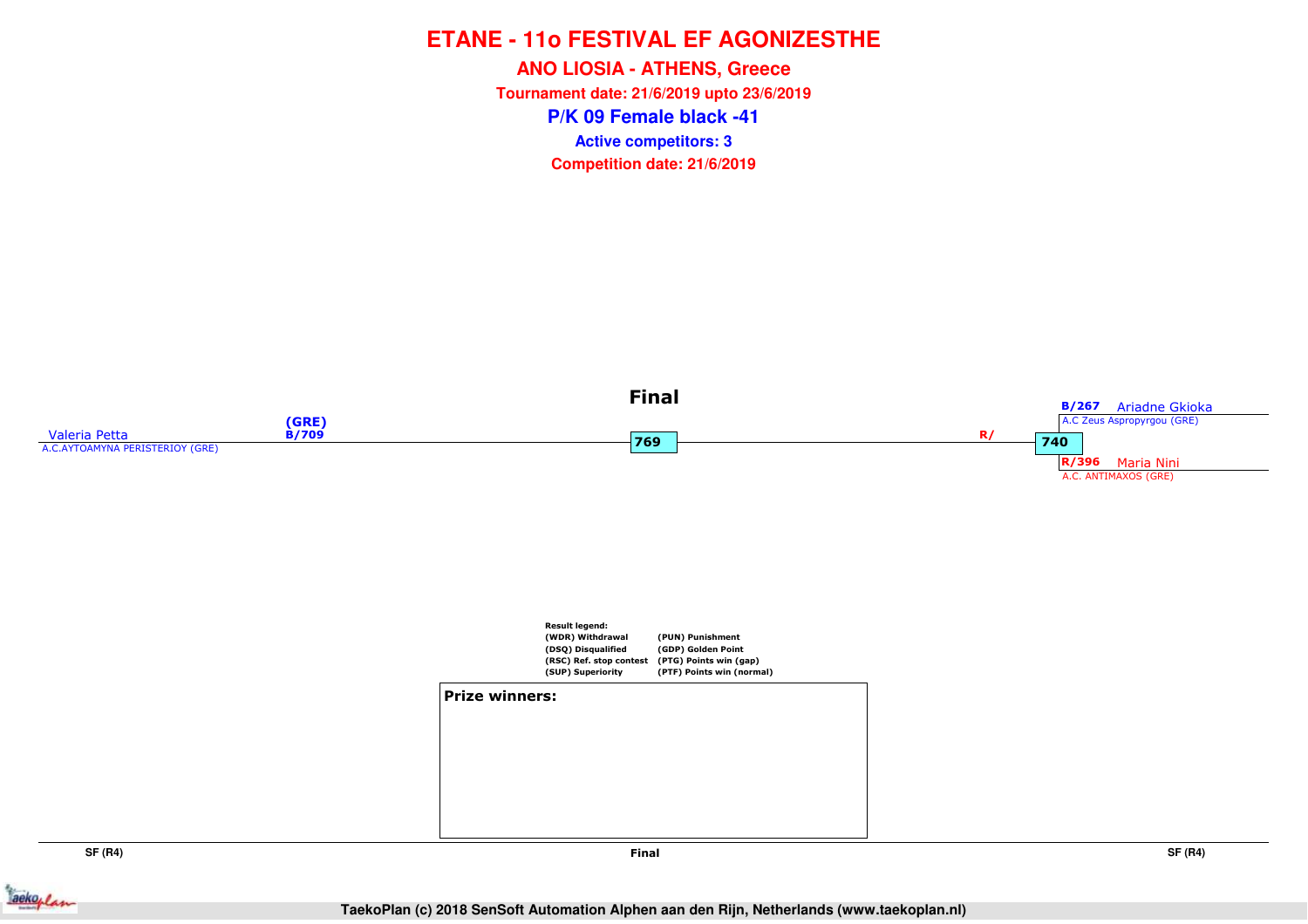**P/K 09 Female black -45ANO LIOSIA - ATHENS, Greece Tournament date: 21/6/2019 upto 23/6/2019Competition date: 21/6/2019 Active competitors: 2**

**B/409** Maria theologou<br>A.C. ANTIMAXOS (GRE)

**R/159** Eleni Samioti A.C OLYMPIAKOS NIKAIAS (GRE)



**765**

**Prize winners:**

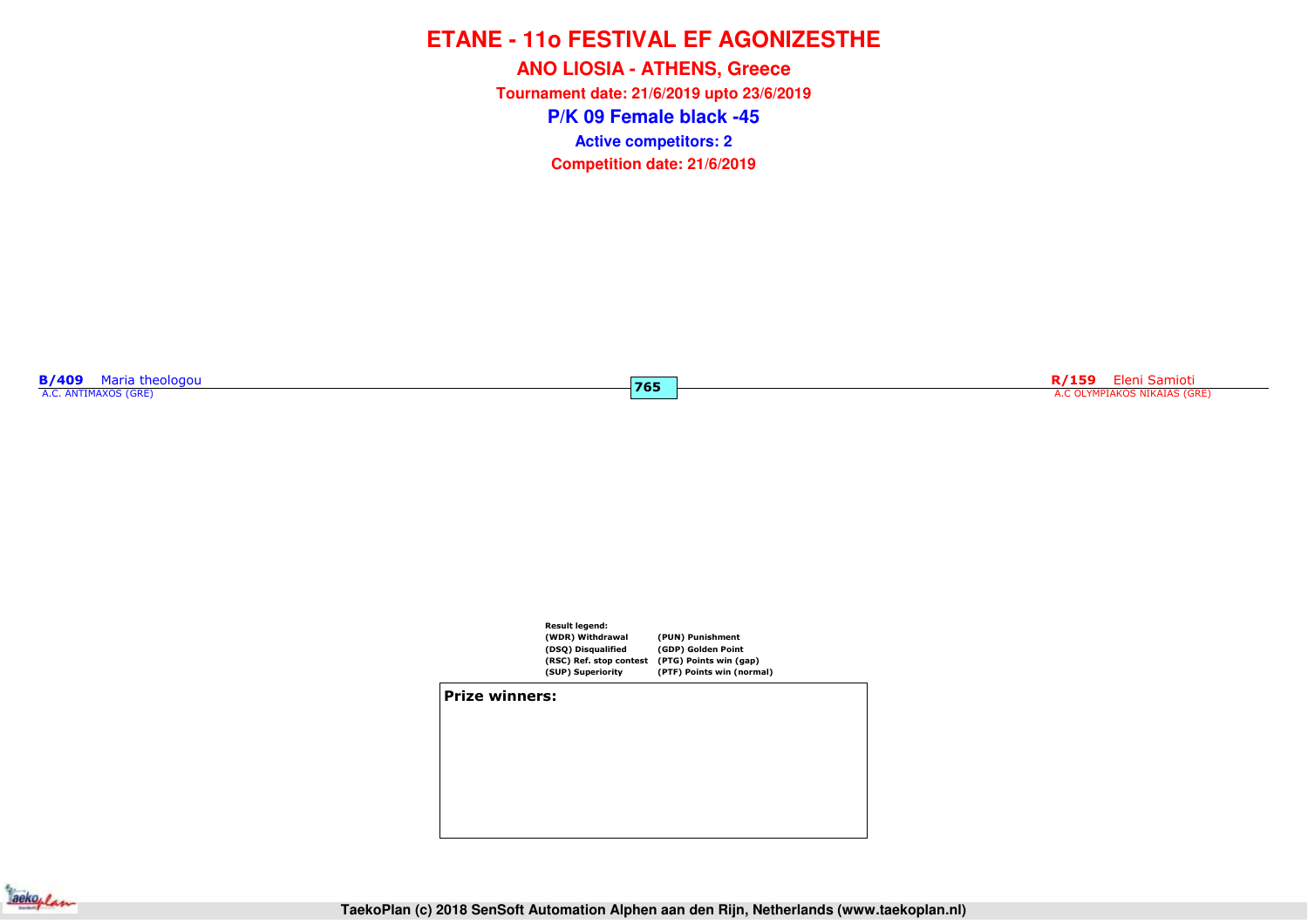**P/K 09 Female black -57ANO LIOSIA - ATHENS, Greece Tournament date: 21/6/2019 upto 23/6/2019Competition date: 21/6/2019 Active competitors: 2**

**360**

**B/851** Fedra Tastsi<br>a.s spartacos vrilission (GRE)

**R/787** Georgia Laiou<br>A.O. TITANES PERISTERIOU (GRE)



#### **Prize winners:**

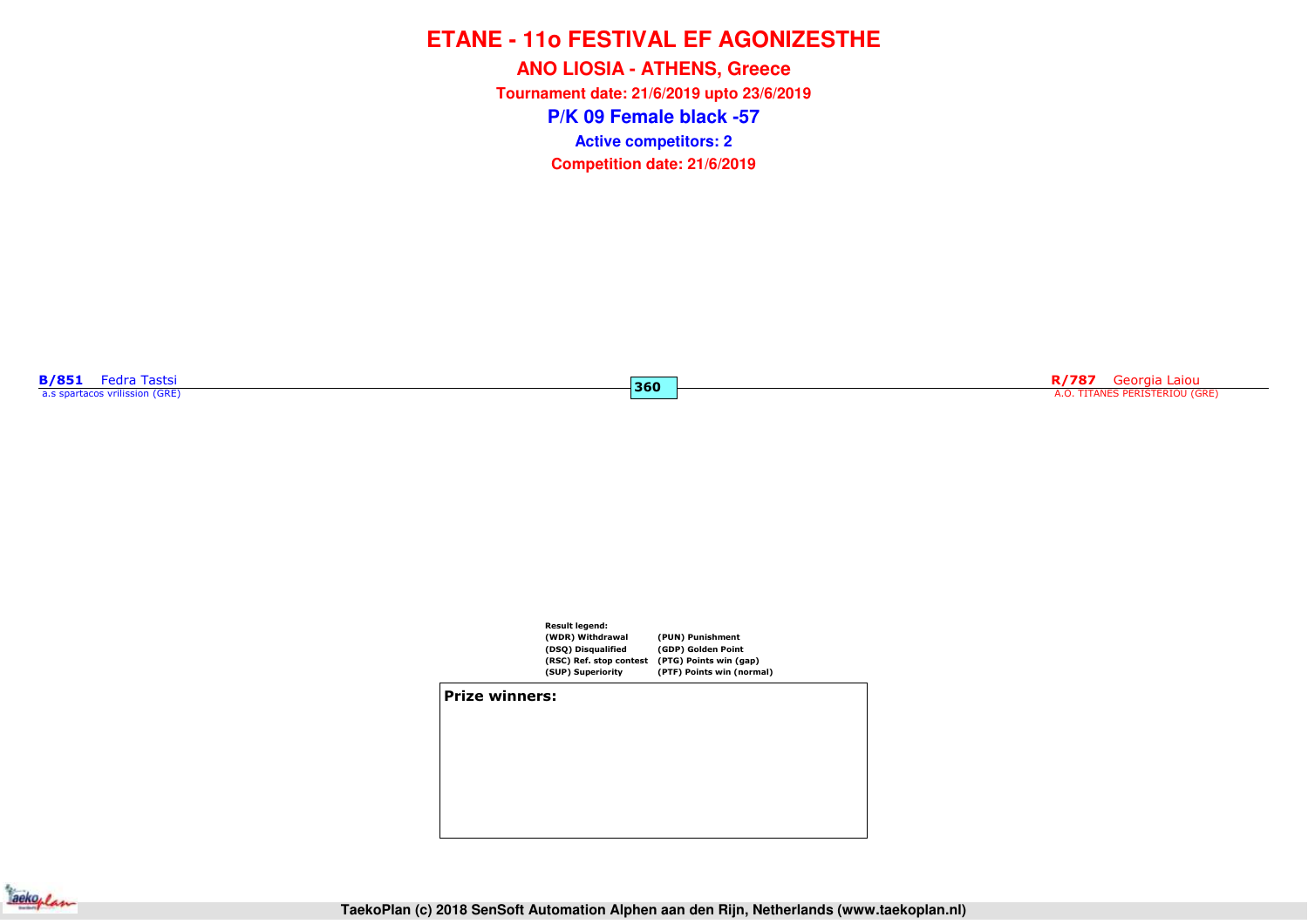

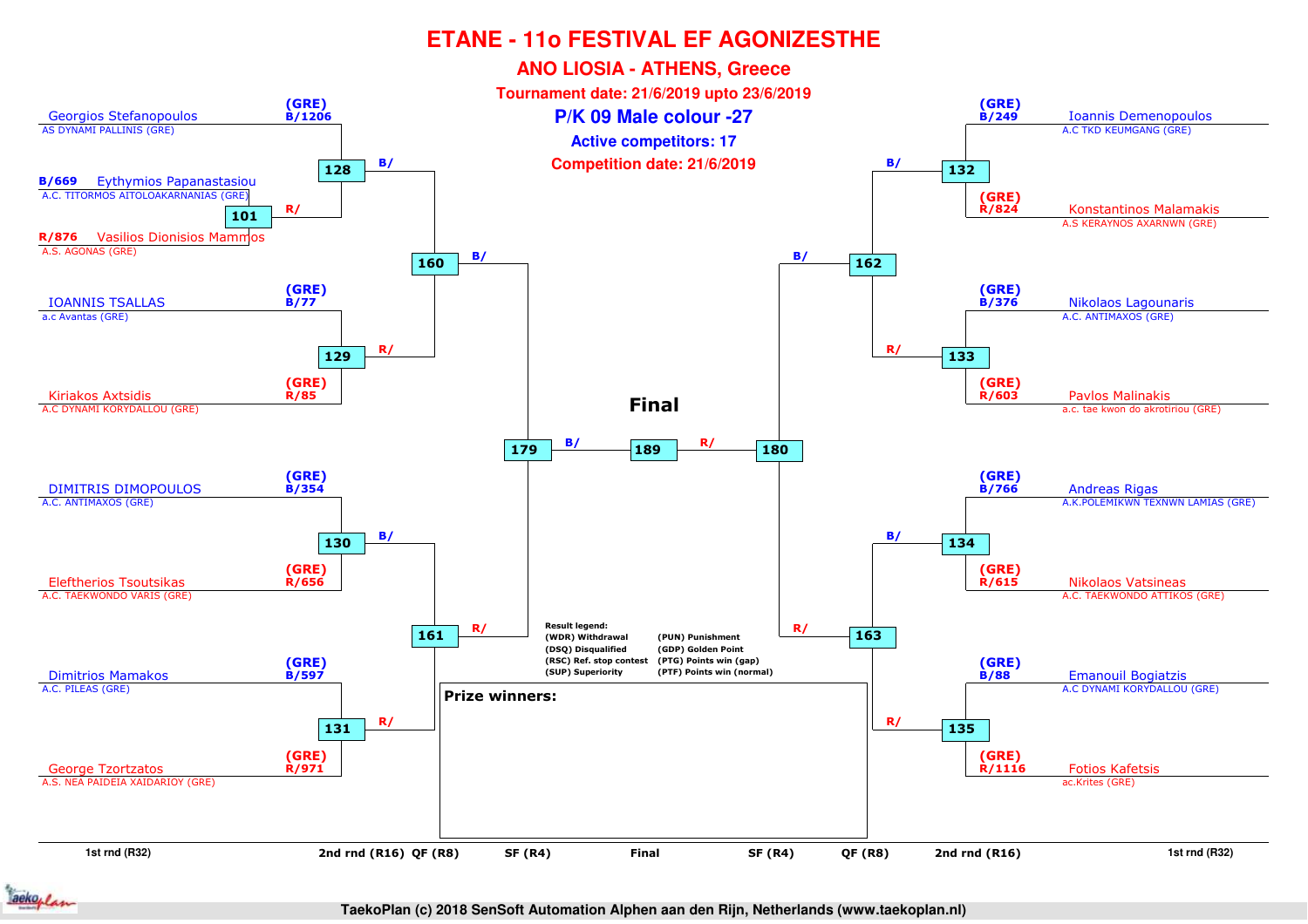

ackoflan

**TaekoPlan (c) 2018 SenSoft Automation Alphen aan den Rijn, Netherlands (www.taekoplan.nl)**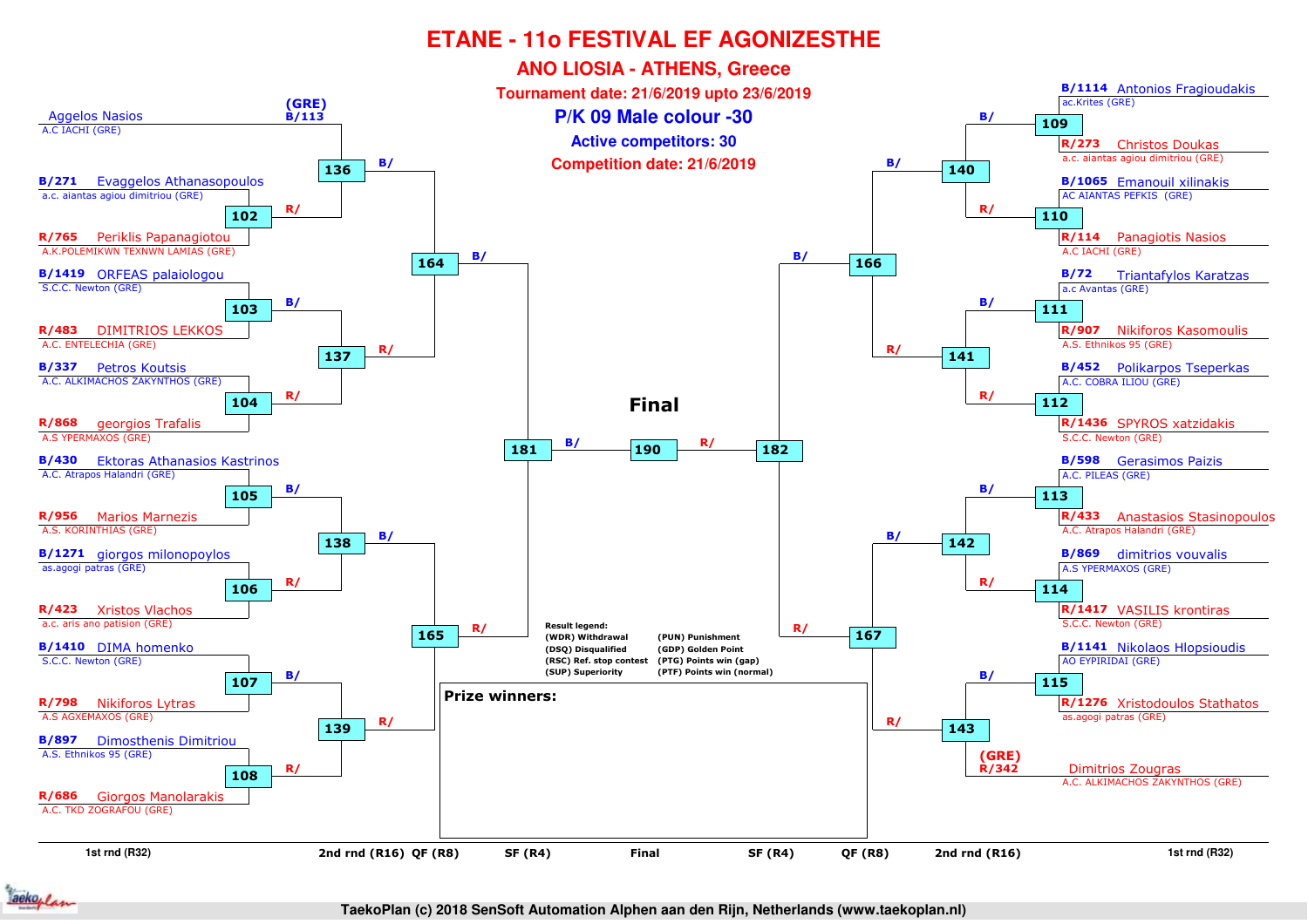

**1st rnd (R64)**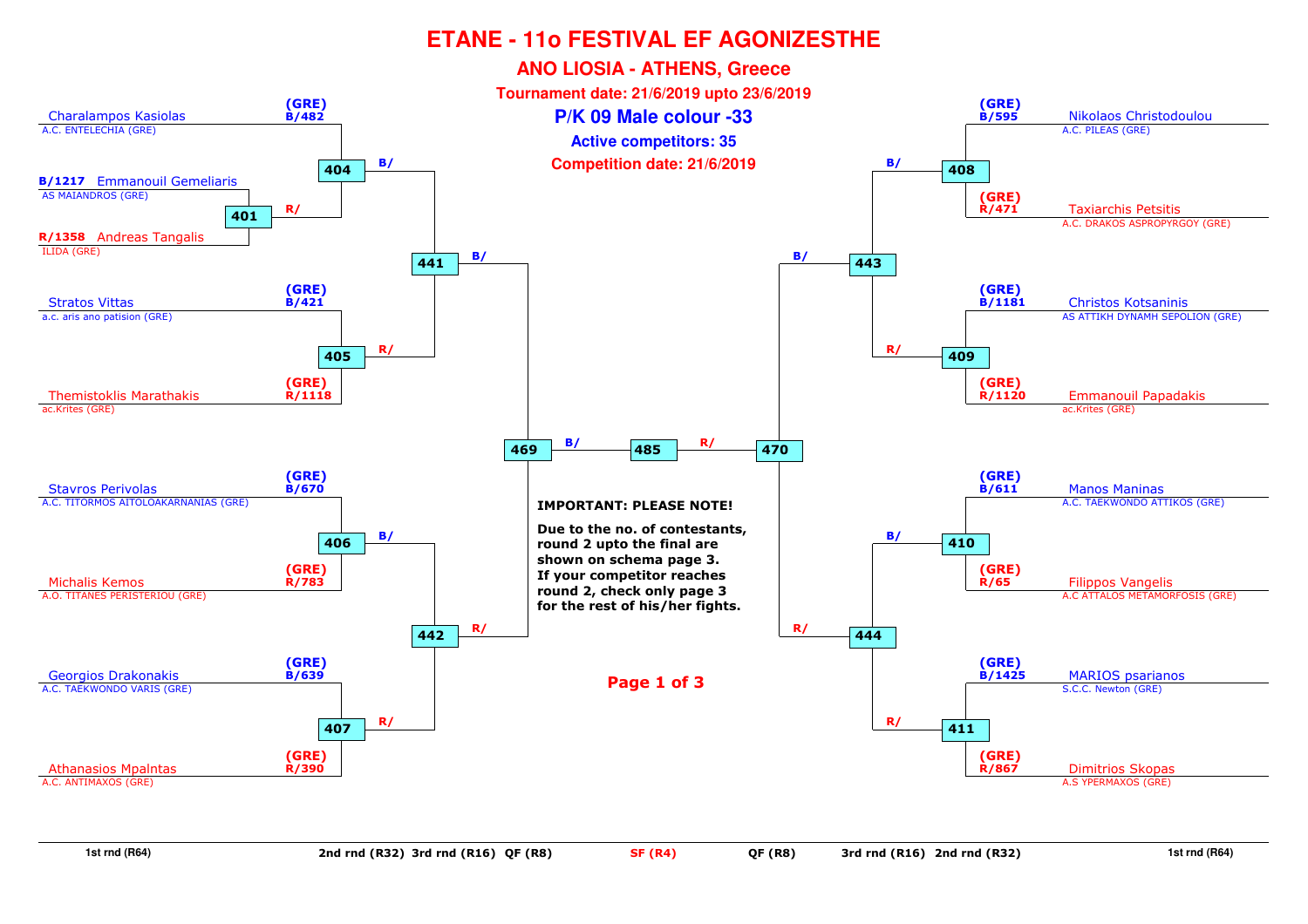

**1st rnd (R64)**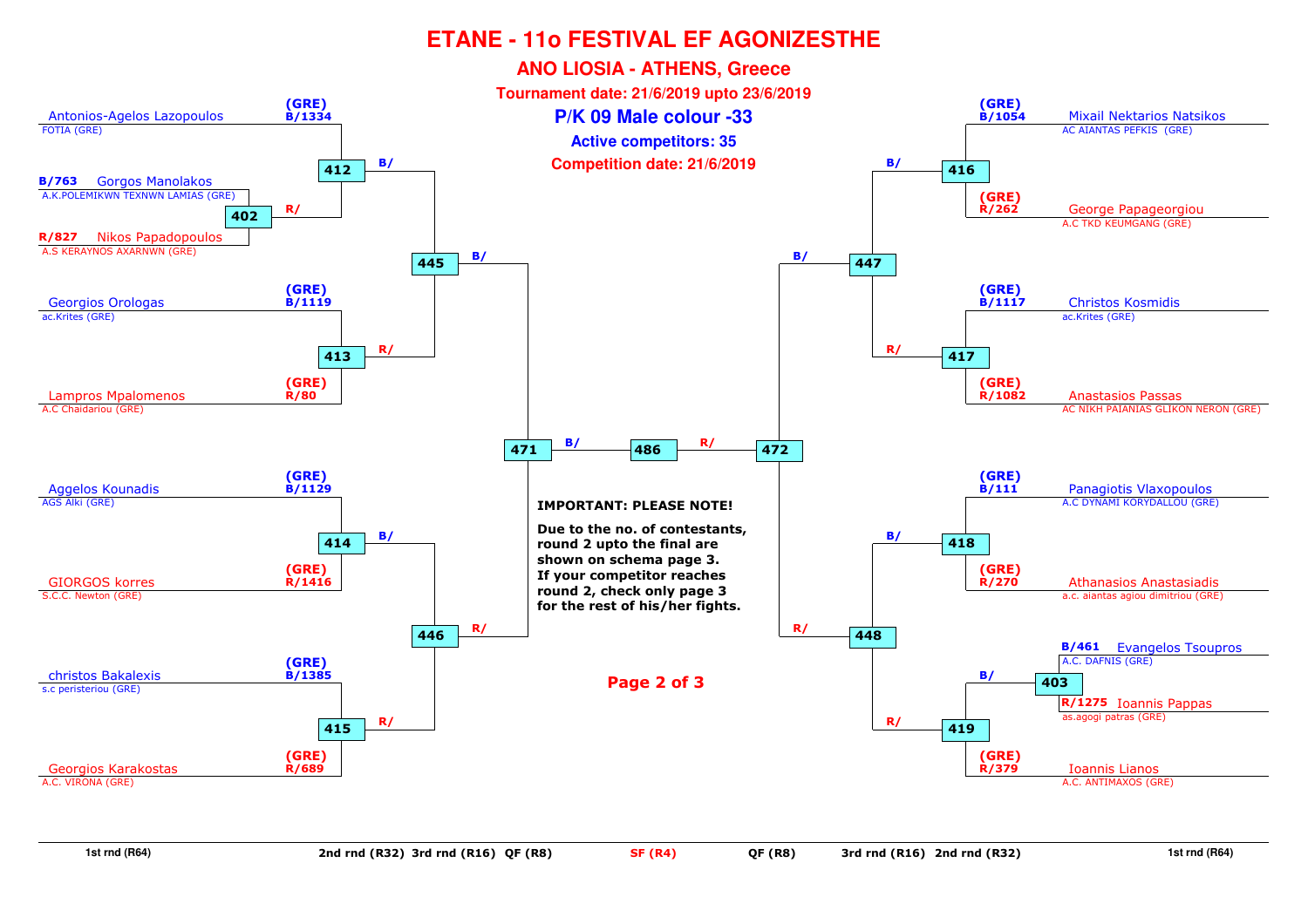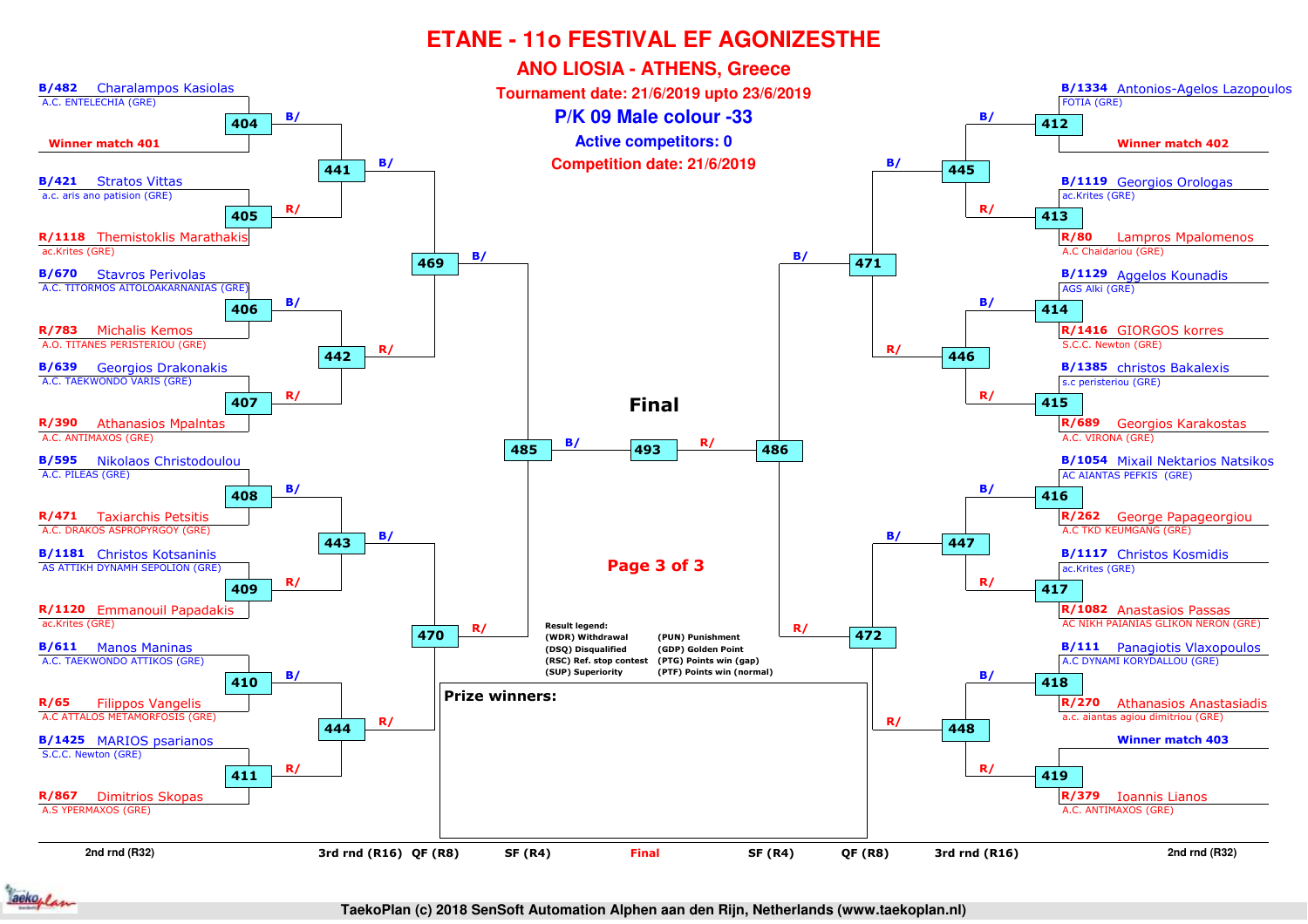

**1st rnd (R64)**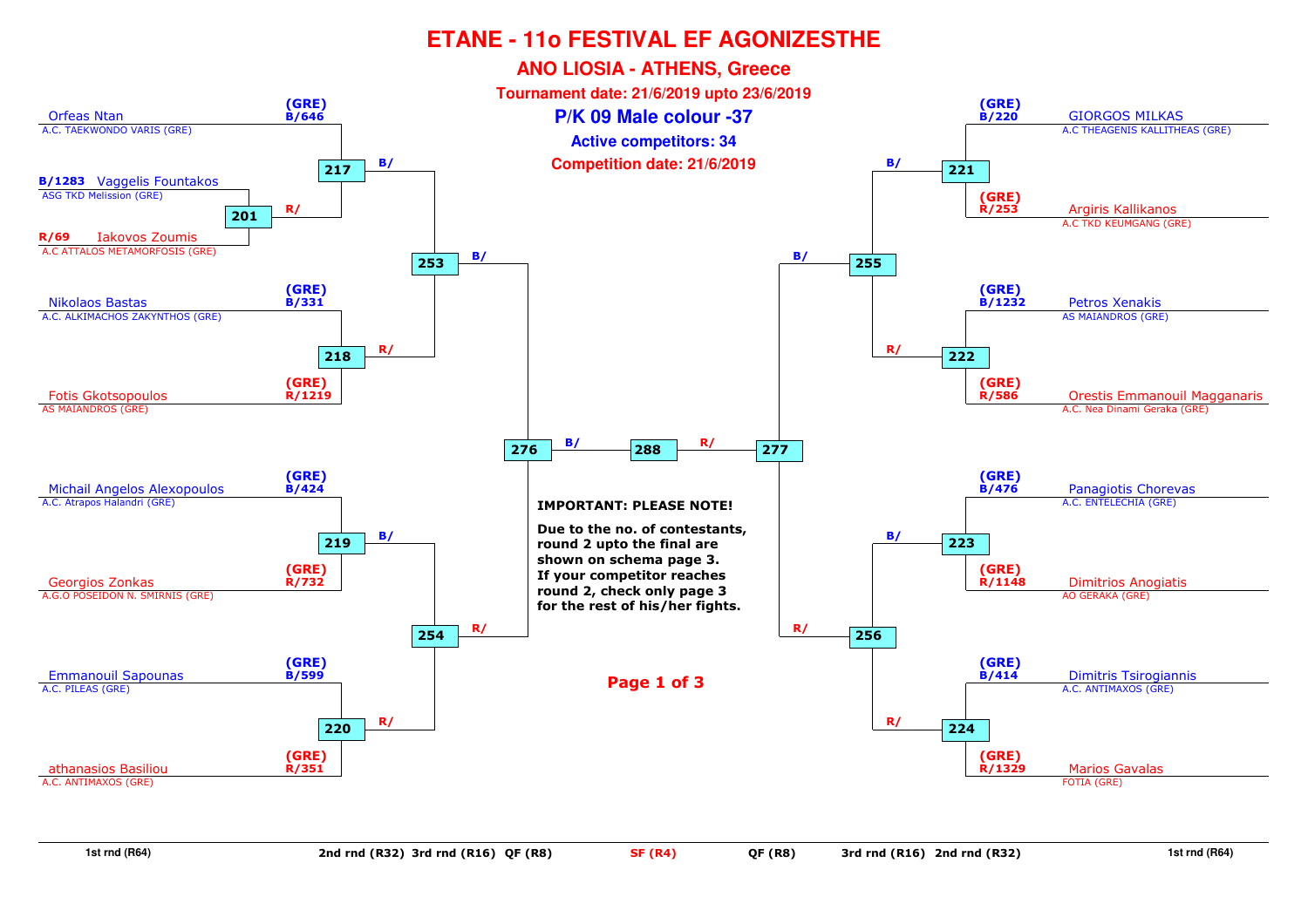

**1st rnd (R64)**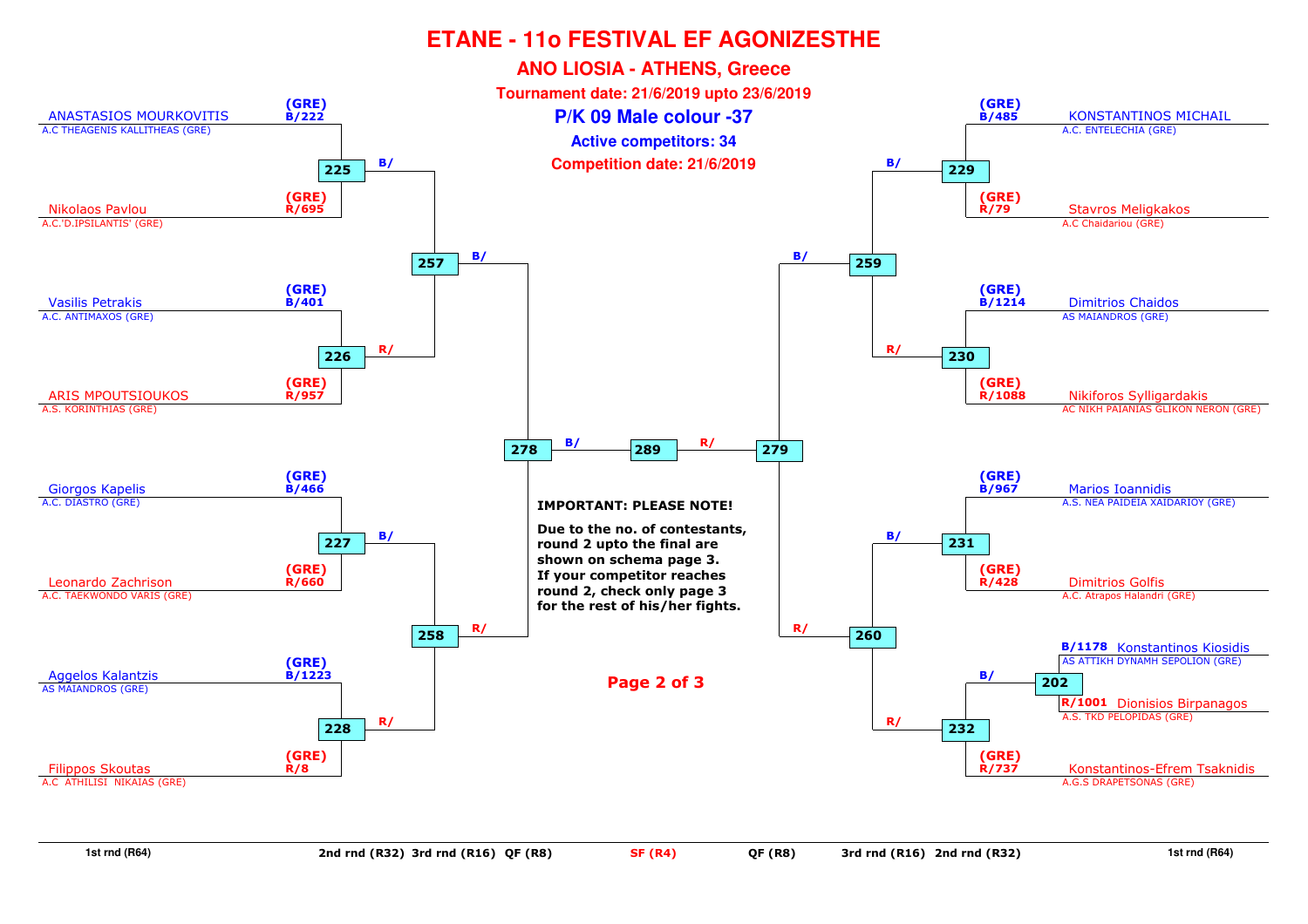

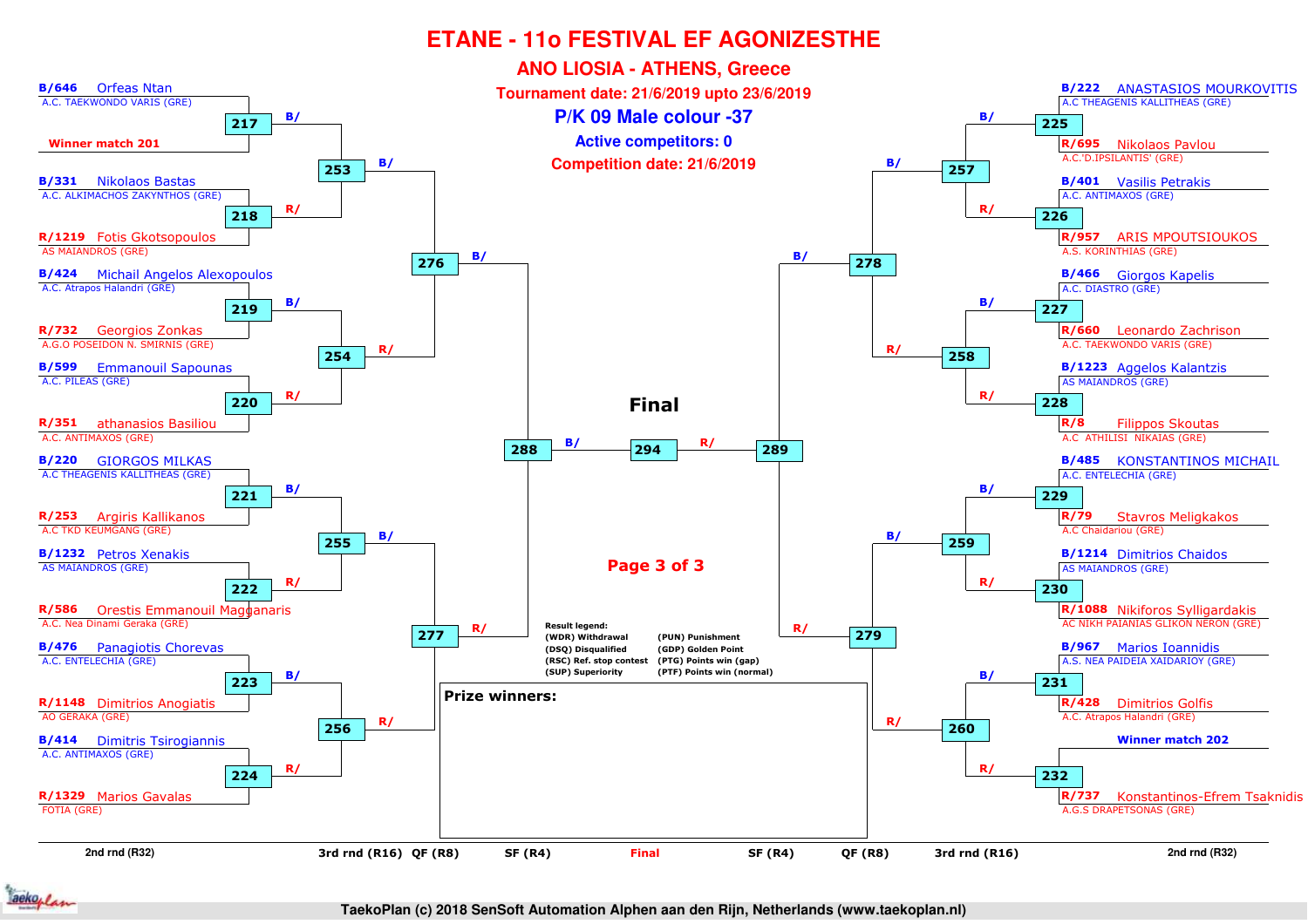

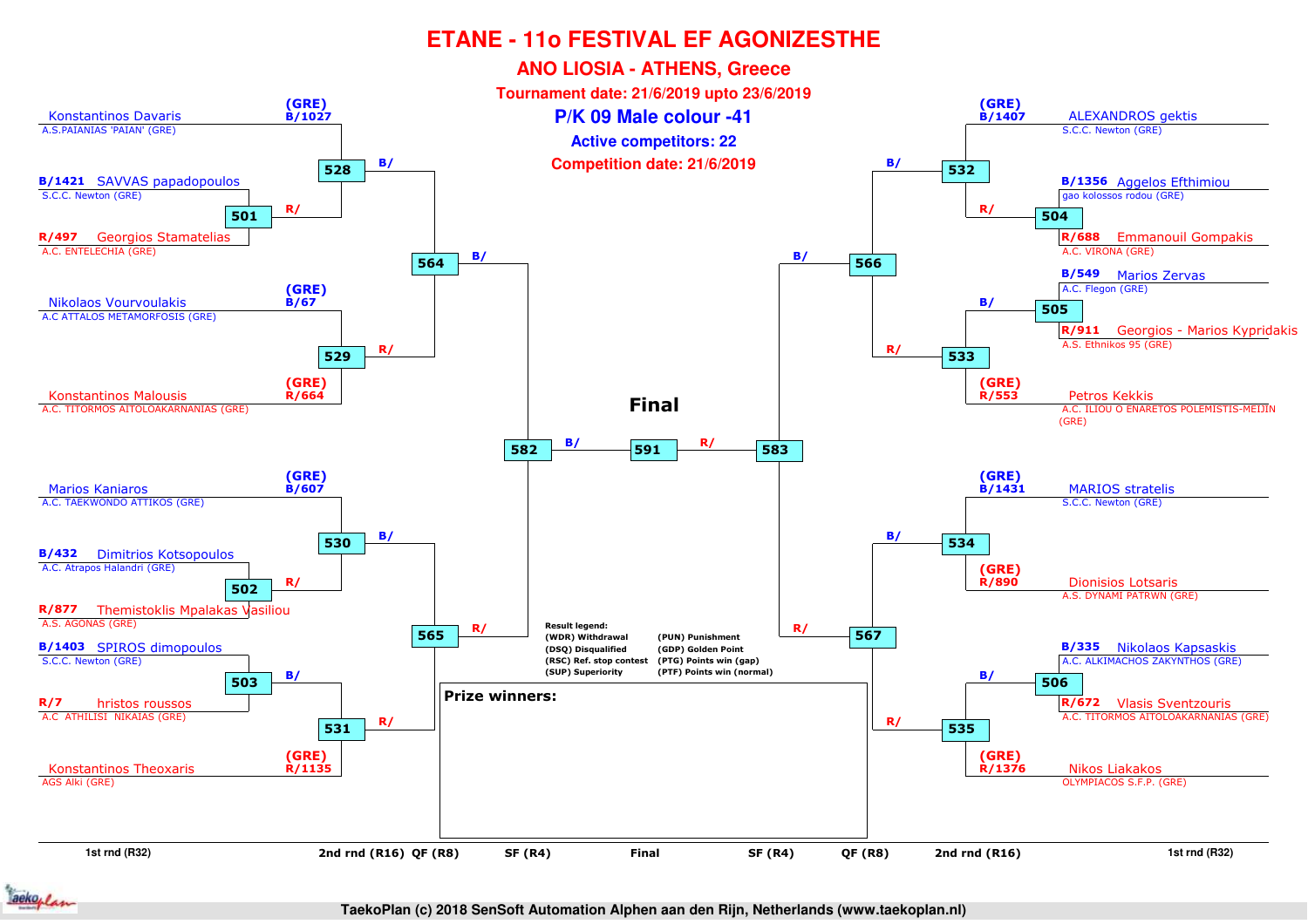

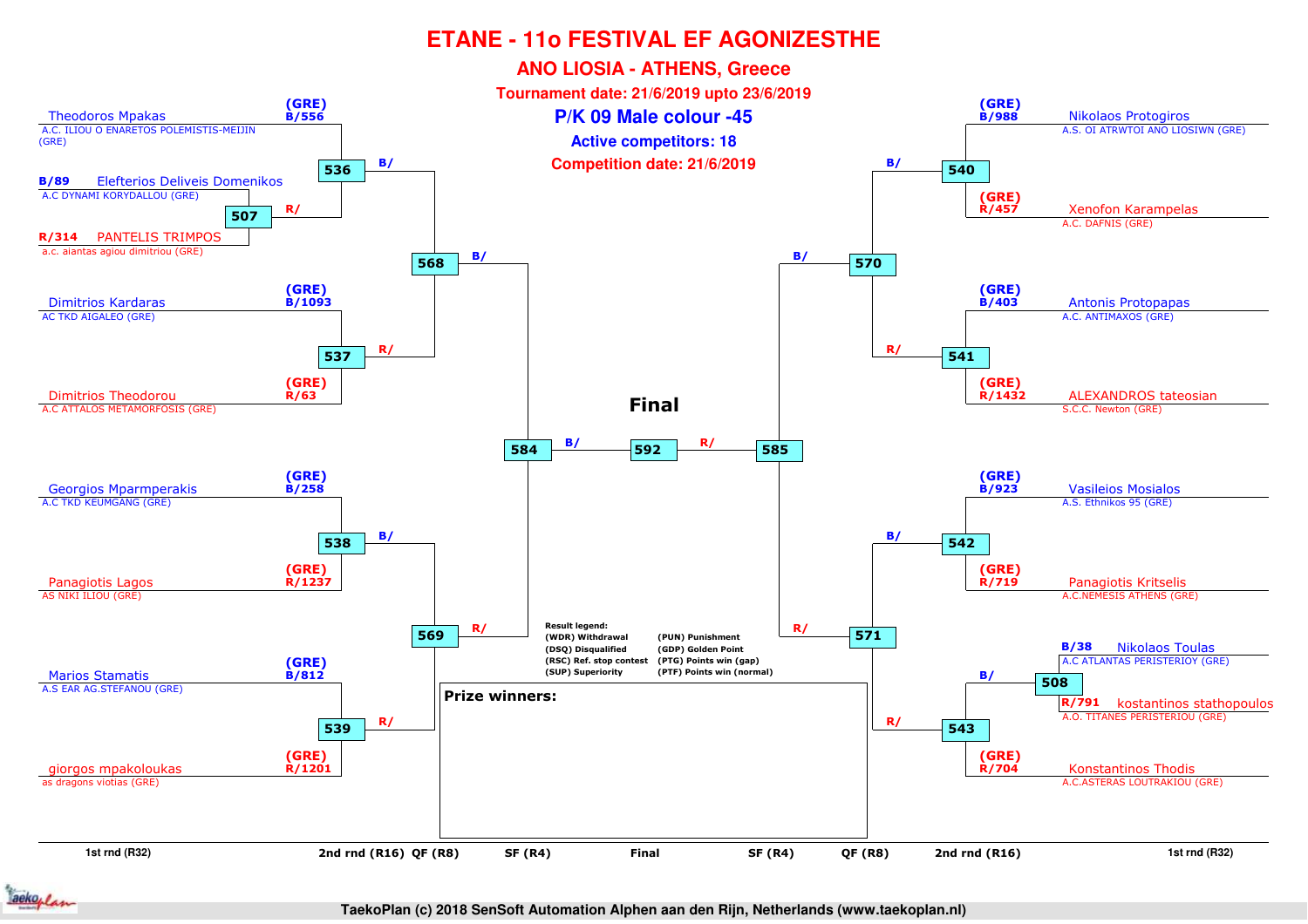**ANO LIOSIA - ATHENS, Greece**

**Tournament date: 21/6/2019 upto 23/6/2019**

**P/K 09 Male colour -49**

**Active competitors: 10**

**Competition date: 21/6/2019**



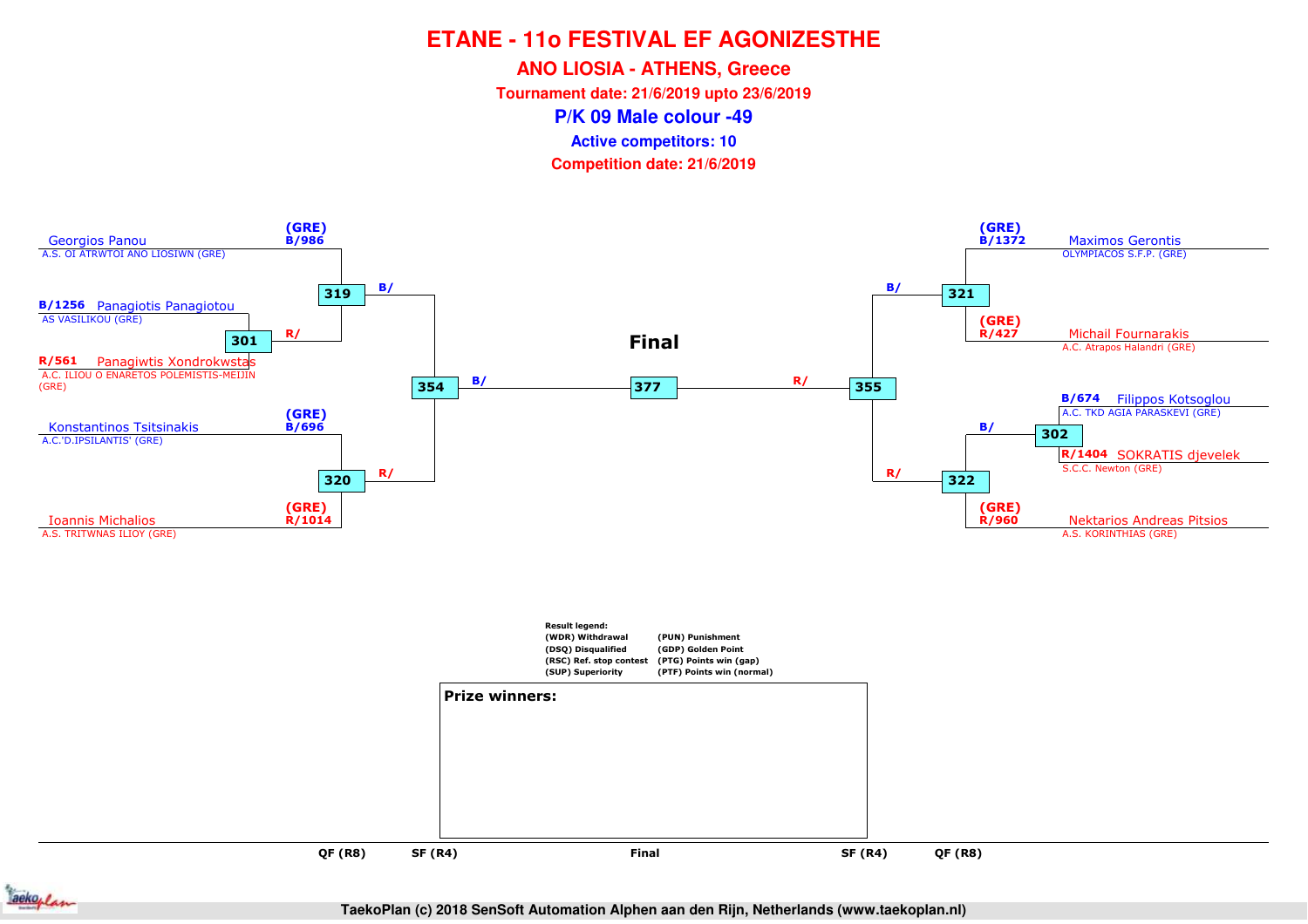**P/K 09 Male colour -53ANO LIOSIA - ATHENS, Greece Tournament date: 21/6/2019 upto 23/6/2019Competition date: 21/6/2019 Active competitors: 4**



**SF (R4)**

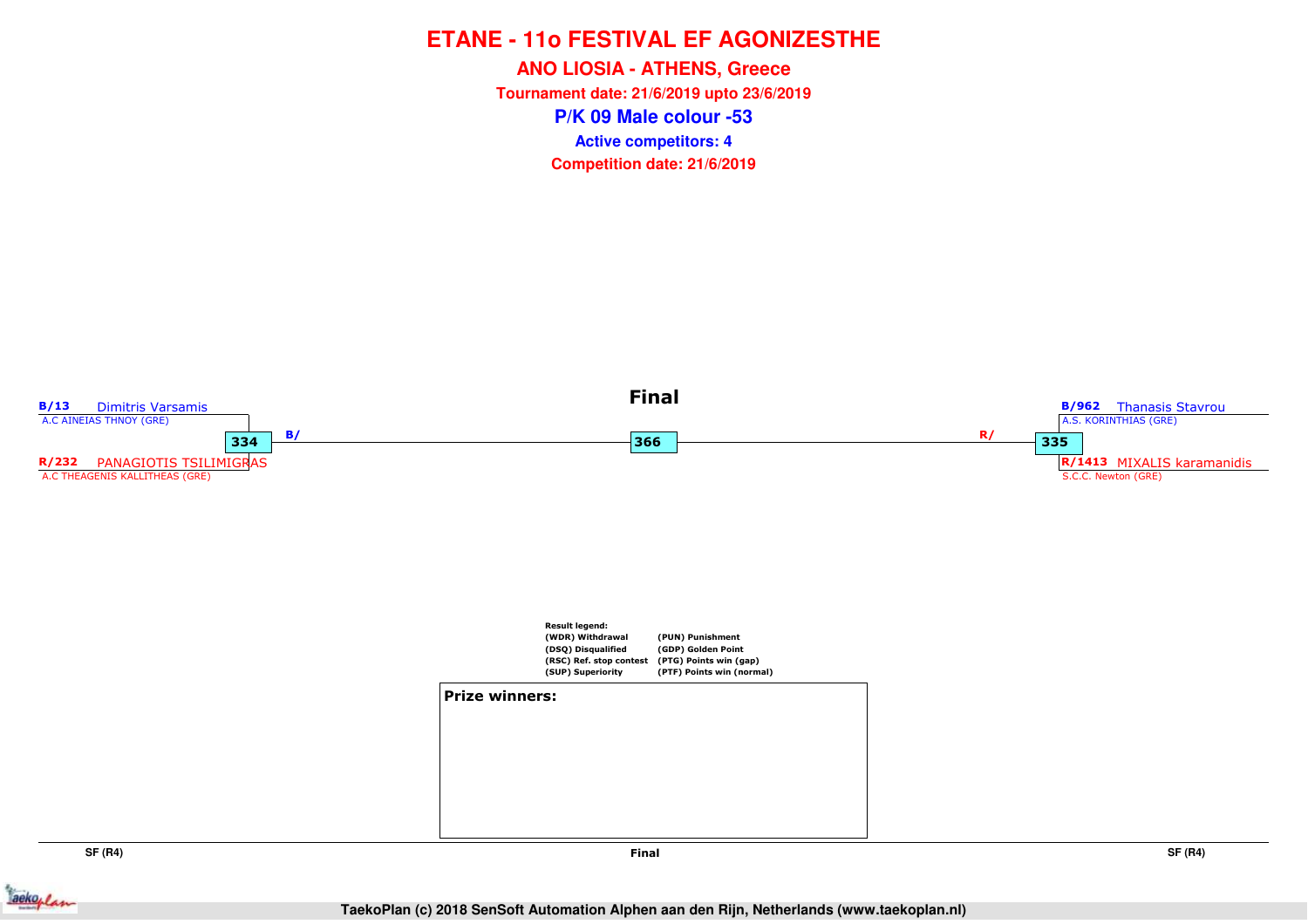**P/K 09 Male colour -57ANO LIOSIA - ATHENS, Greece Tournament date: 21/6/2019 upto 23/6/2019Competition date: 21/6/2019 Active competitors: 2**

**B/953** Thanasis Gatsioufas<br>A.S. KORINTHIAS (GRE)

**R/248** Mixail Christophilopoulos<br>A.C TKD KEUMGANG (GRE)



**361**

**Prize winners:**

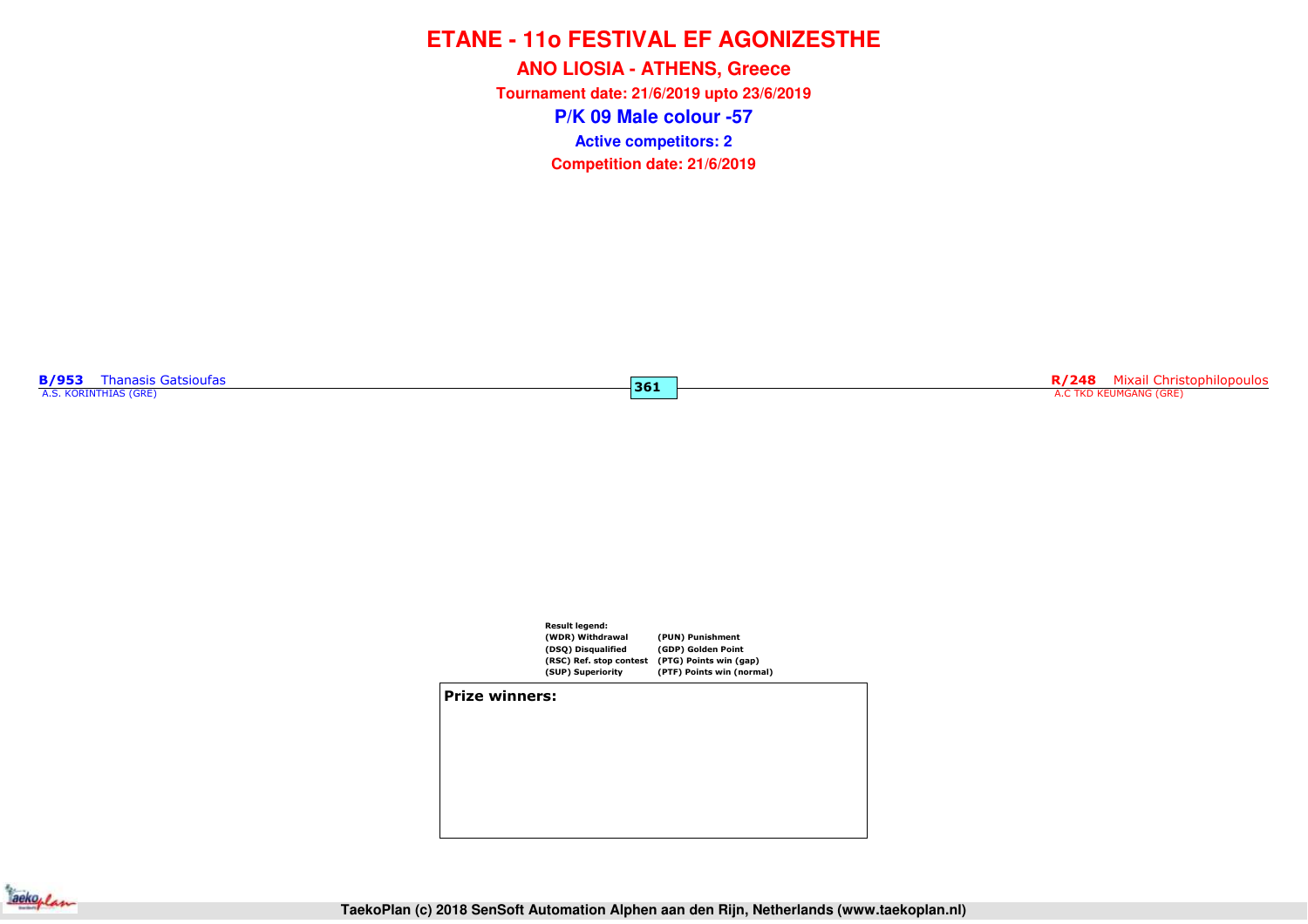**P/K 09 Male colour +57ANO LIOSIA - ATHENS, Greece Tournament date: 21/6/2019 upto 23/6/2019Competition date: 21/6/2019 Active competitors: 3**

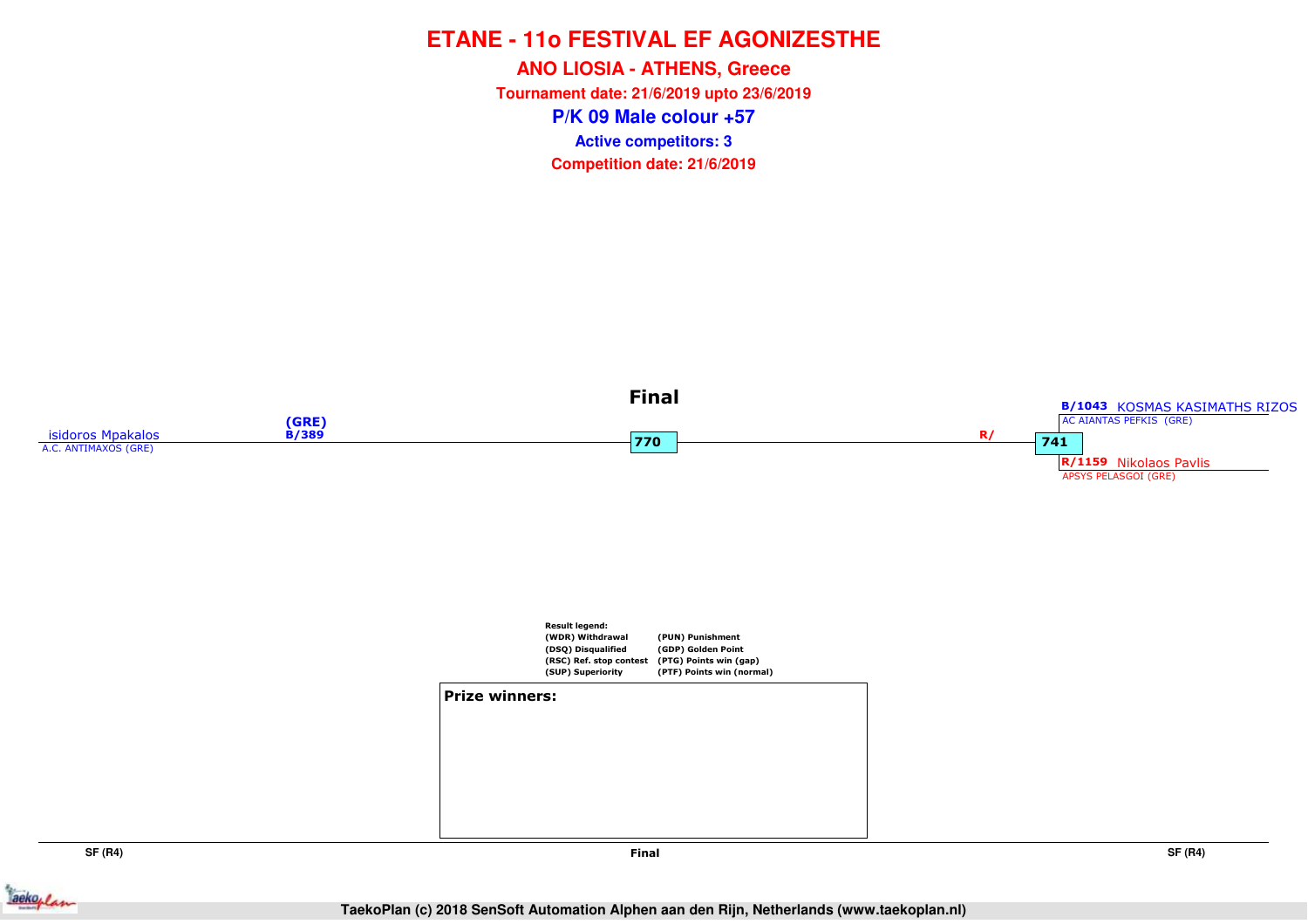**ANO LIOSIA - ATHENS, Greece**

**Tournament date: 21/6/2019 upto 23/6/2019**

**P/K 09 Female colour -27**

**Active competitors: 8**



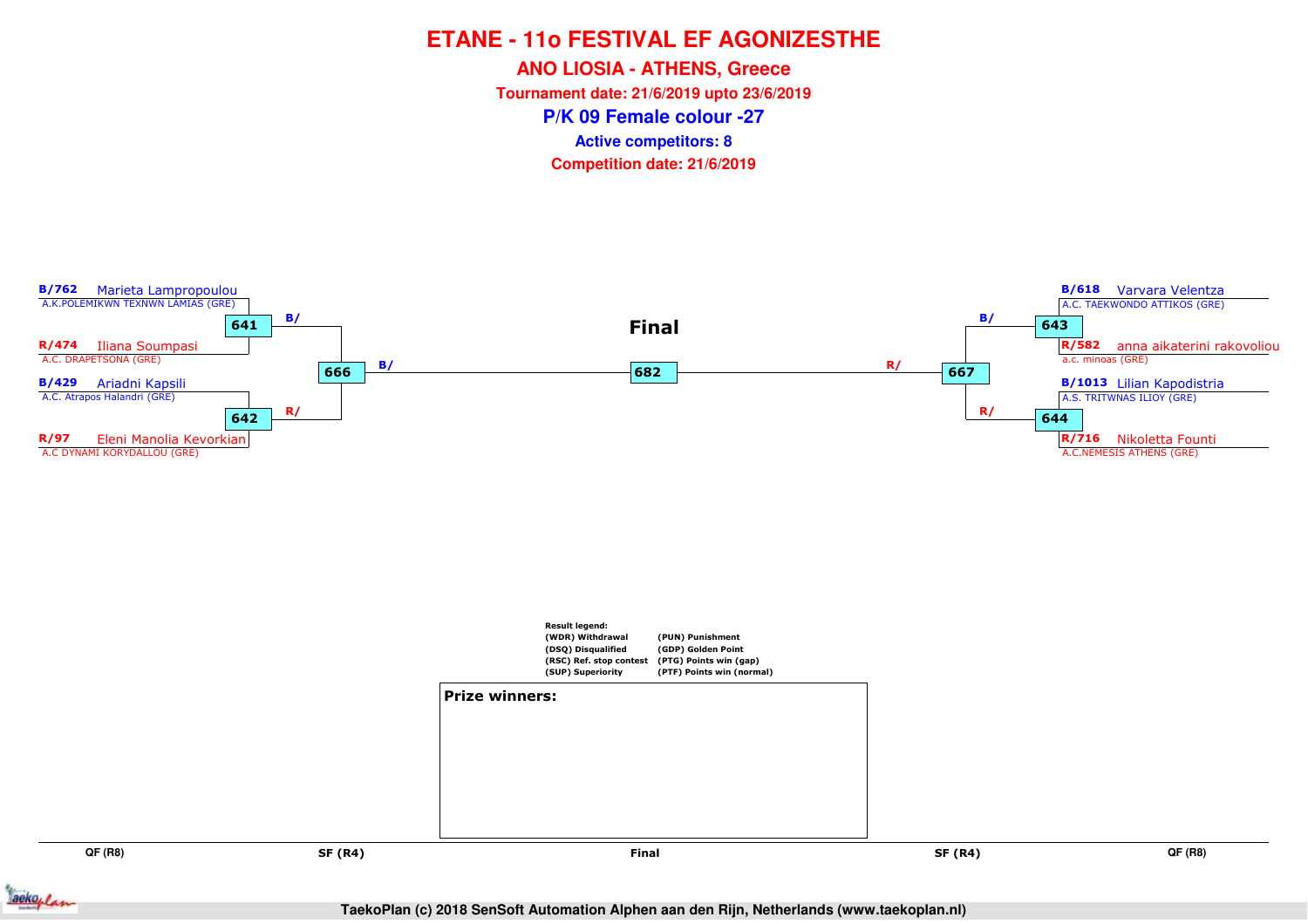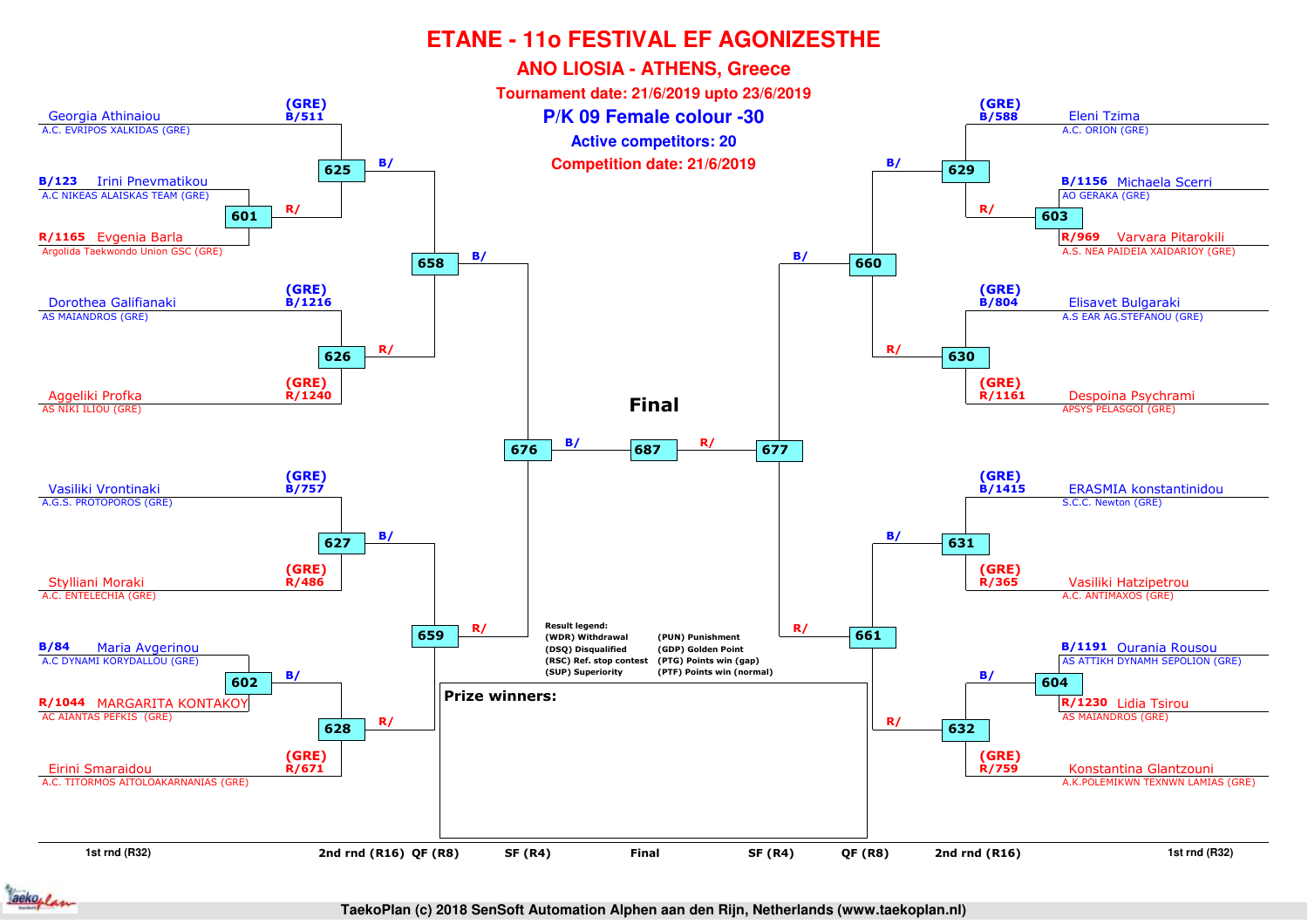

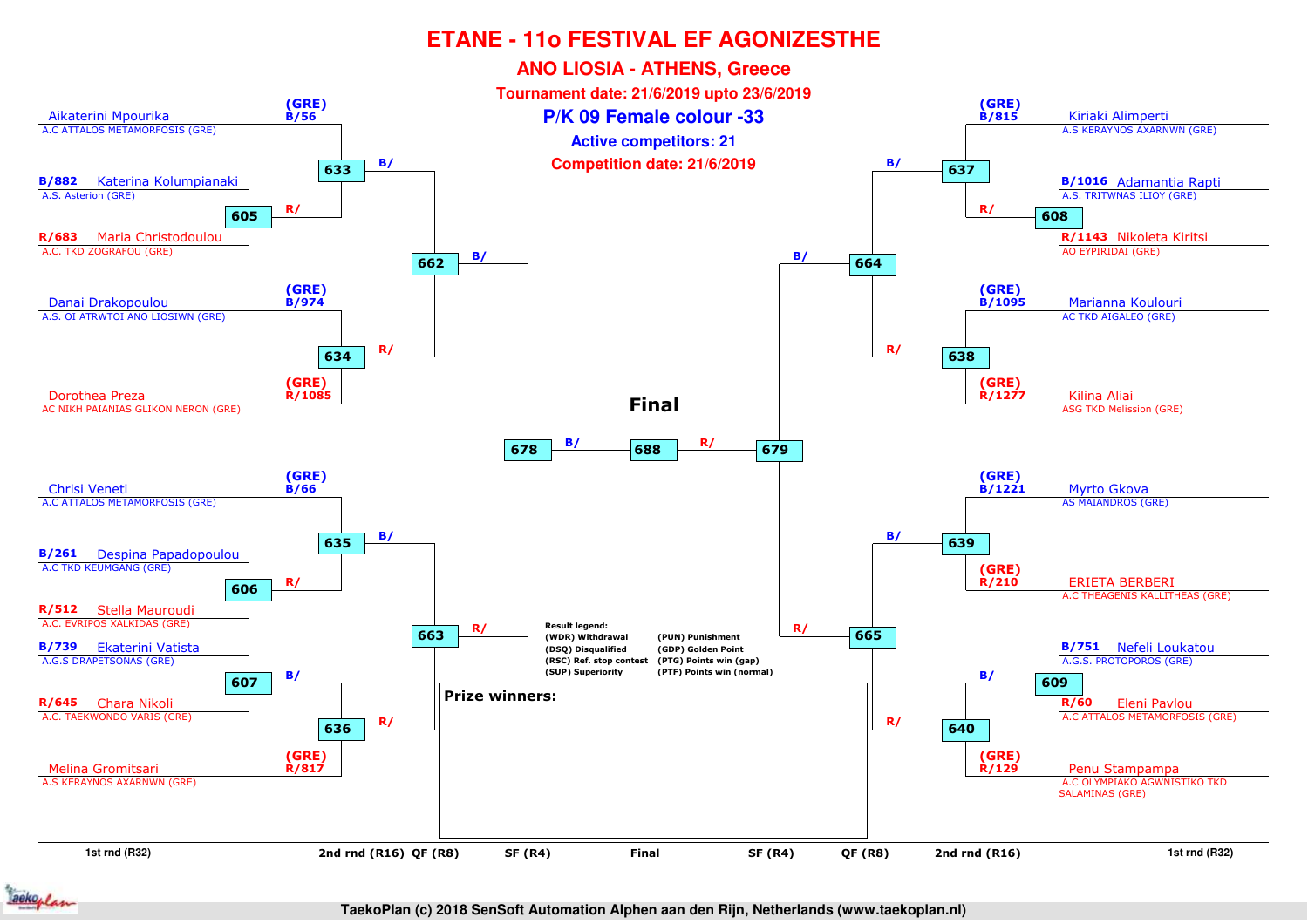**ANO LIOSIA - ATHENS, Greece**

**Tournament date: 21/6/2019 upto 23/6/2019**

**P/K 09 Female colour -37**

**Active competitors: 16**





**TaekoPlan (c) 2018 SenSoft Automation Alphen aan den Rijn, Netherlands (www.taekoplan.nl)**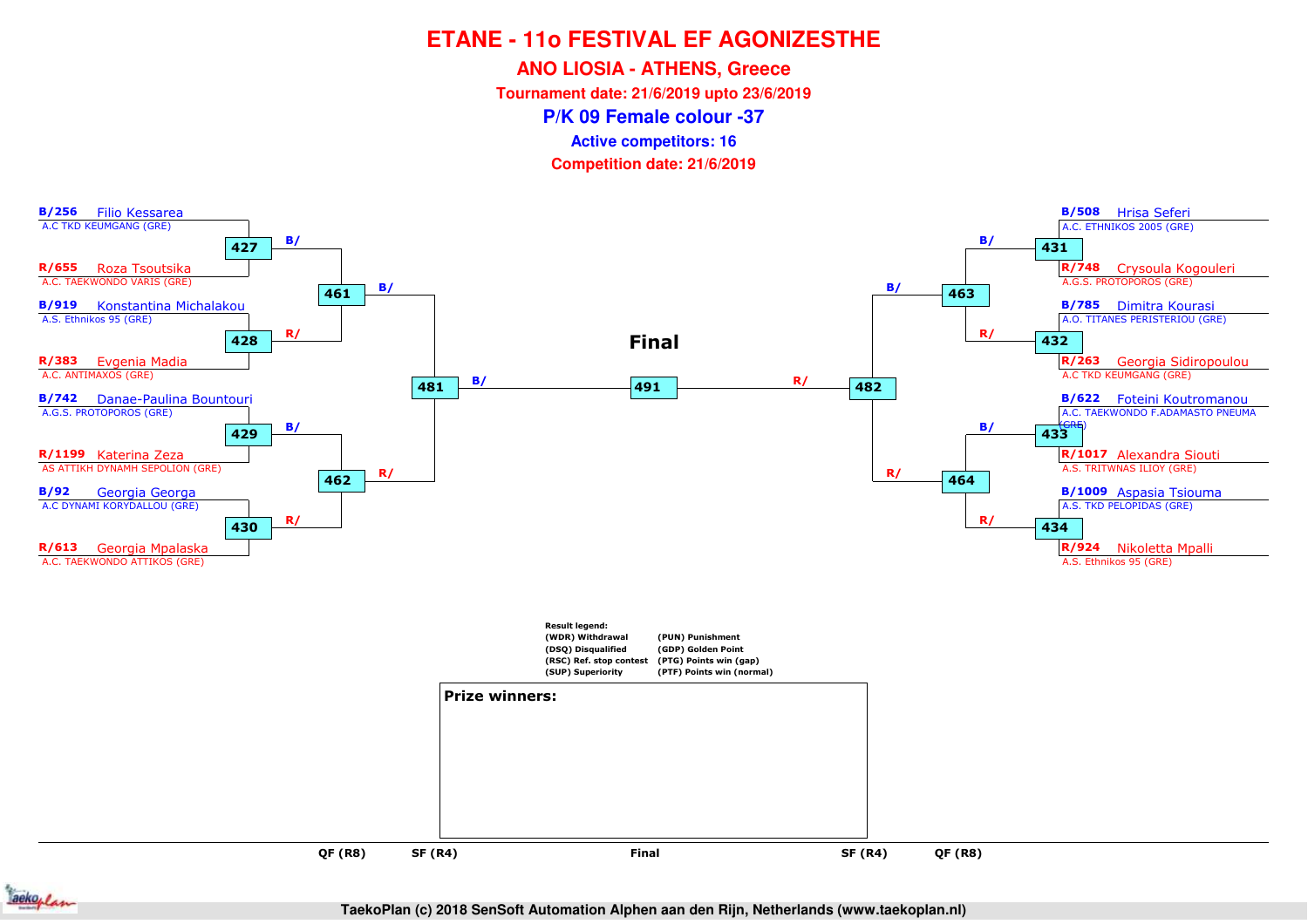**ANO LIOSIA - ATHENS, Greece**

**Tournament date: 21/6/2019 upto 23/6/2019**

**P/K 09 Female colour -41**

**Active competitors: 13**

**Competition date: 21/6/2019**



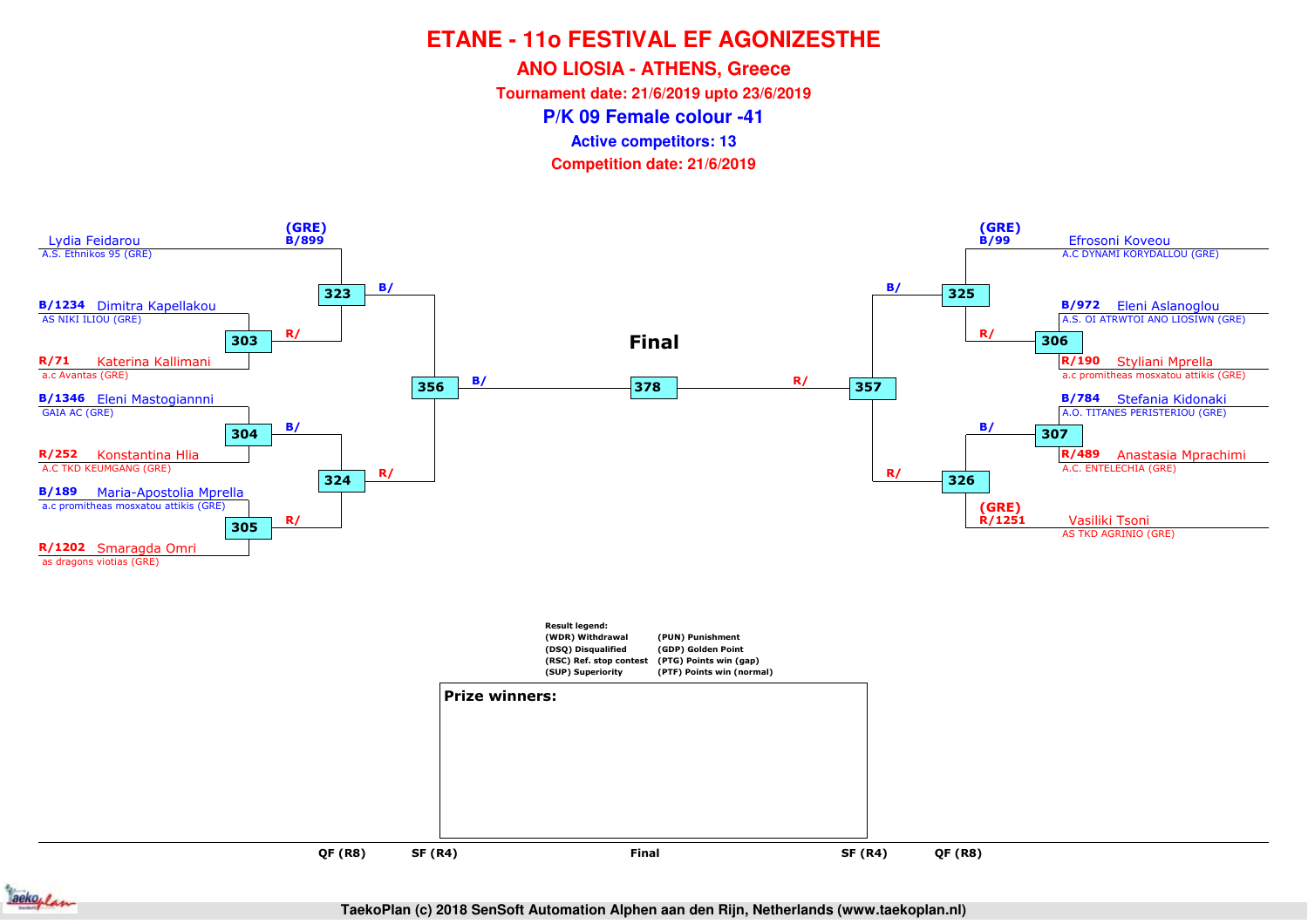**ANO LIOSIA - ATHENS, Greece**

**Tournament date: 21/6/2019 upto 23/6/2019**

**P/K 09 Female colour -45**

**Active competitors: 9**

**Competition date: 21/6/2019**



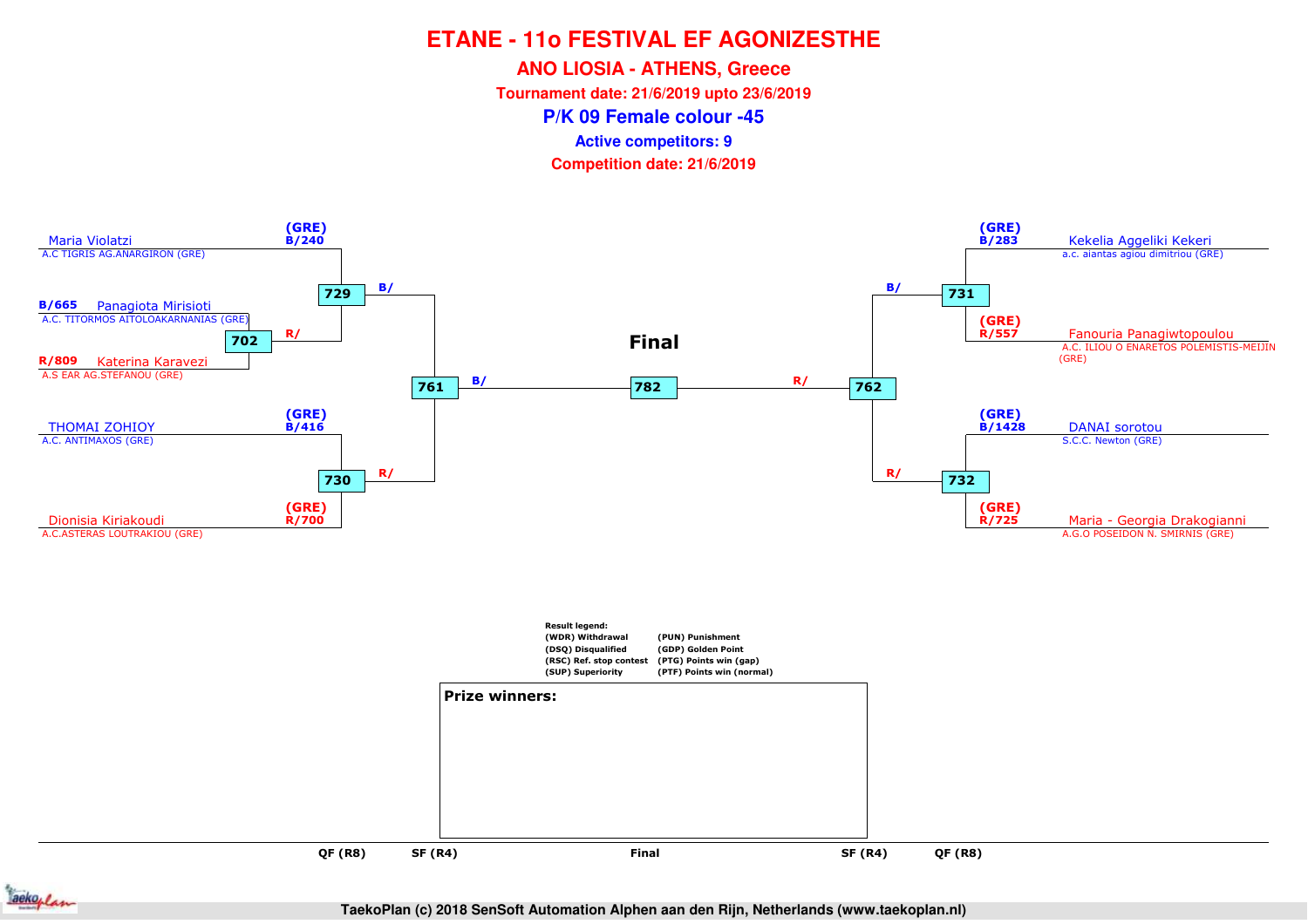**ANO LIOSIA - ATHENS, Greece**

**Tournament date: 21/6/2019 upto 23/6/2019**

**P/K 09 Female colour -49**

**Active competitors: 7**



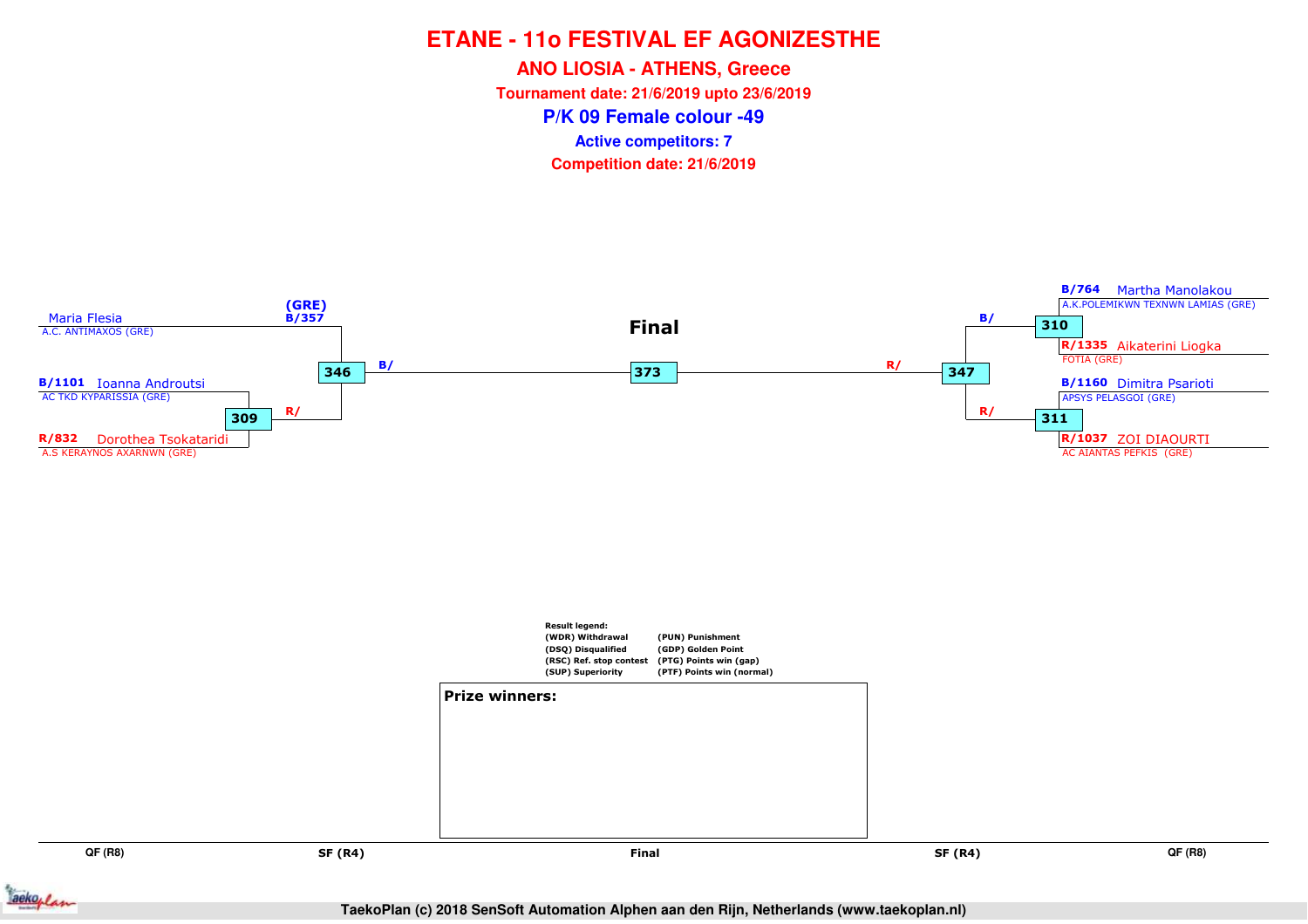**P/K 09 Female colour -53ANO LIOSIA - ATHENS, Greece Tournament date: 21/6/2019 upto 23/6/2019Competition date: 21/6/2019 Active competitors: 2**

**362**

**B/434** Marieta Varsou<br>A.C. Atrapos Halandri (GRE)

**R/235** Lidia Auloniti A.C TIGRIS AG.ANARGIRON (GRE)



#### **Prize winners:**

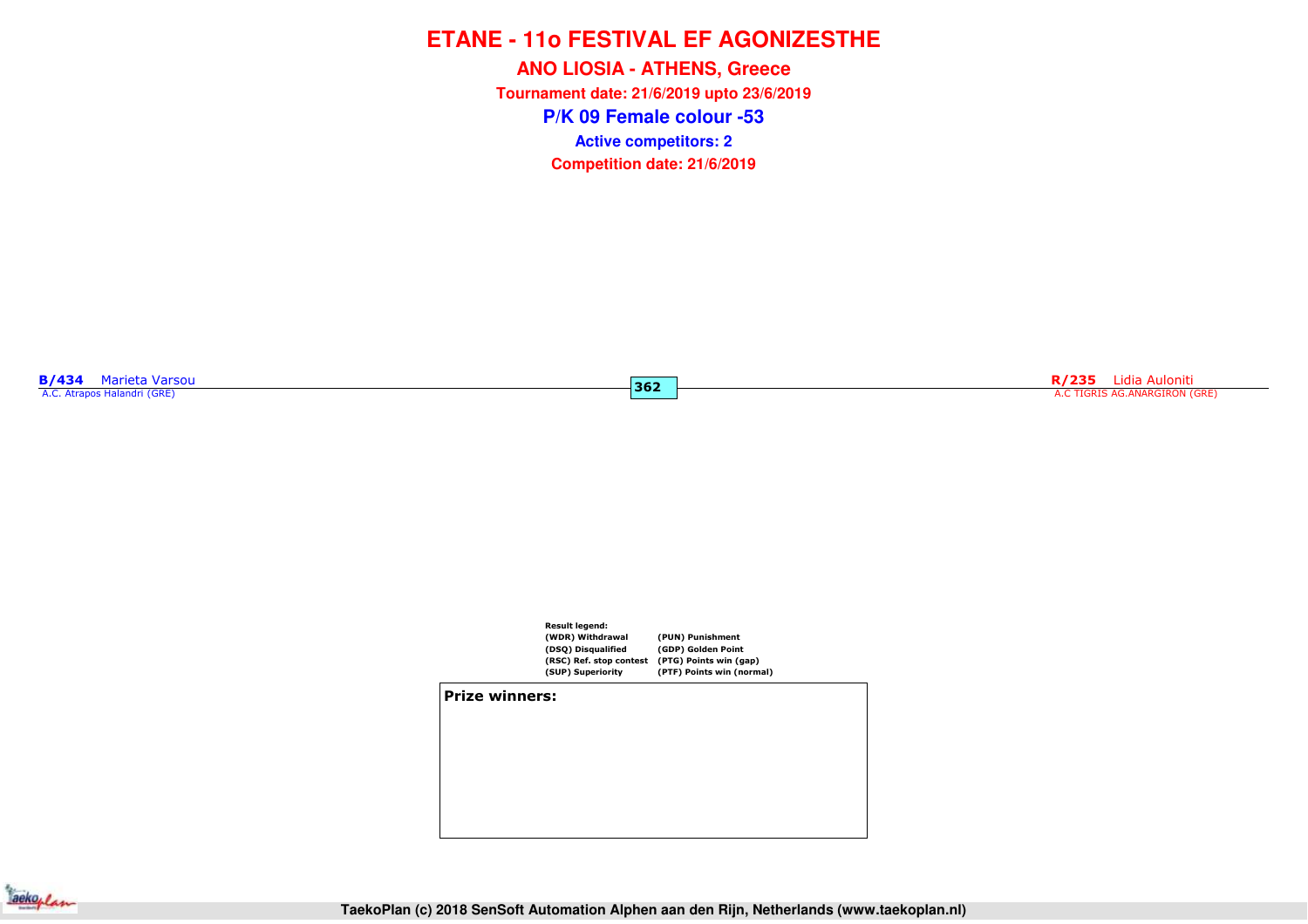**P/K 09 Female colour +57ANO LIOSIA - ATHENS, Greece Tournament date: 21/6/2019 upto 23/6/2019Competition date: 21/6/2019 Active competitors: 4**



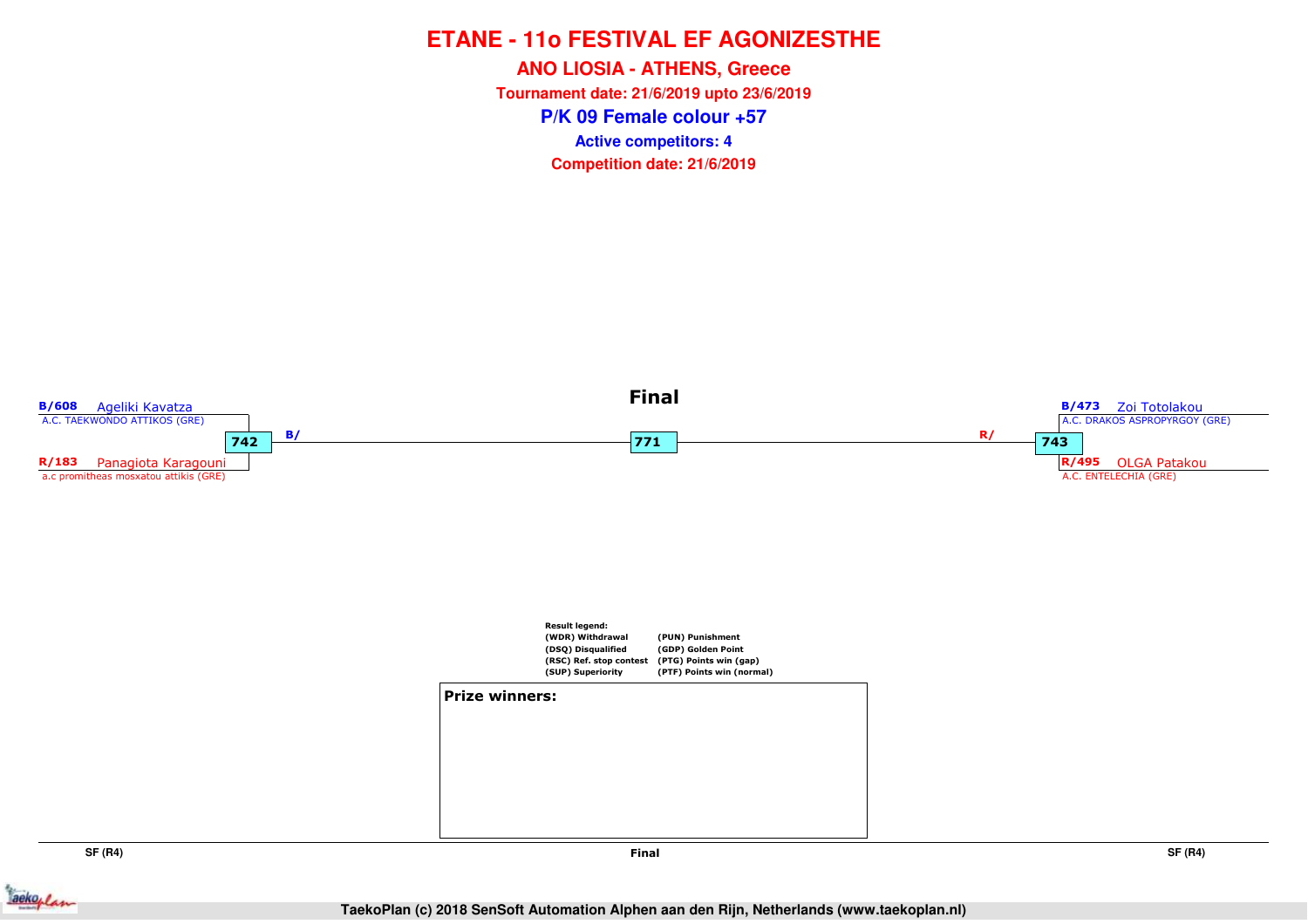**P/K 08 Male black -27ANO LIOSIA - ATHENS, Greece Tournament date: 21/6/2019 upto 23/6/2019Competition date: 21/6/2019 Active competitors: 3**





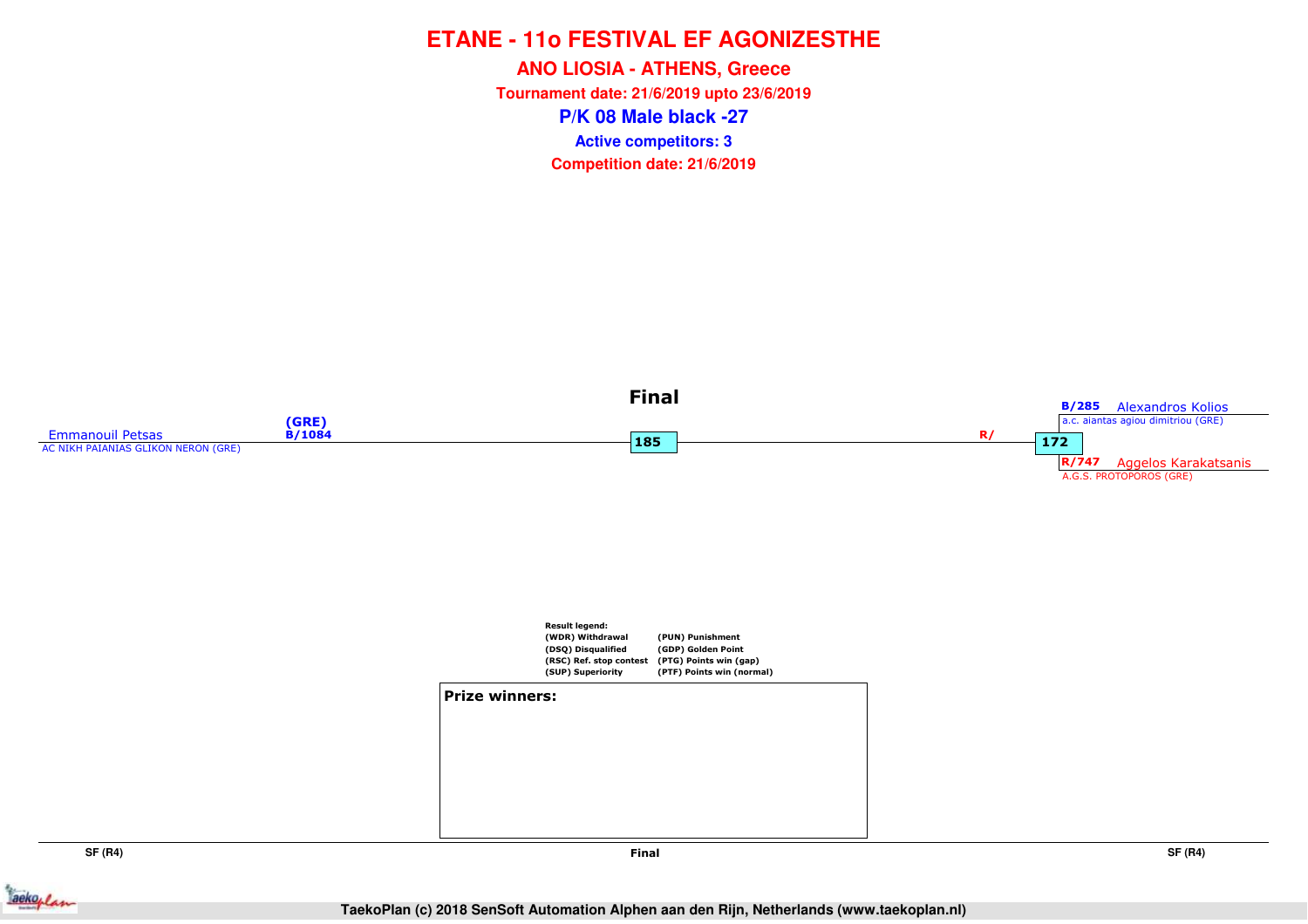**ANO LIOSIA - ATHENS, Greece**

**Tournament date: 21/6/2019 upto 23/6/2019**

**P/K 08 Male black -30**

**Active competitors: 7**



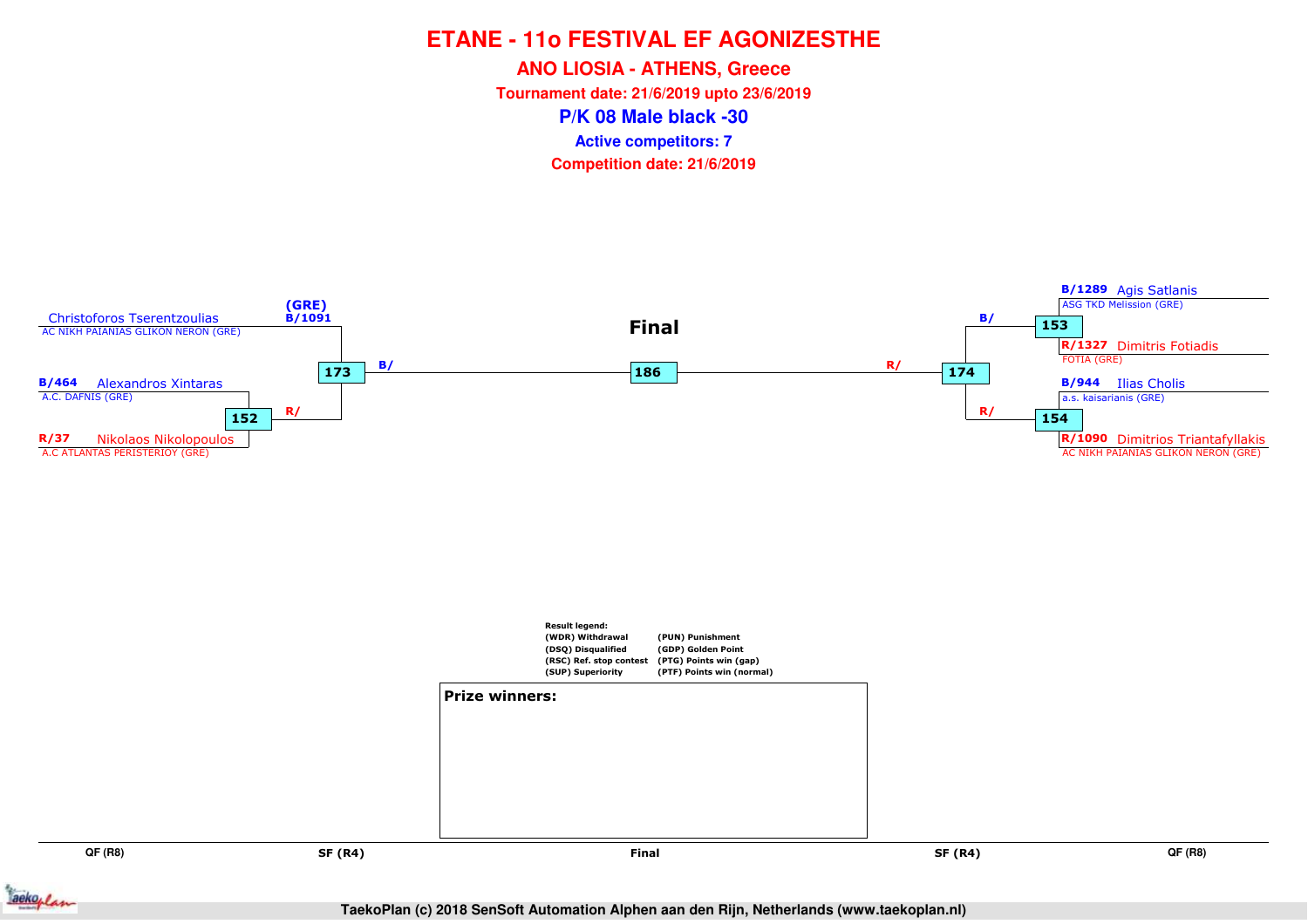**ANO LIOSIA - ATHENS, Greece**

**Tournament date: 21/6/2019 upto 23/6/2019**

**P/K 08 Male black -33**

**Active competitors: 14**



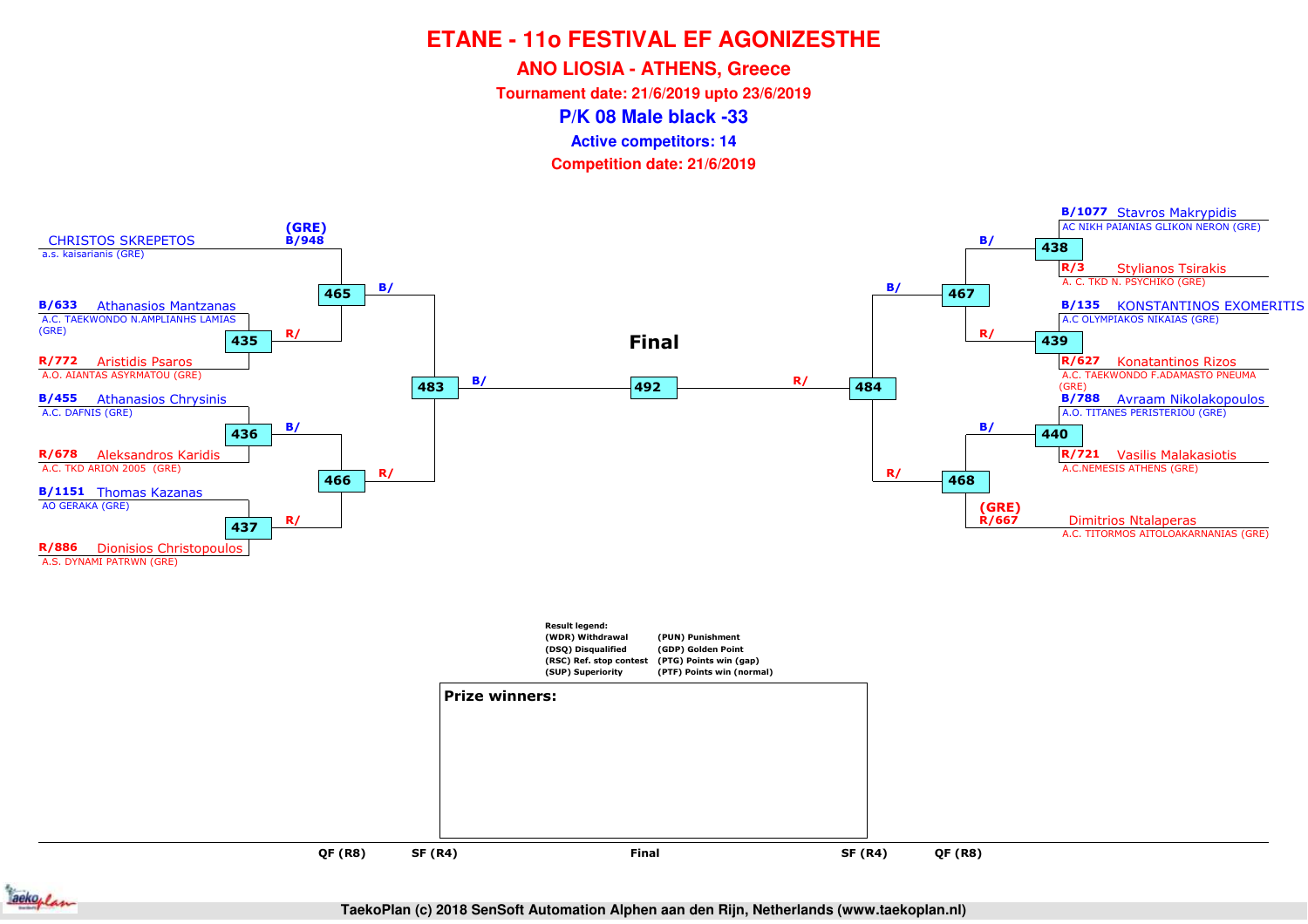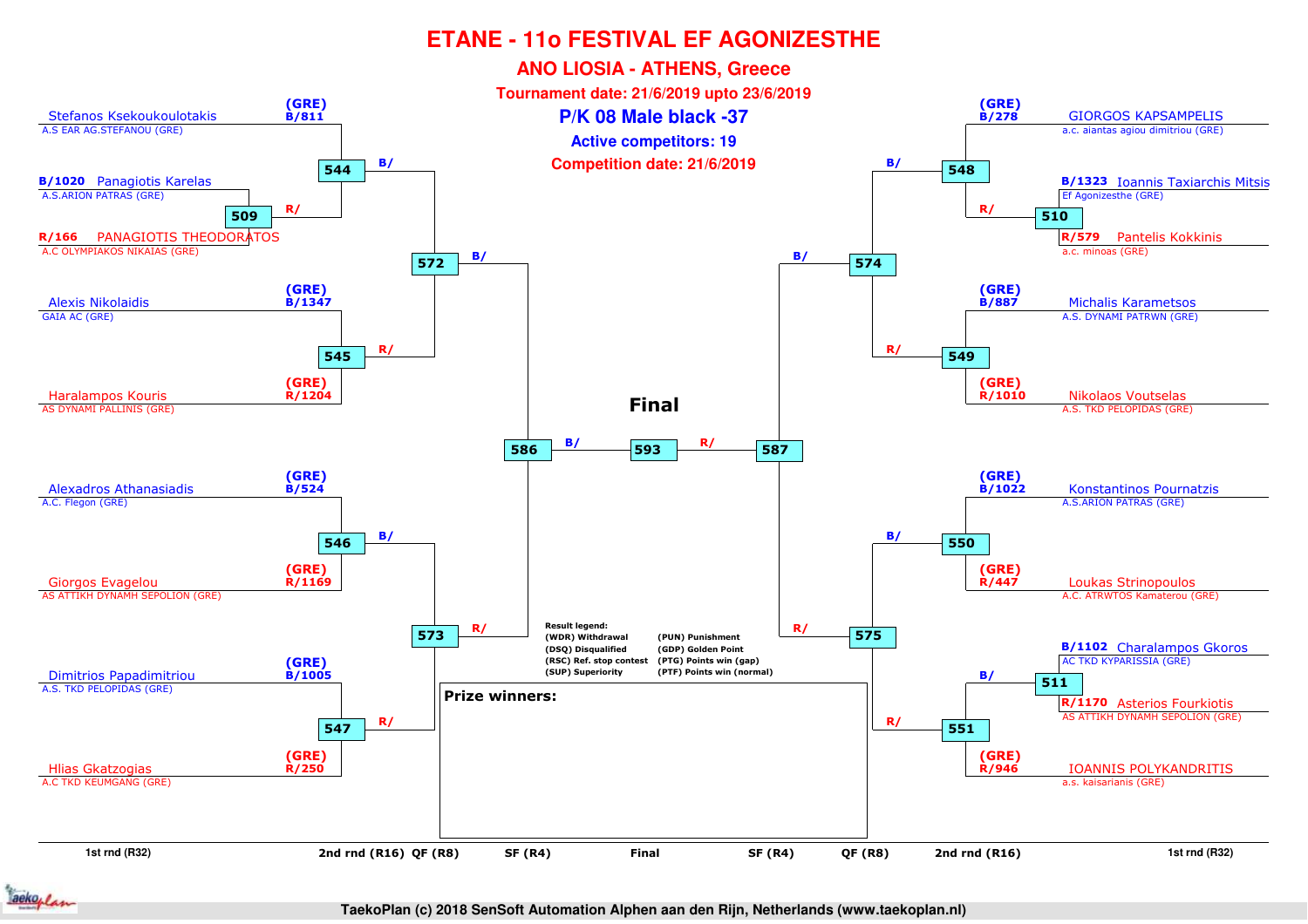**ANO LIOSIA - ATHENS, Greece**

**Tournament date: 21/6/2019 upto 23/6/2019**

**P/K 08 Male black -41**

**Active competitors: 15**

**Competition date: 21/6/2019**





**TaekoPlan (c) 2018 SenSoft Automation Alphen aan den Rijn, Netherlands (www.taekoplan.nl)**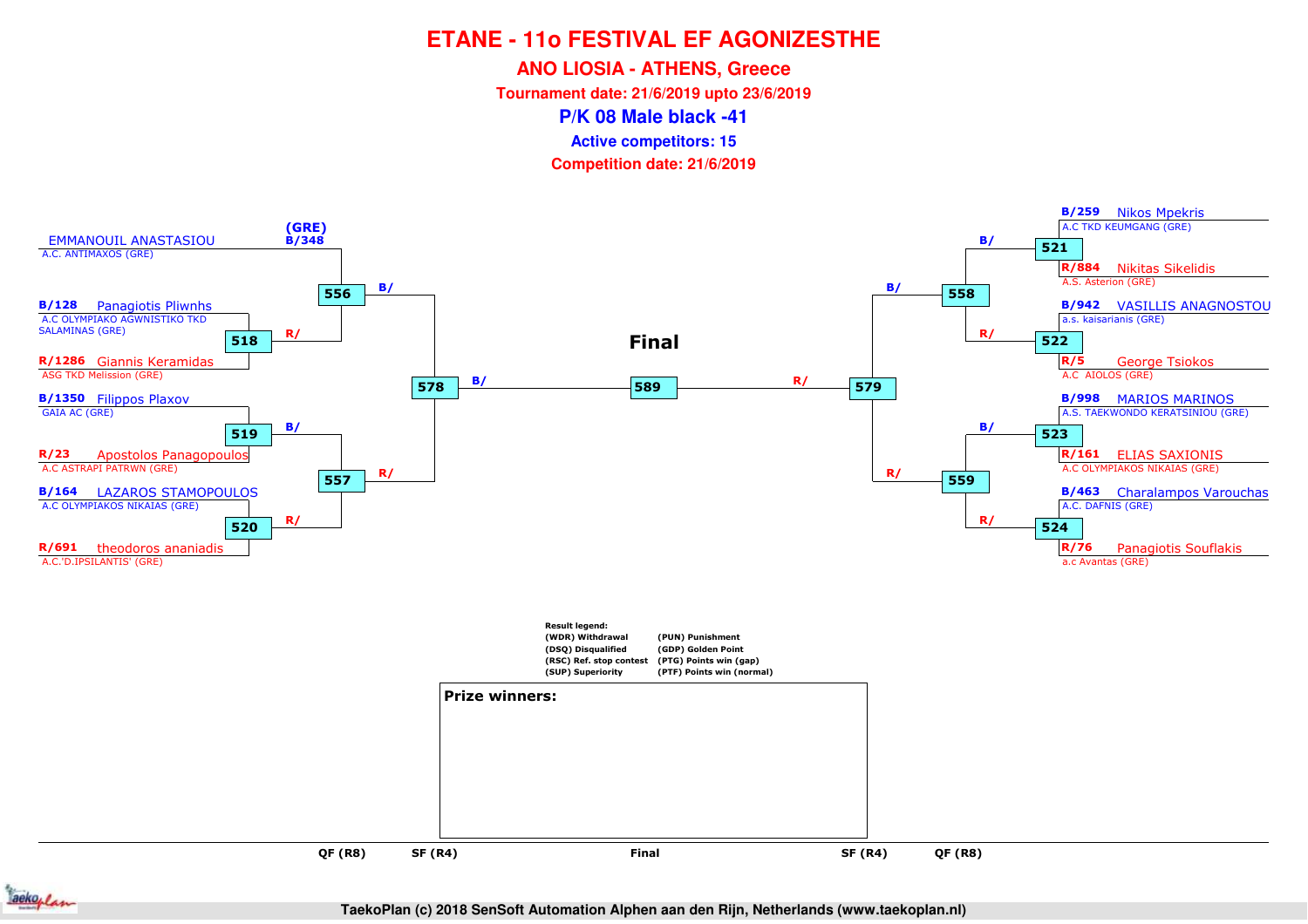**ANO LIOSIA - ATHENS, Greece**

**Tournament date: 21/6/2019 upto 23/6/2019**

**P/K 08 Male black -45**

**Active competitors: 11**





**TaekoPlan (c) 2018 SenSoft Automation Alphen aan den Rijn, Netherlands (www.taekoplan.nl)**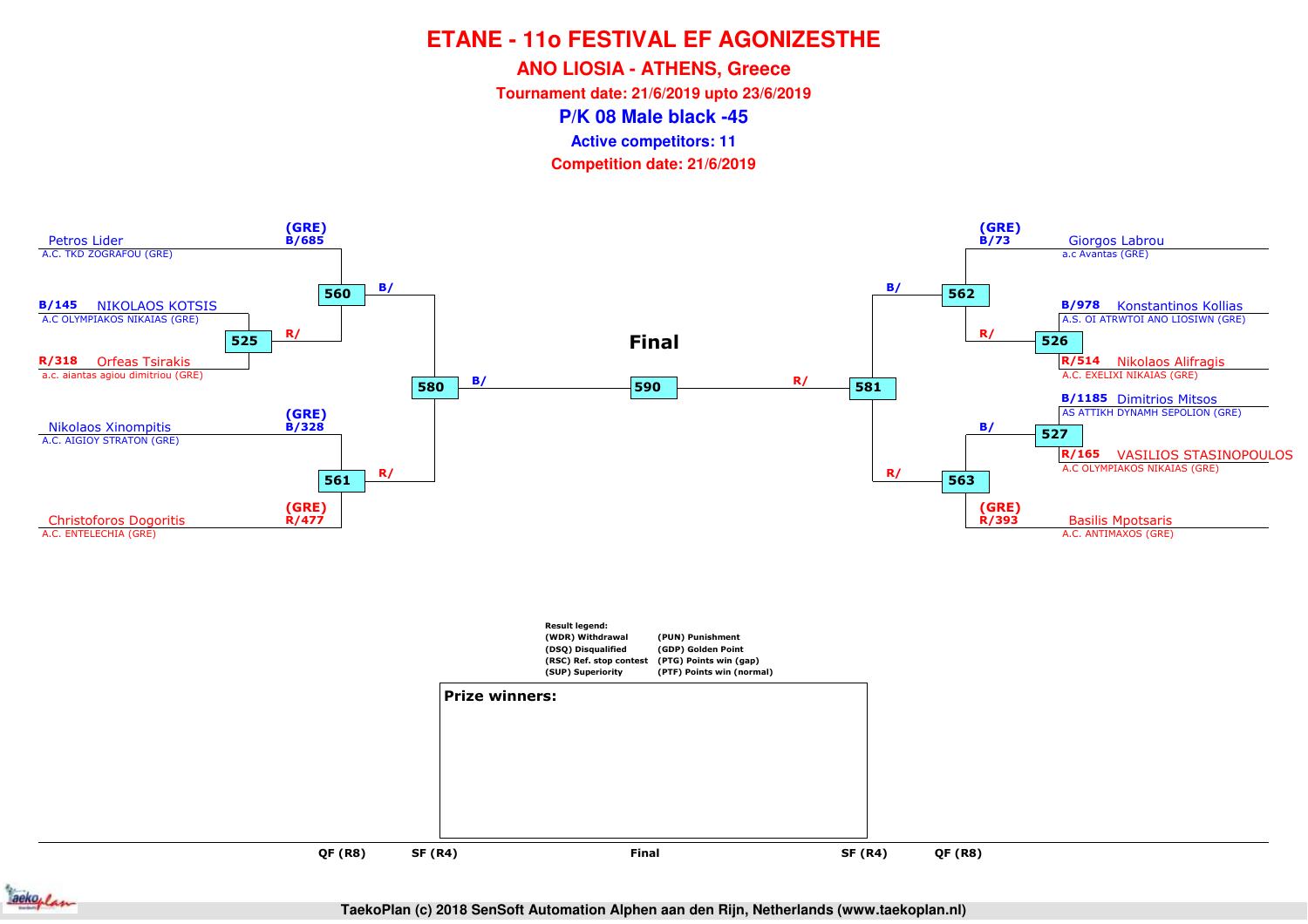**ANO LIOSIA - ATHENS, Greece**

**Tournament date: 21/6/2019 upto 23/6/2019**

**P/K 08 Male black -49**

**Active competitors: 5**



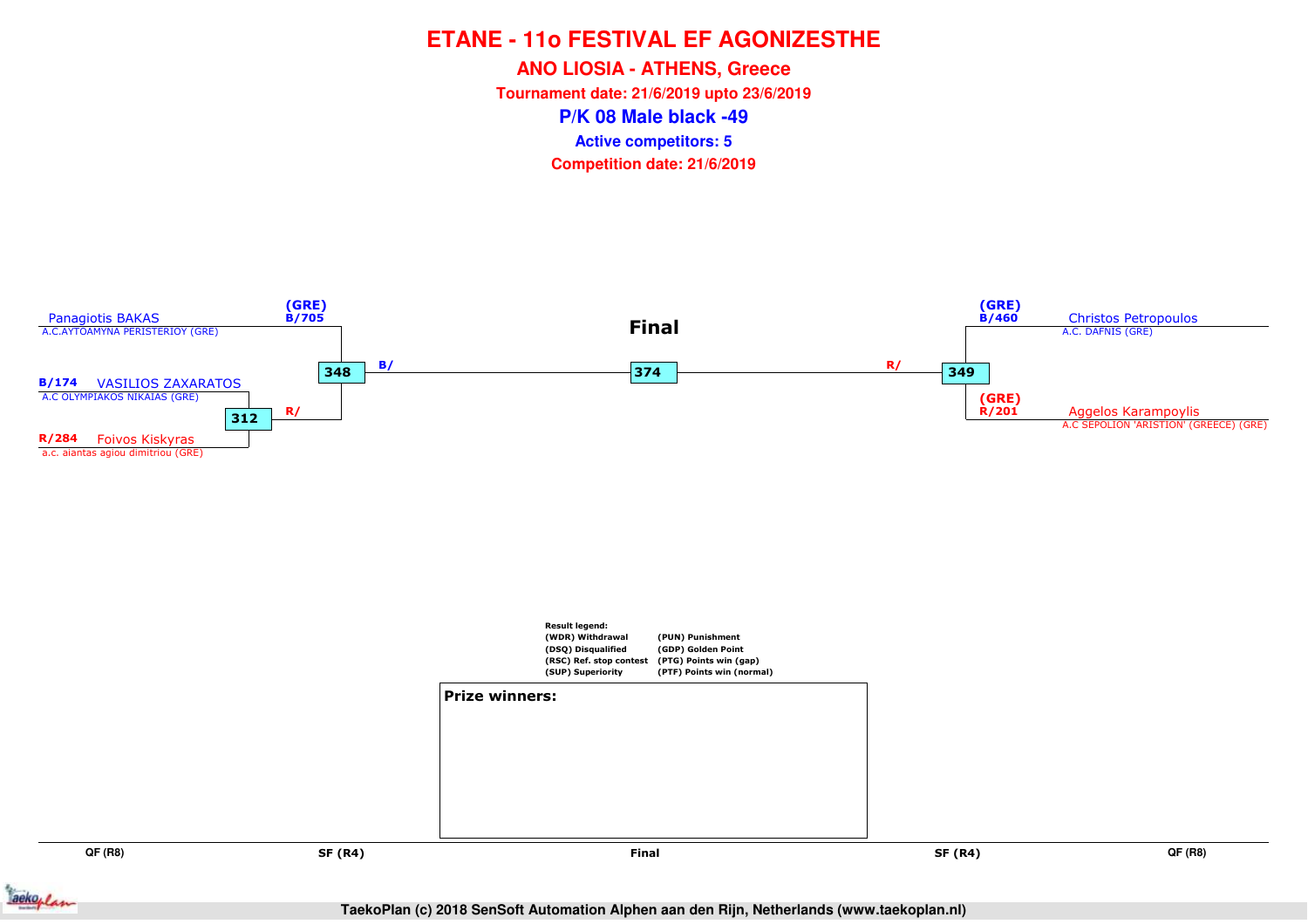**P/K 08 Male black -53ANO LIOSIA - ATHENS, Greece Tournament date: 21/6/2019 upto 23/6/2019Competition date: 21/6/2019 Active competitors: 4**



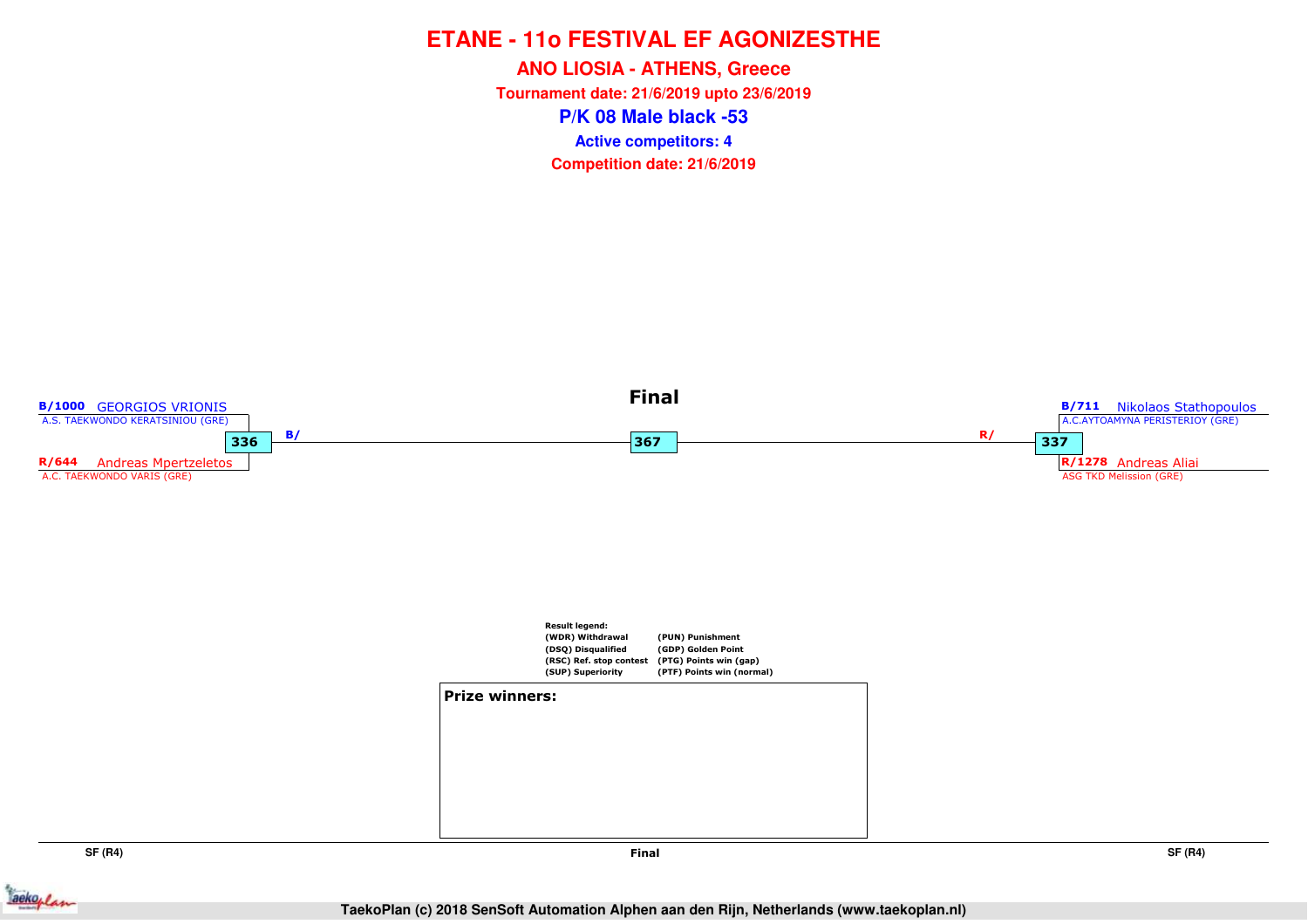**P/K 08 Male black -57ANO LIOSIA - ATHENS, Greece Tournament date: 21/6/2019 upto 23/6/2019Competition date: 21/6/2019 Active competitors: 4**



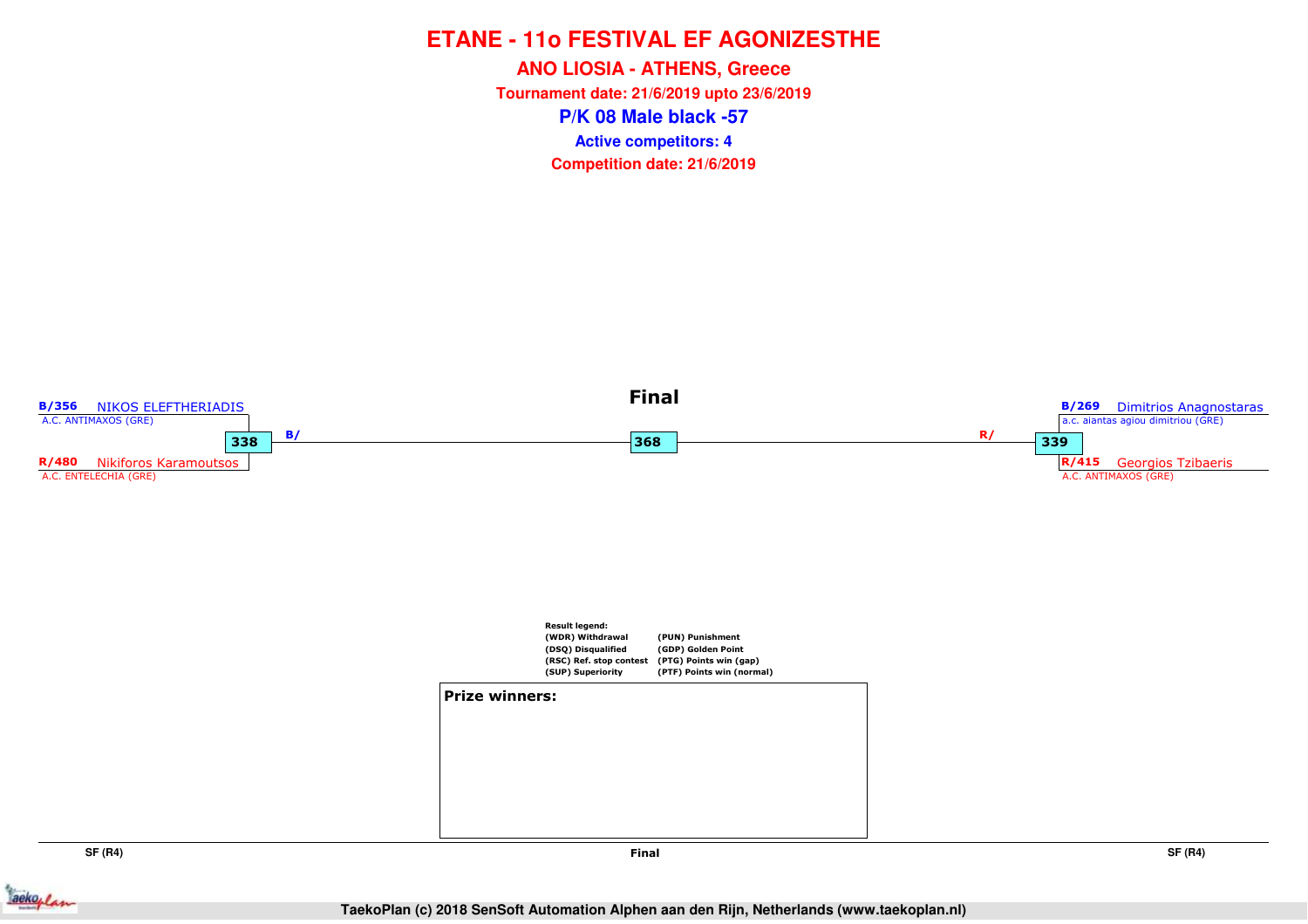**P/K 08 Male black +57ANO LIOSIA - ATHENS, Greece Tournament date: 21/6/2019 upto 23/6/2019Competition date: 21/6/2019 Active competitors: 3**





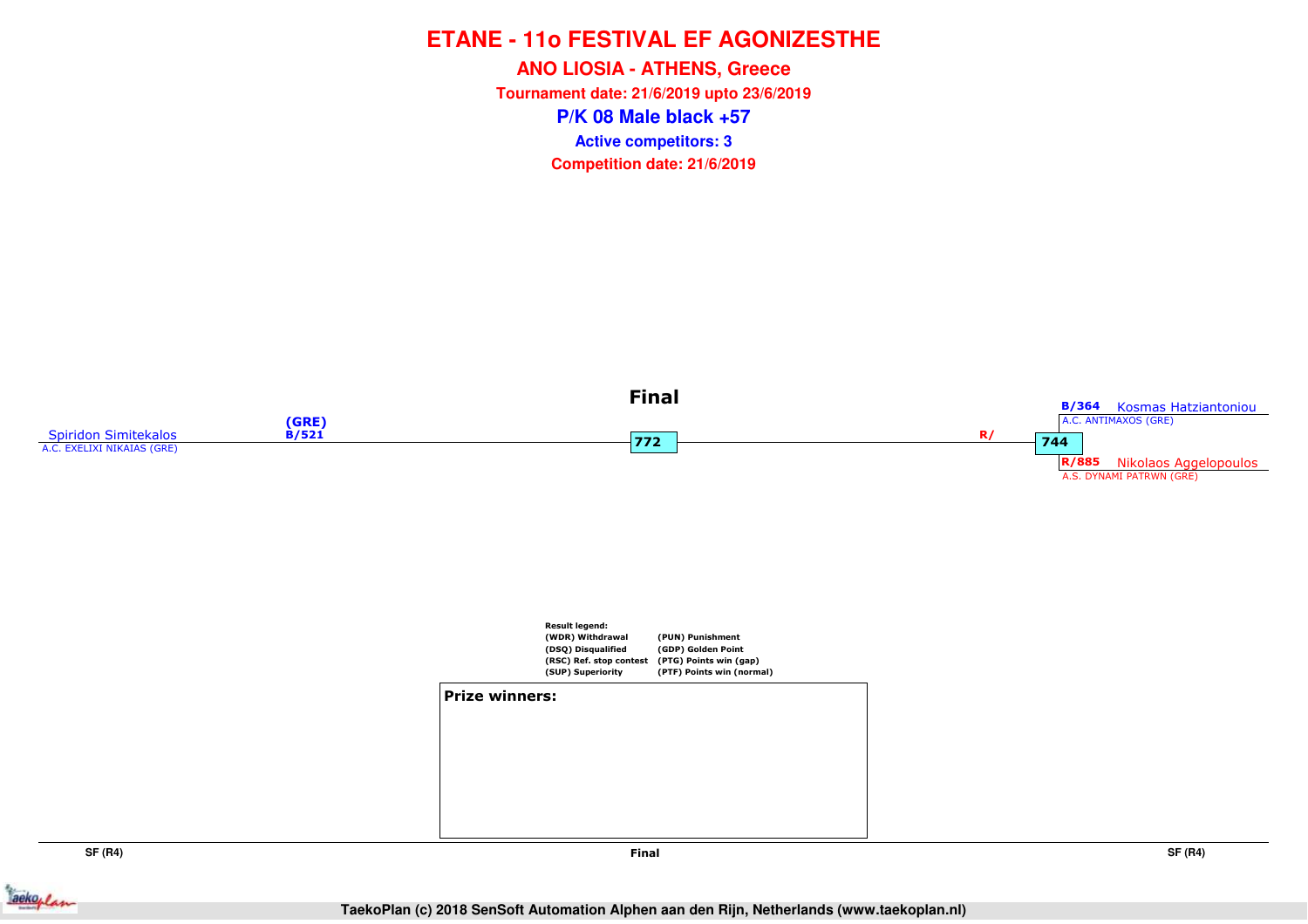**P/K 08 Female black -27ANO LIOSIA - ATHENS, Greece Tournament date: 21/6/2019 upto 23/6/2019Competition date: 21/6/2019 Active competitors: 2**

**680**

**B/308** Maria KONSTANTINA Talarou a.c. aiantas agiou dimitriou (GRE)

**R/1288** Iliana Pouliou and Security Contract to the Case of Case of Case of Case of Case of Case of Case of Case of Case of Case of Case of Case of Case of Case of Case of Case of Case of Case of Case of Case of Case of C



**Prize winners:**

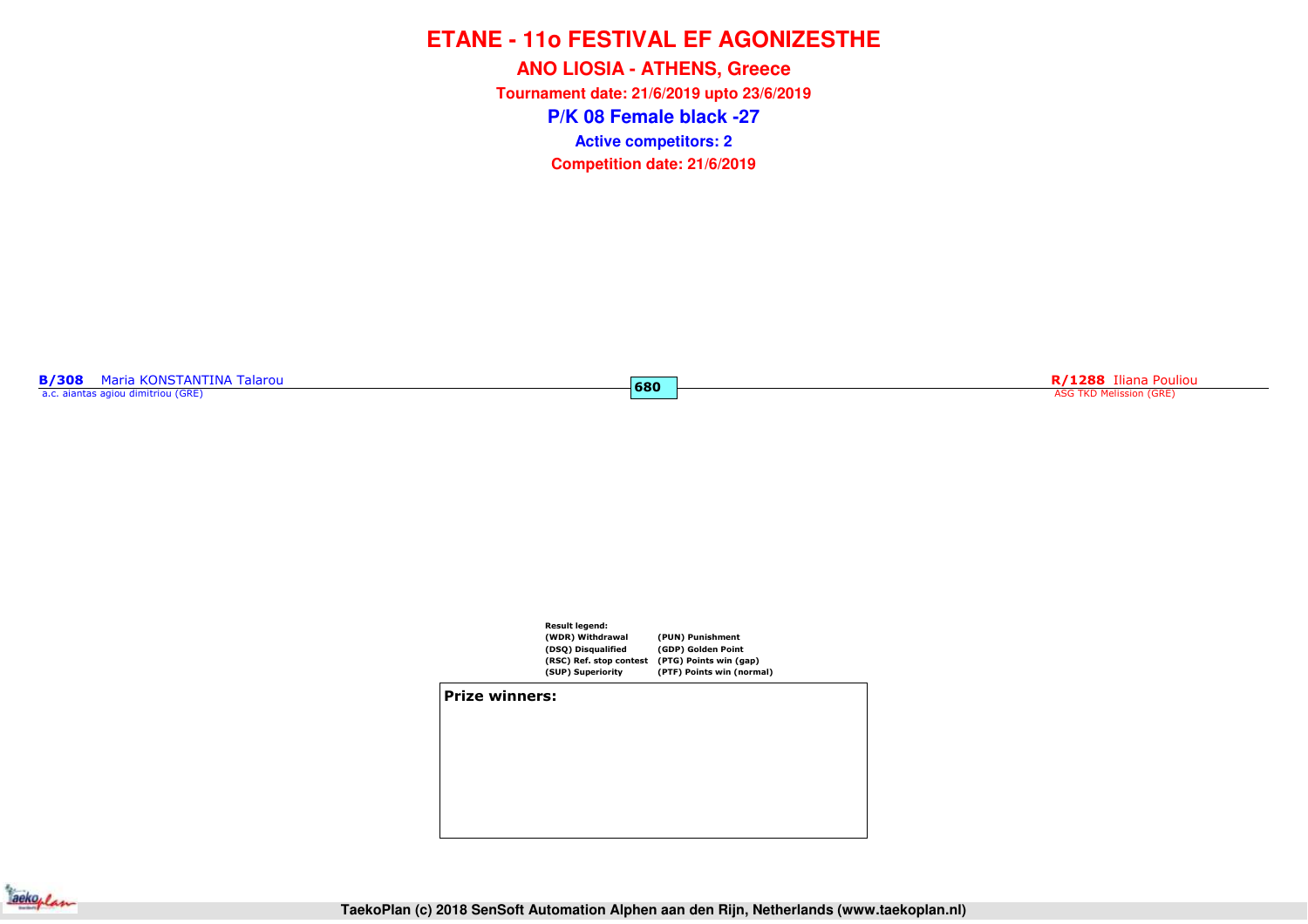**P/K 08 Female black -30ANO LIOSIA - ATHENS, Greece Tournament date: 21/6/2019 upto 23/6/2019Competition date: 21/6/2019 Active competitors: 2**

**681**

**B/272** OLGA DESYLLA a.c. aiantas agiou dimitriou (GRE)

**R/119** Kiriaki Irini Iliadi<br>A.C NIKEAS ALAISKAS TEAM (GRE)



#### **Prize winners:**

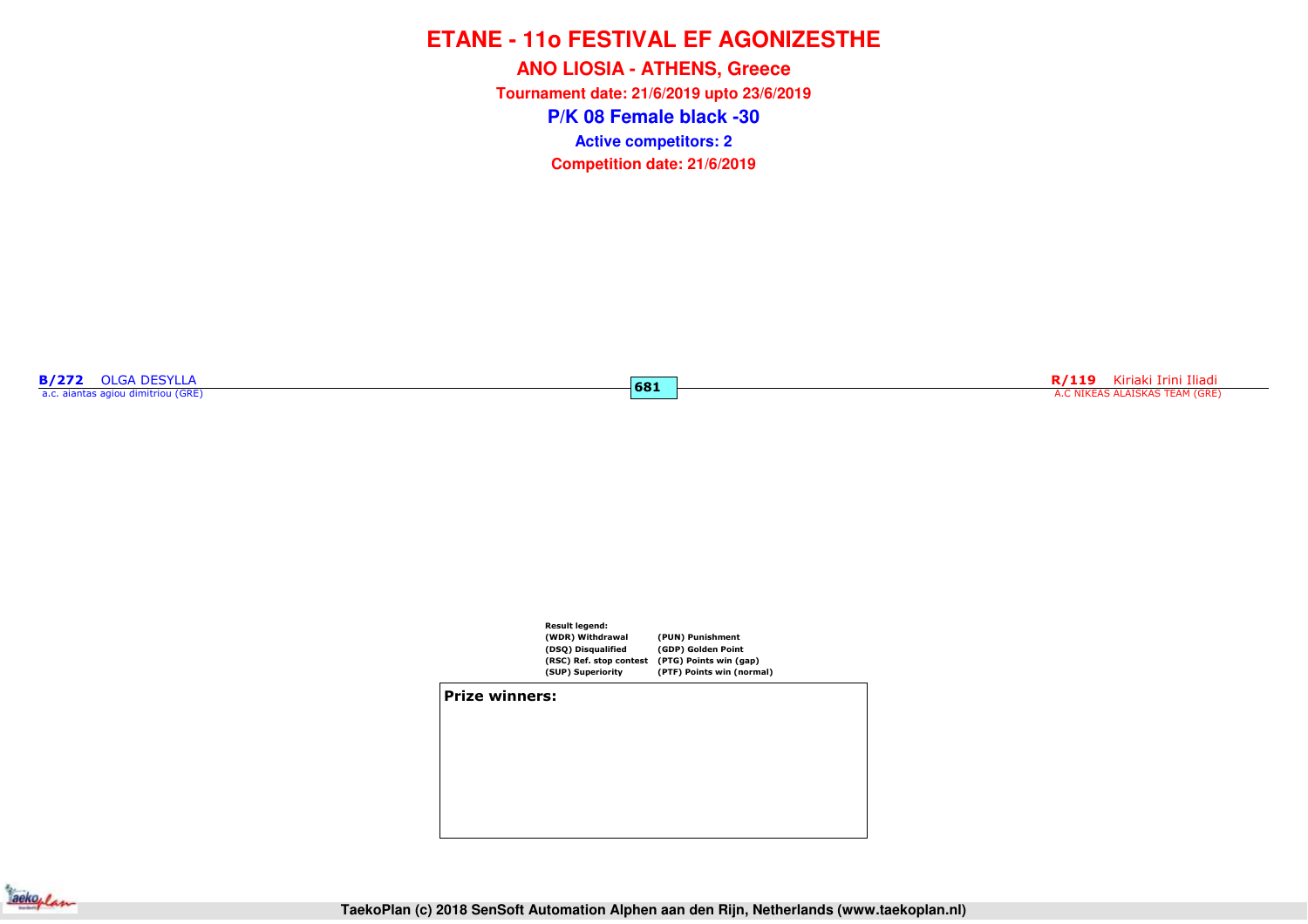**ANO LIOSIA - ATHENS, GreeceTournament date: 21/6/2019 upto 23/6/2019**

**P/K 08 Female black -33**

**Active competitors: 5**



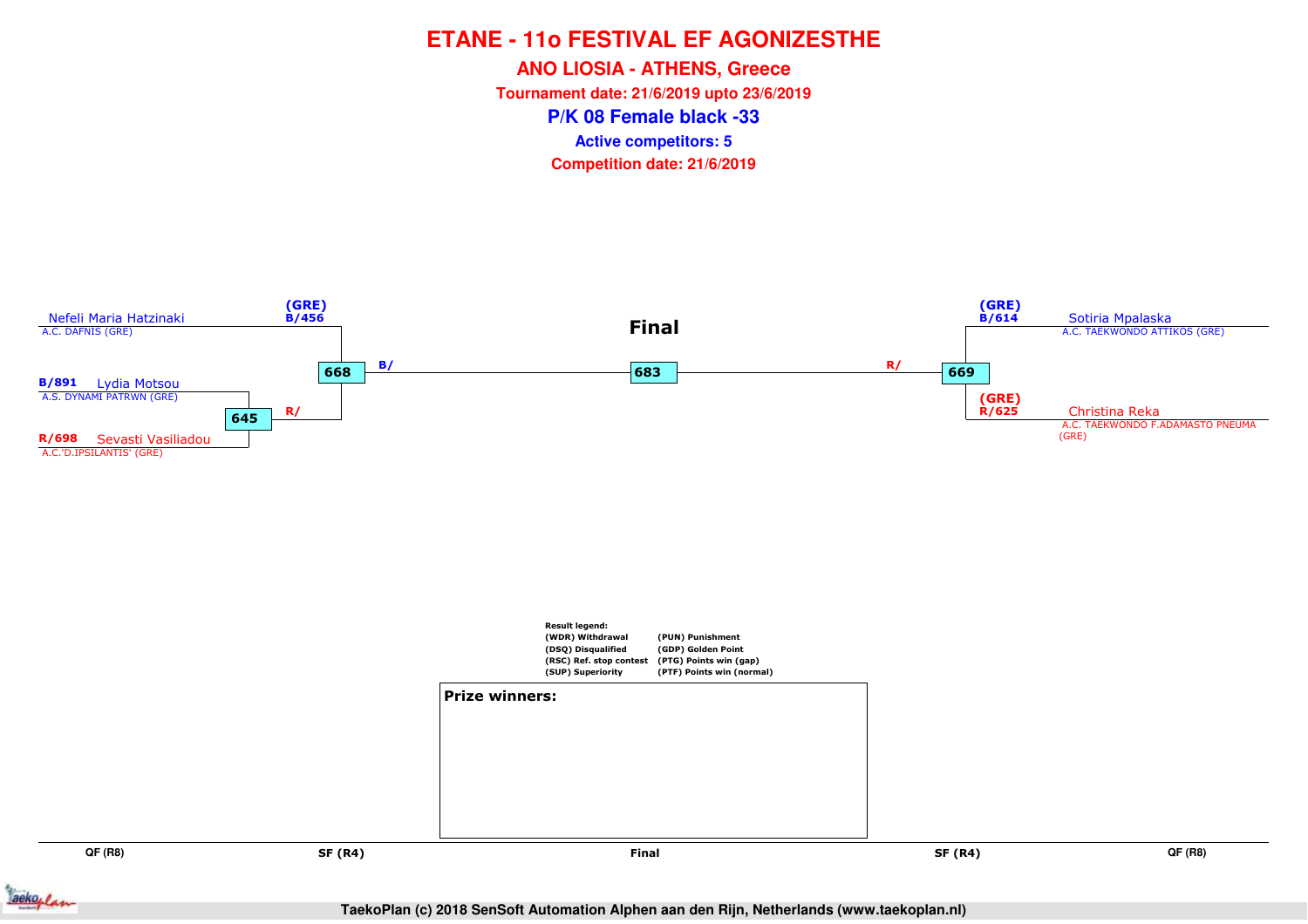**ANO LIOSIA - ATHENS, Greece**

**Tournament date: 21/6/2019 upto 23/6/2019**

**P/K 08 Female black -37**

**Active competitors: 10**

**Competition date: 21/6/2019**





**TaekoPlan (c) 2018 SenSoft Automation Alphen aan den Rijn, Netherlands (www.taekoplan.nl)**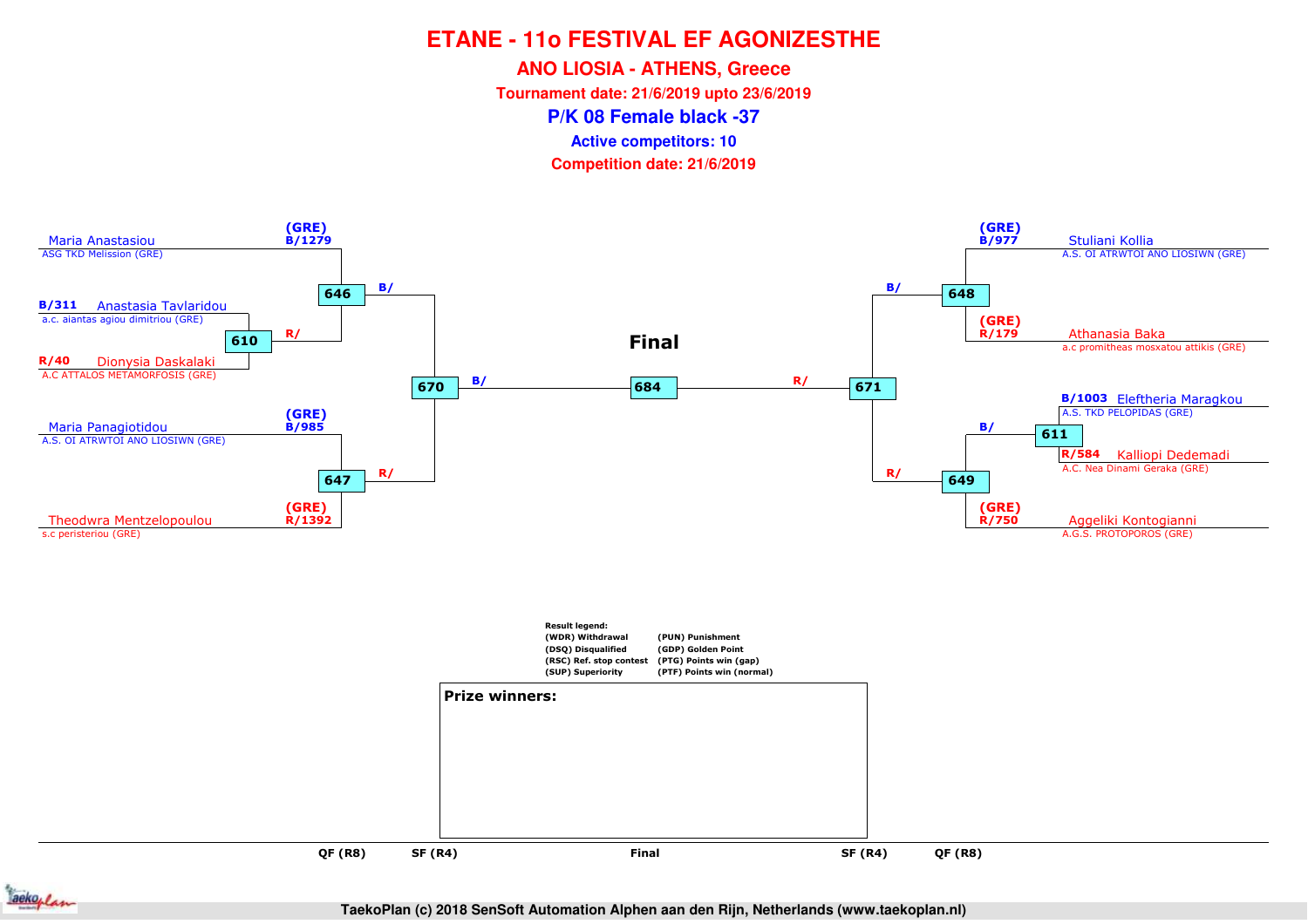**ANO LIOSIA - ATHENS, Greece**

**Tournament date: 21/6/2019 upto 23/6/2019**

**P/K 08 Female black -41**

**Active competitors: 8**



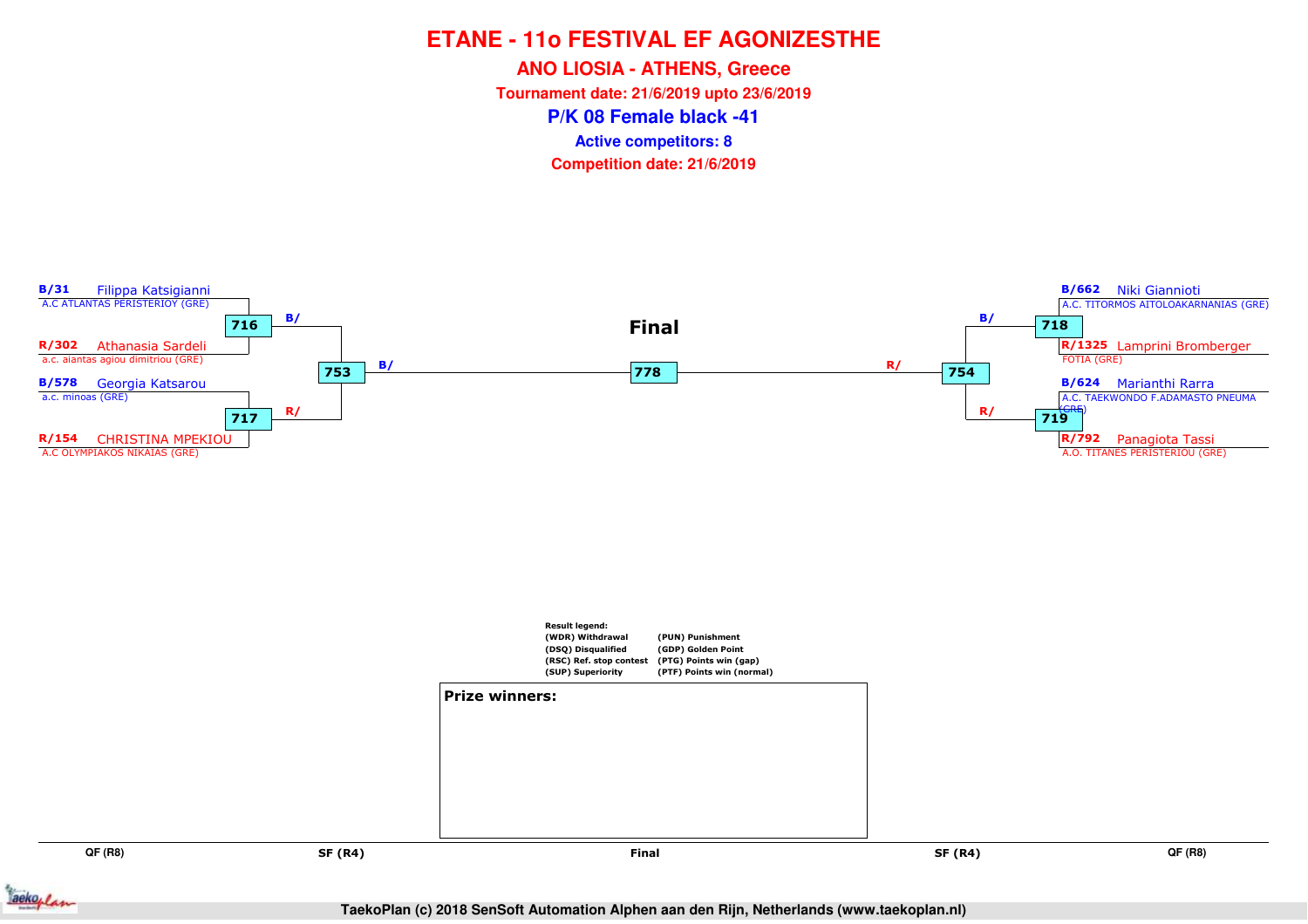**ANO LIOSIA - ATHENS, Greece**

**Tournament date: 21/6/2019 upto 23/6/2019**

**P/K 08 Female black -45**

**Active competitors: 6**



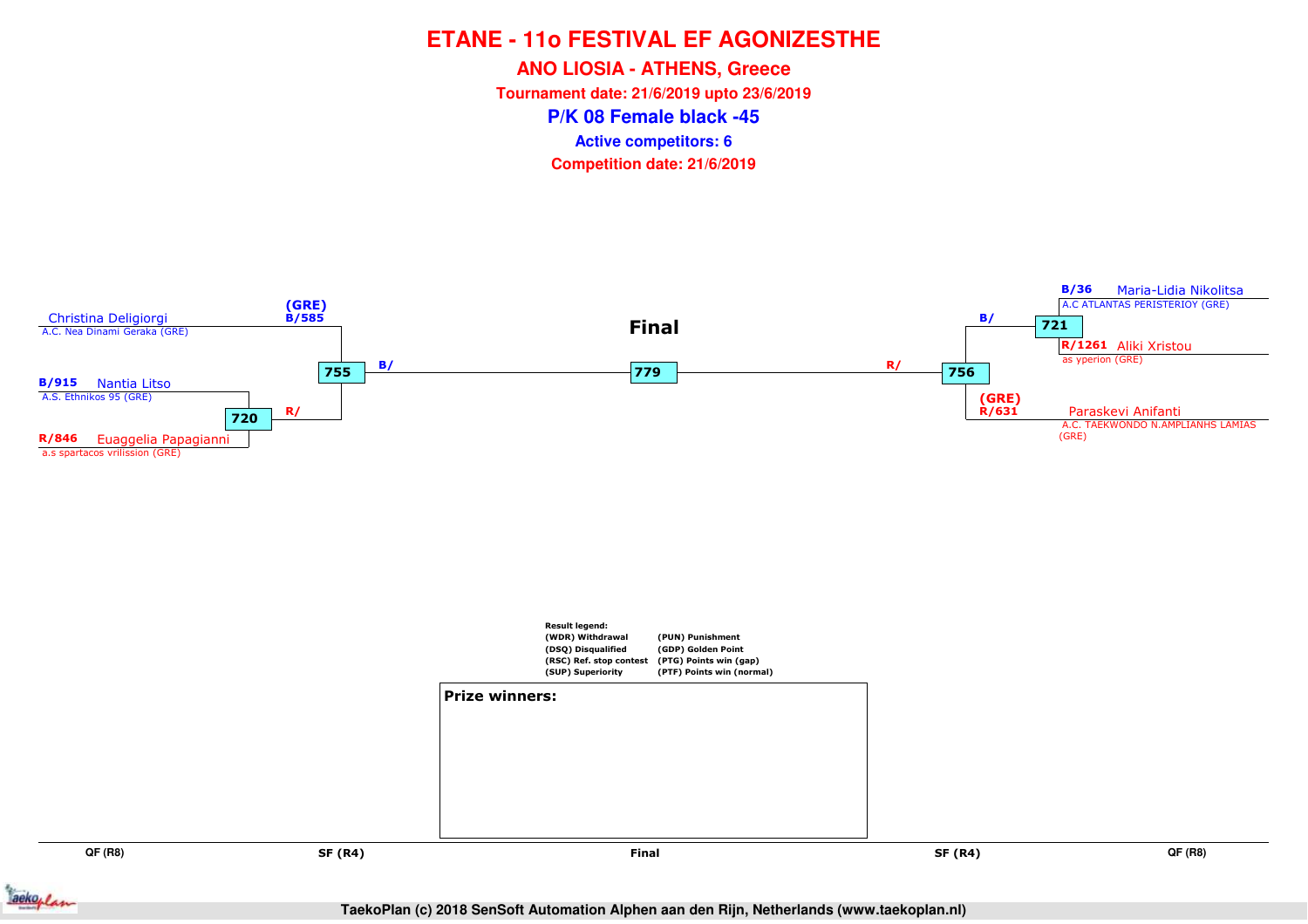**ANO LIOSIA - ATHENS, Greece**

**Tournament date: 21/6/2019 upto 23/6/2019**

**P/K 08 Female black -49**

**Active competitors: 6**



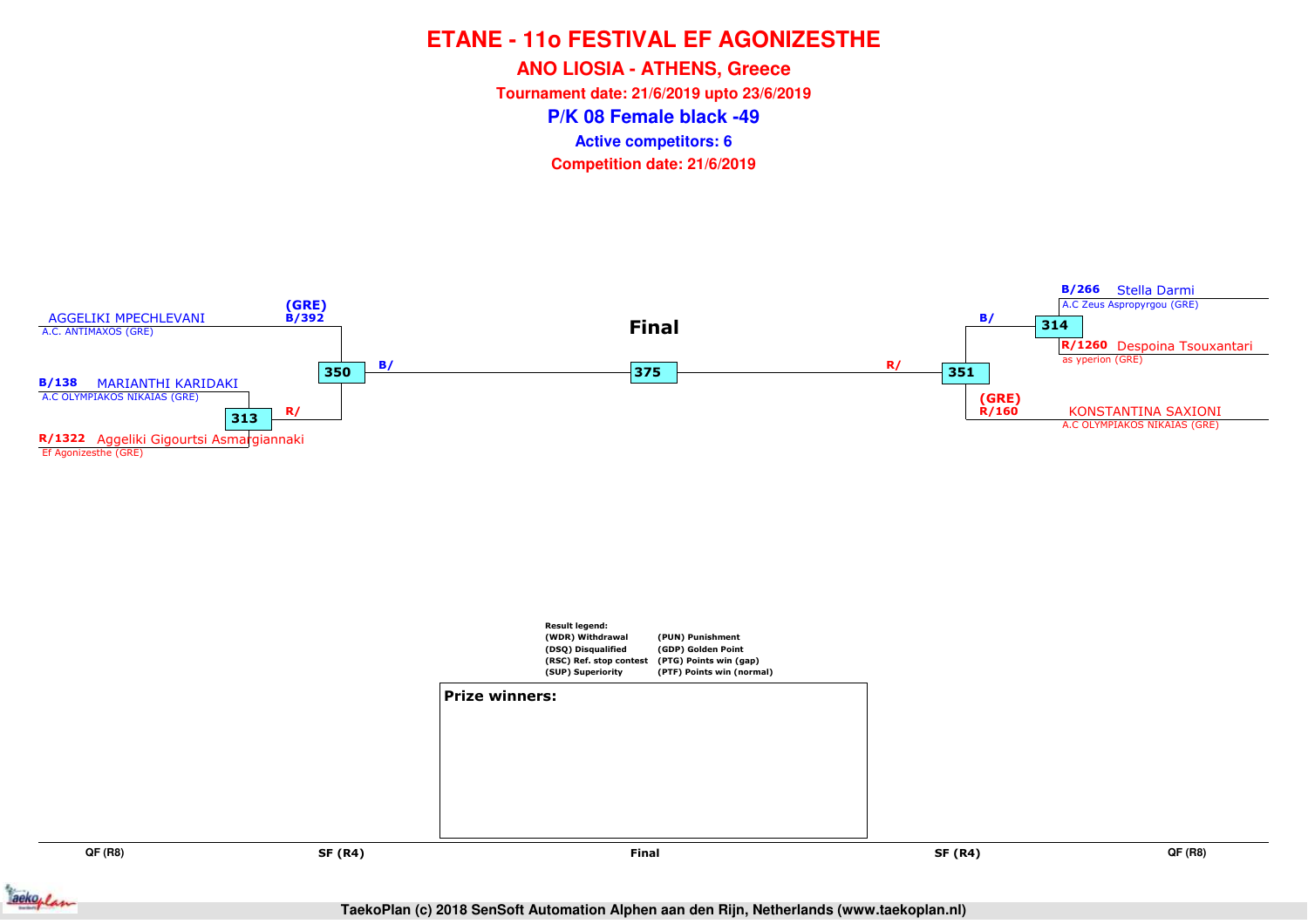**P/K 08 Female black -53ANO LIOSIA - ATHENS, Greece Tournament date: 21/6/2019 upto 23/6/2019Competition date: 21/6/2019 Active competitors: 3**





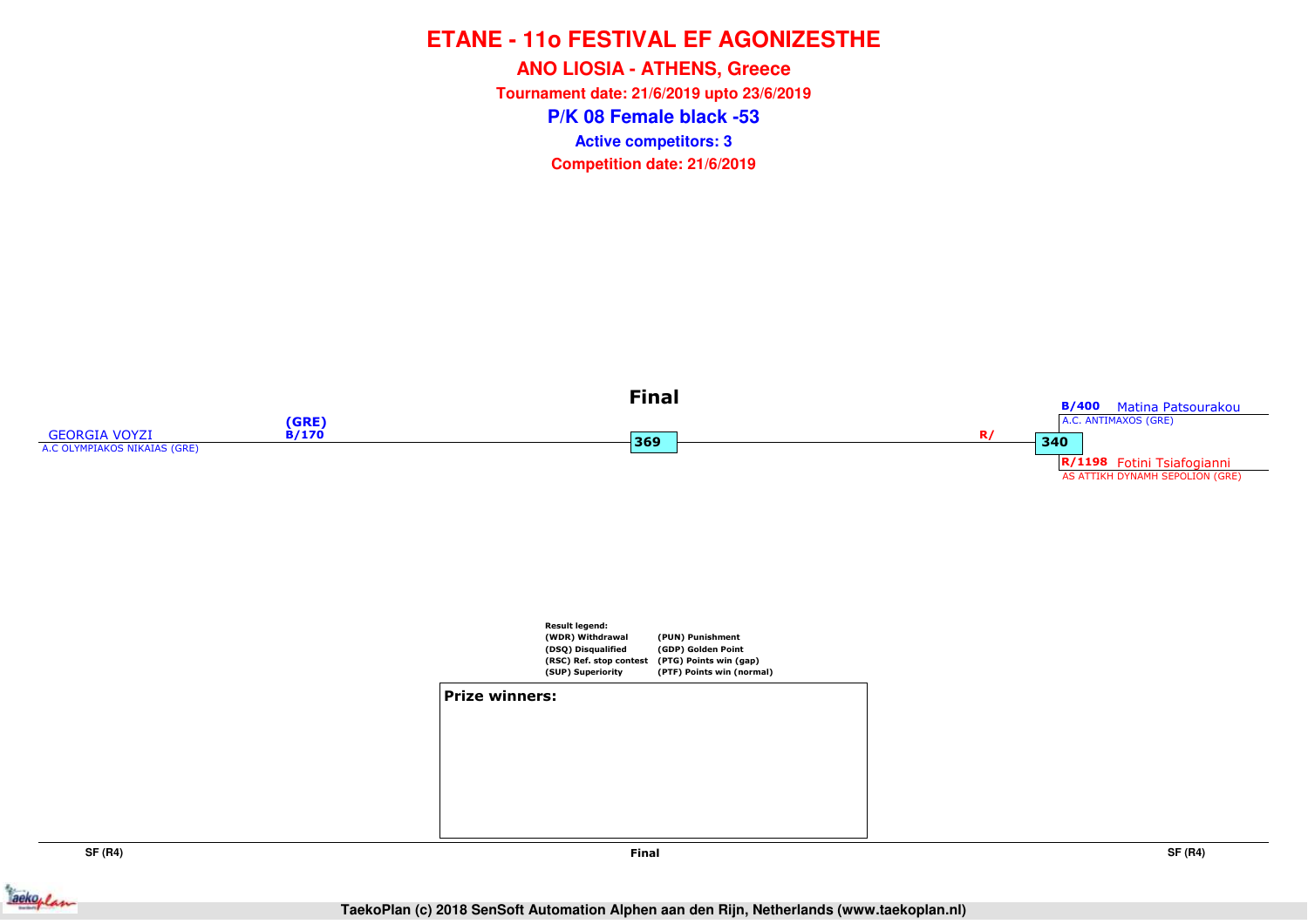**P/K 08 Female black +57ANO LIOSIA - ATHENS, Greece Tournament date: 21/6/2019 upto 23/6/2019Competition date: 21/6/2019 Active competitors: 3**



**SF (R4)**

**Final**

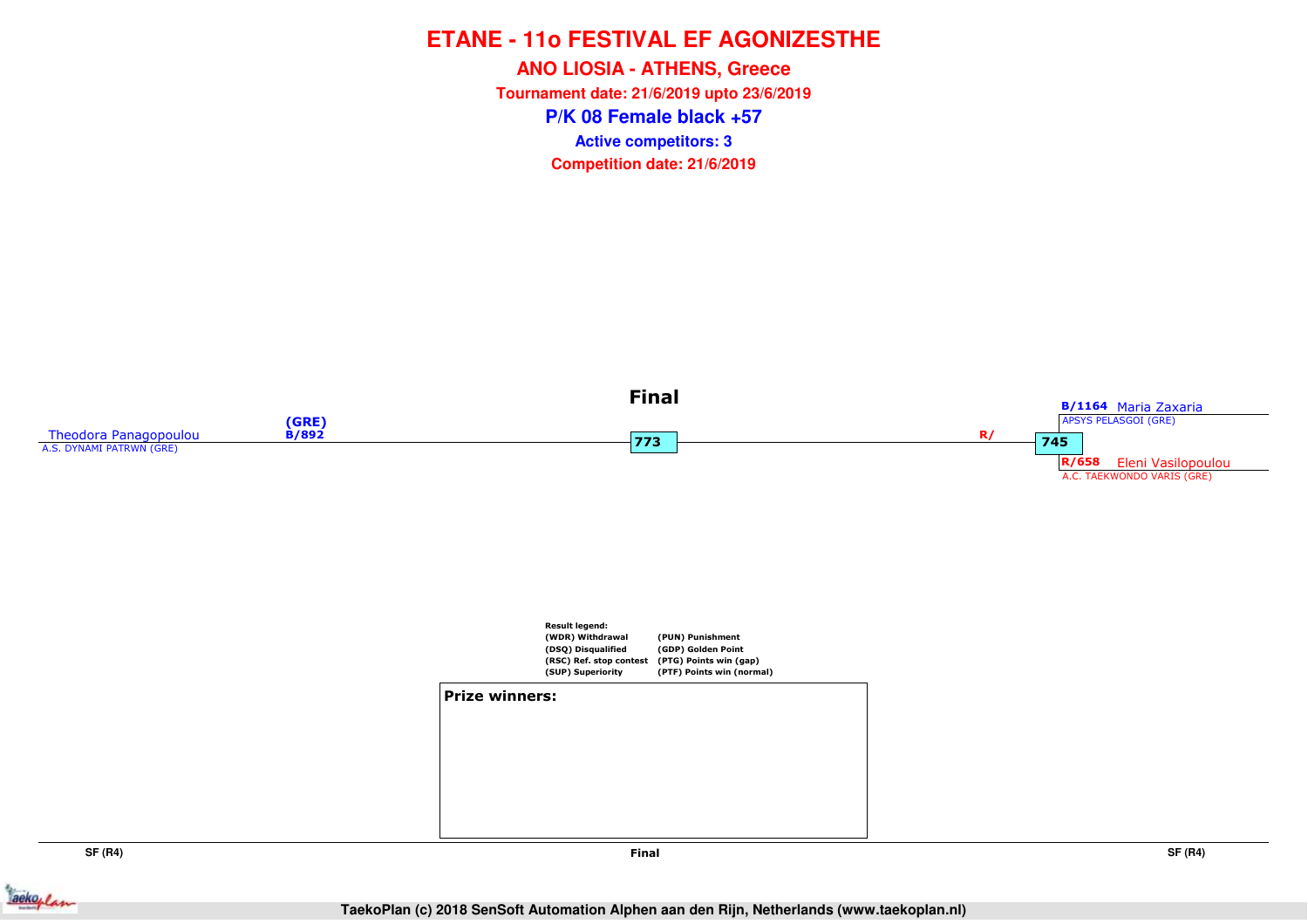**ANO LIOSIA - ATHENS, Greece**

**Tournament date: 21/6/2019 upto 23/6/2019**

**P/K 08 Male colour -27**

**Active competitors: 5**



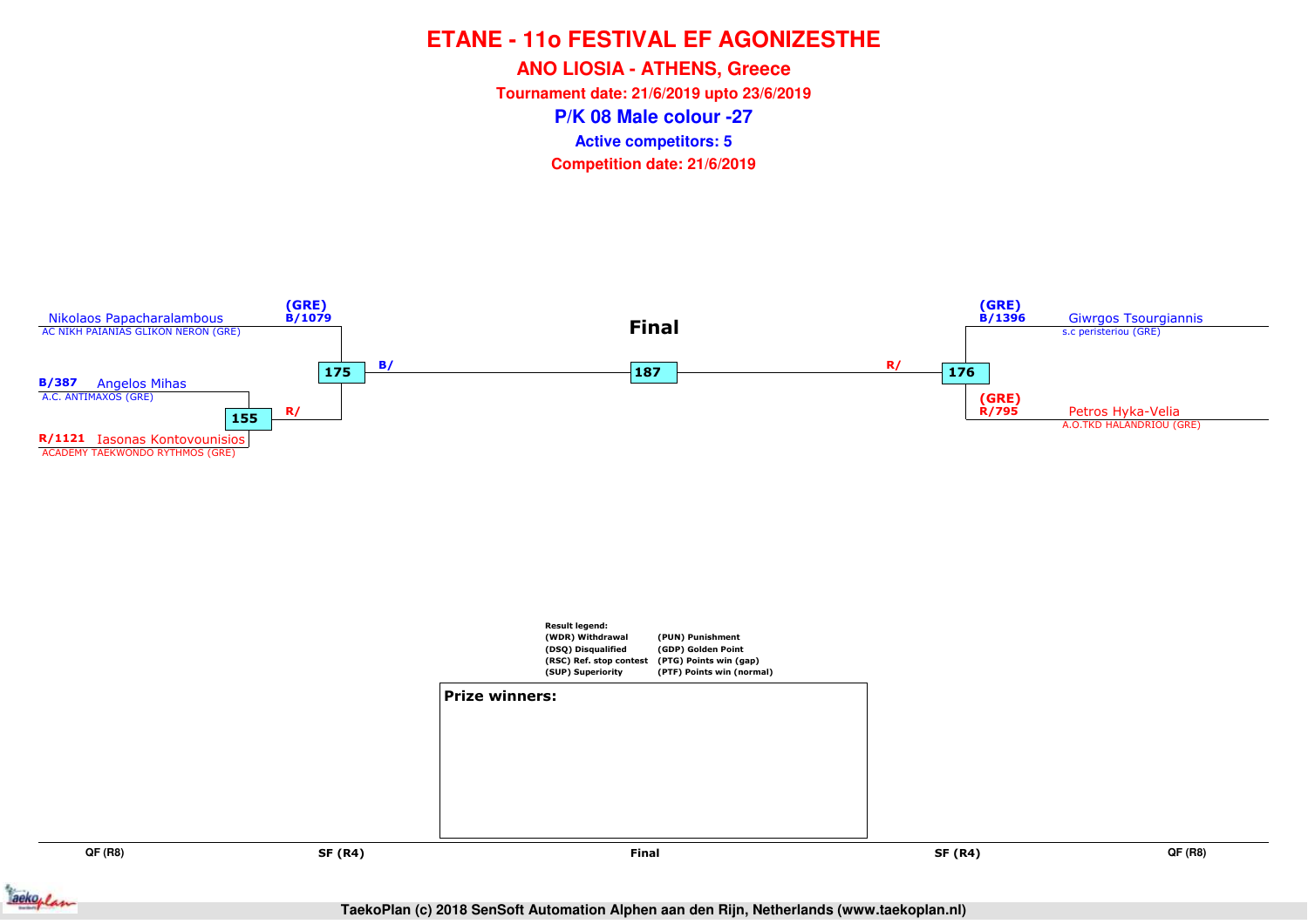**ANO LIOSIA - ATHENS, Greece**

**Tournament date: 21/6/2019 upto 23/6/2019**

**P/K 08 Male colour -30**

**Active competitors: 13**

**Competition date: 21/6/2019**





**TaekoPlan (c) 2018 SenSoft Automation Alphen aan den Rijn, Netherlands (www.taekoplan.nl)**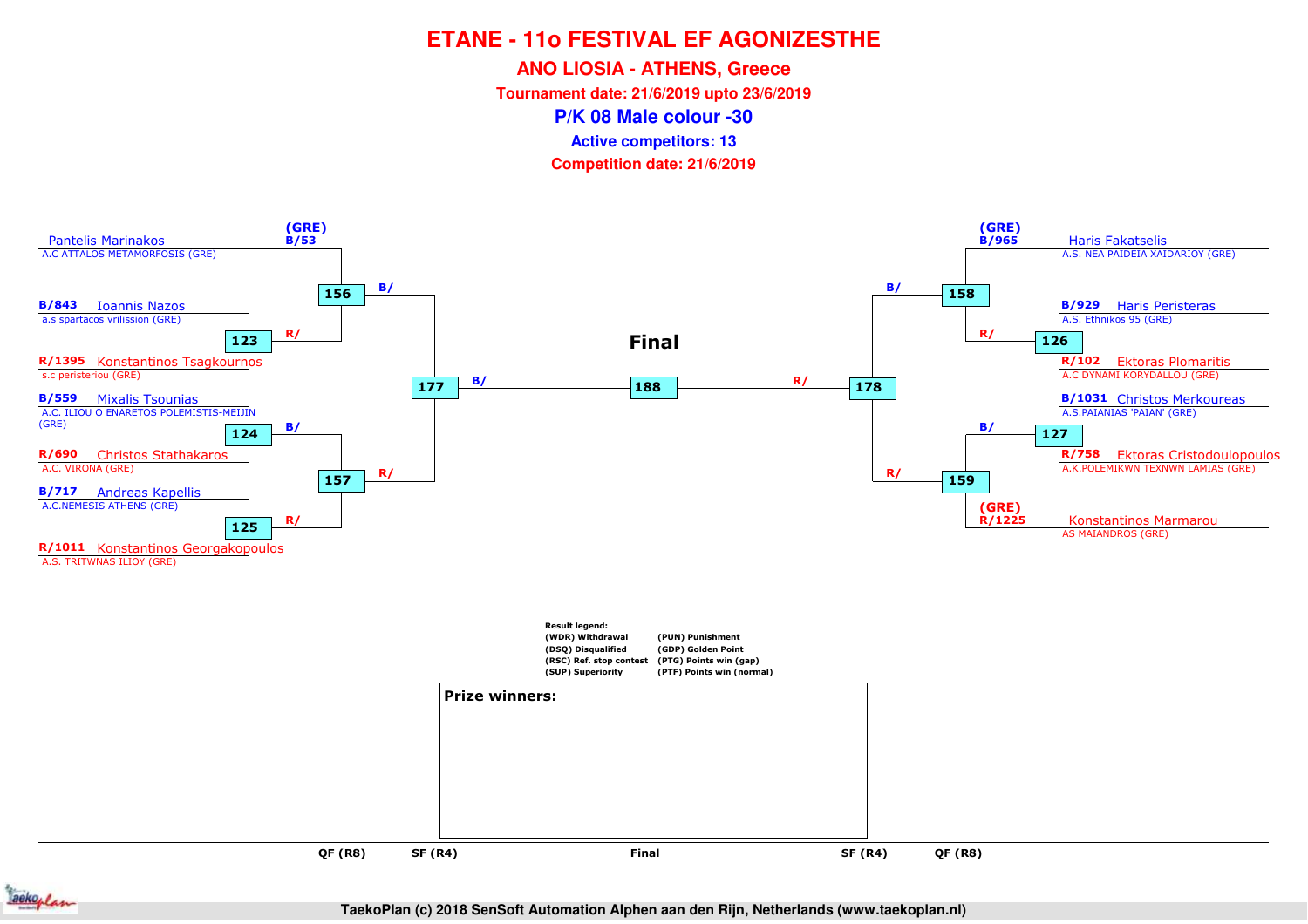

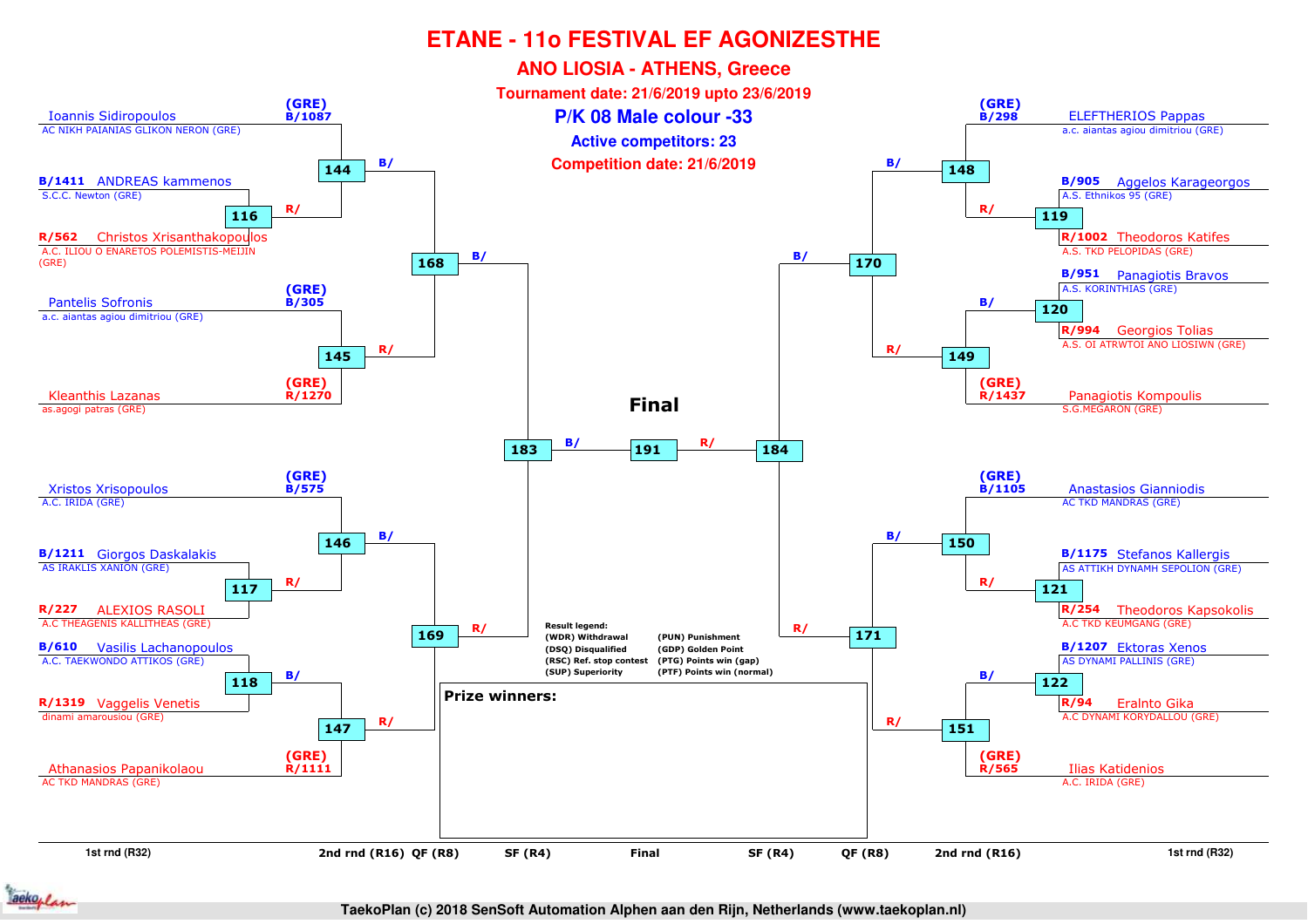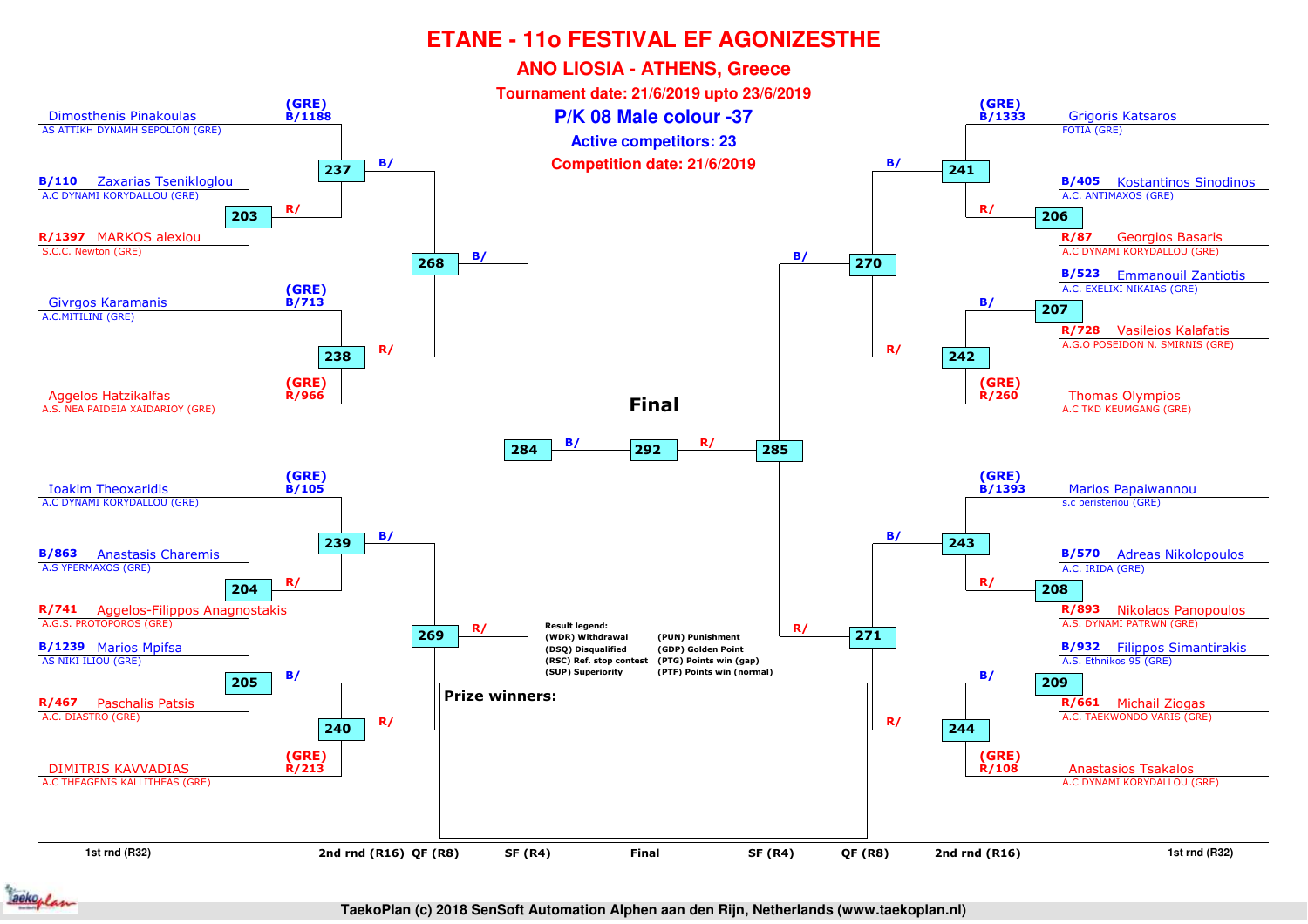

#### **TaekoPlan (c) 2018 SenSoft Automation Alphen aan den Rijn, Netherlands (www.taekoplan.nl)**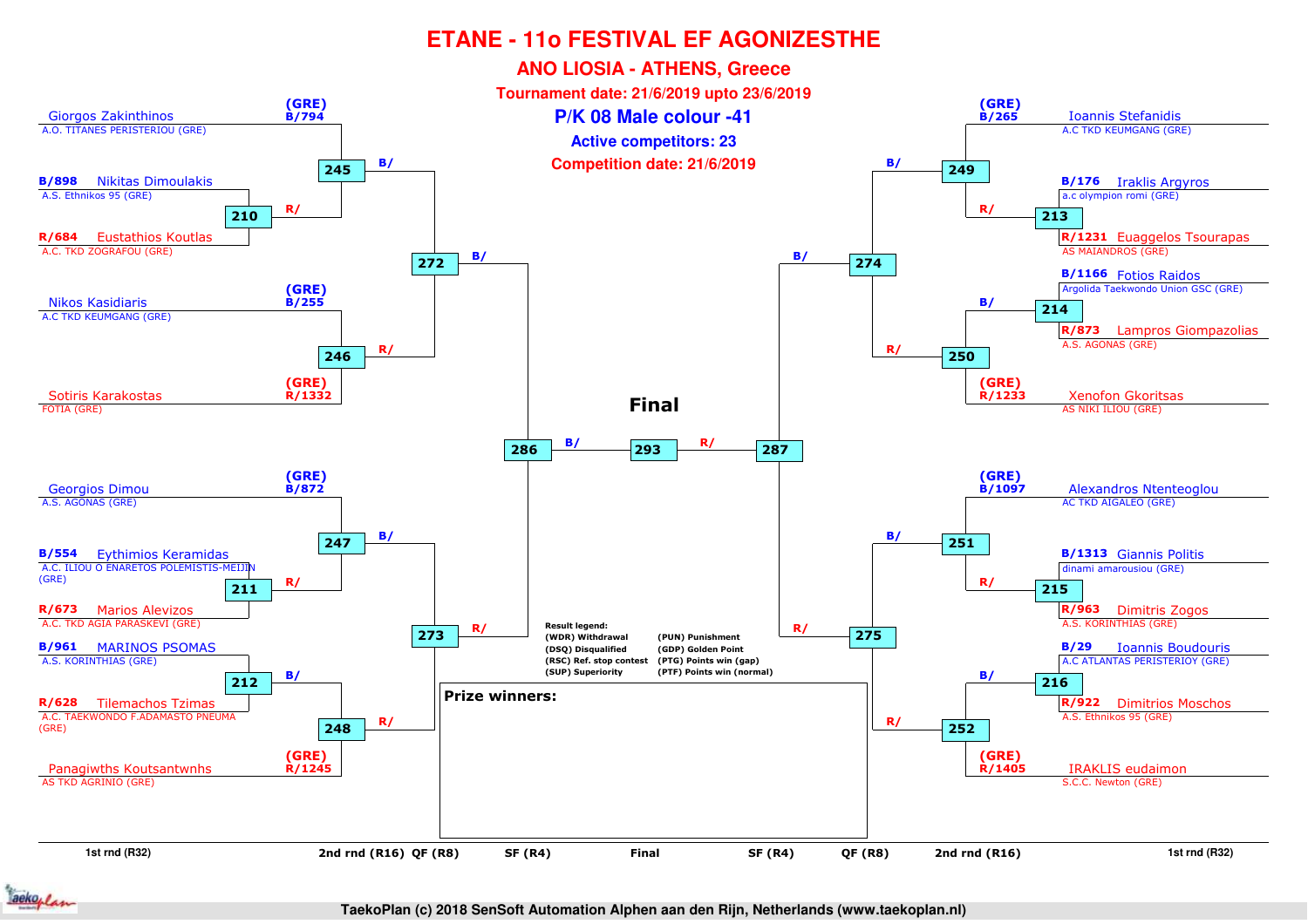**ANO LIOSIA - ATHENS, Greece**

**Tournament date: 21/6/2019 upto 23/6/2019**

**P/K 08 Male colour -45**

**Active competitors: 12**

**Competition date: 21/6/2019**



**QF (R8)QF (R8)**

**SF (R4)**



**TaekoPlan (c) 2018 SenSoft Automation Alphen aan den Rijn, Netherlands (www.taekoplan.nl)**

**Final**

and **SF (R4)** Final SF (R4)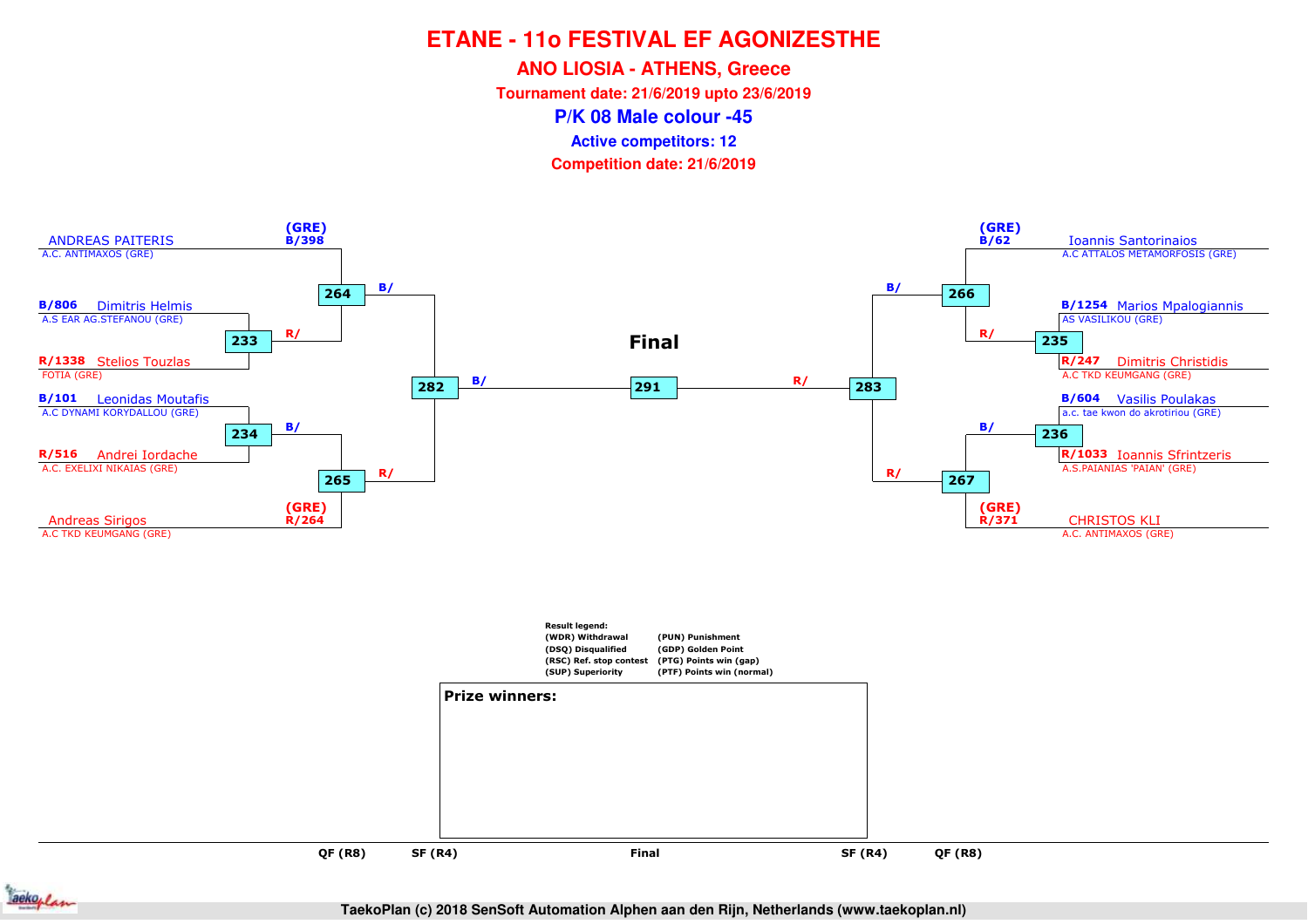**ANO LIOSIA - ATHENS, Greece**

**Tournament date: 21/6/2019 upto 23/6/2019**

**P/K 08 Male colour -49**

**Active competitors: 8**



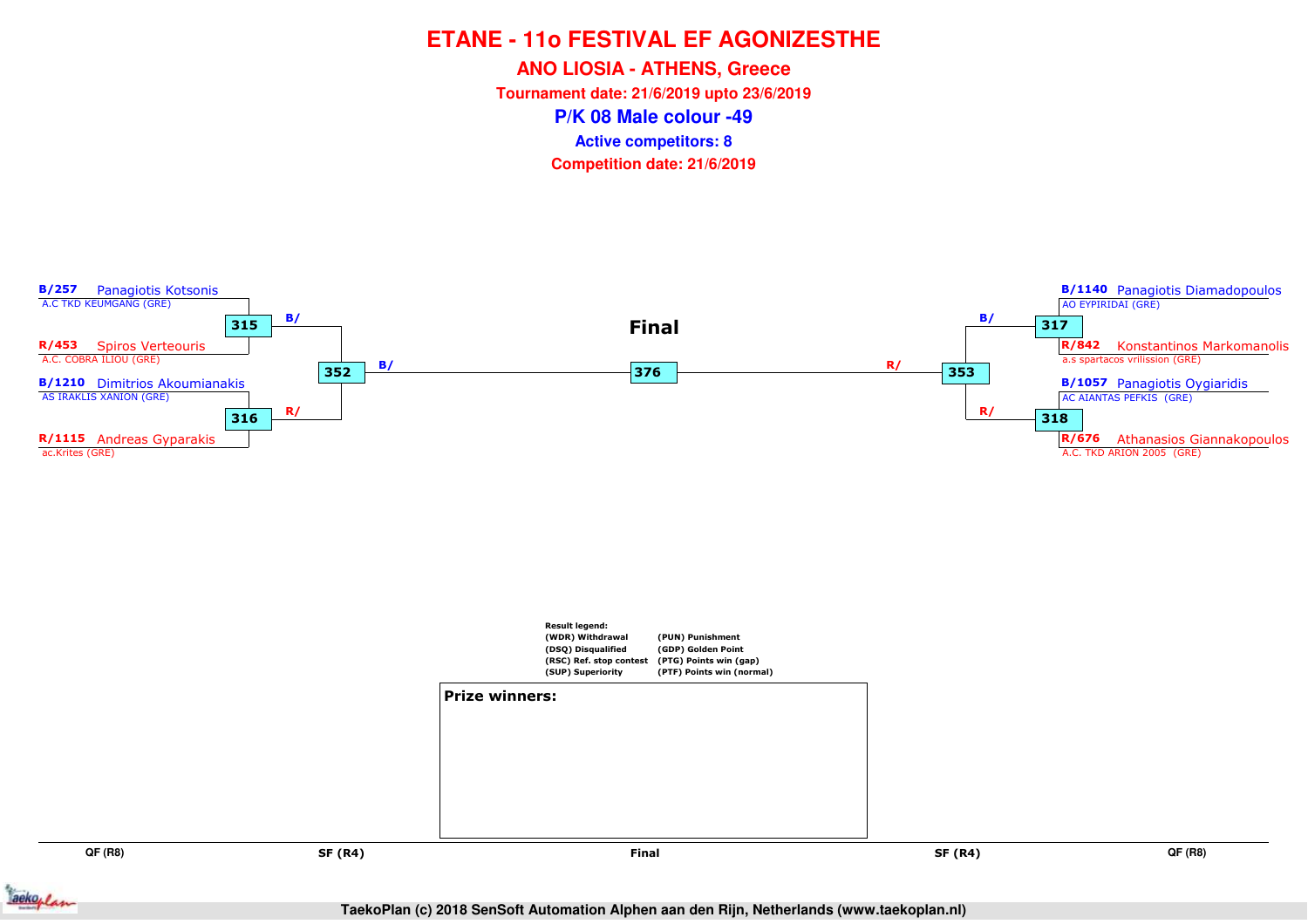**P/K 08 Male colour -53ANO LIOSIA - ATHENS, Greece Tournament date: 21/6/2019 upto 23/6/2019Competition date: 21/6/2019 Active competitors: 3**





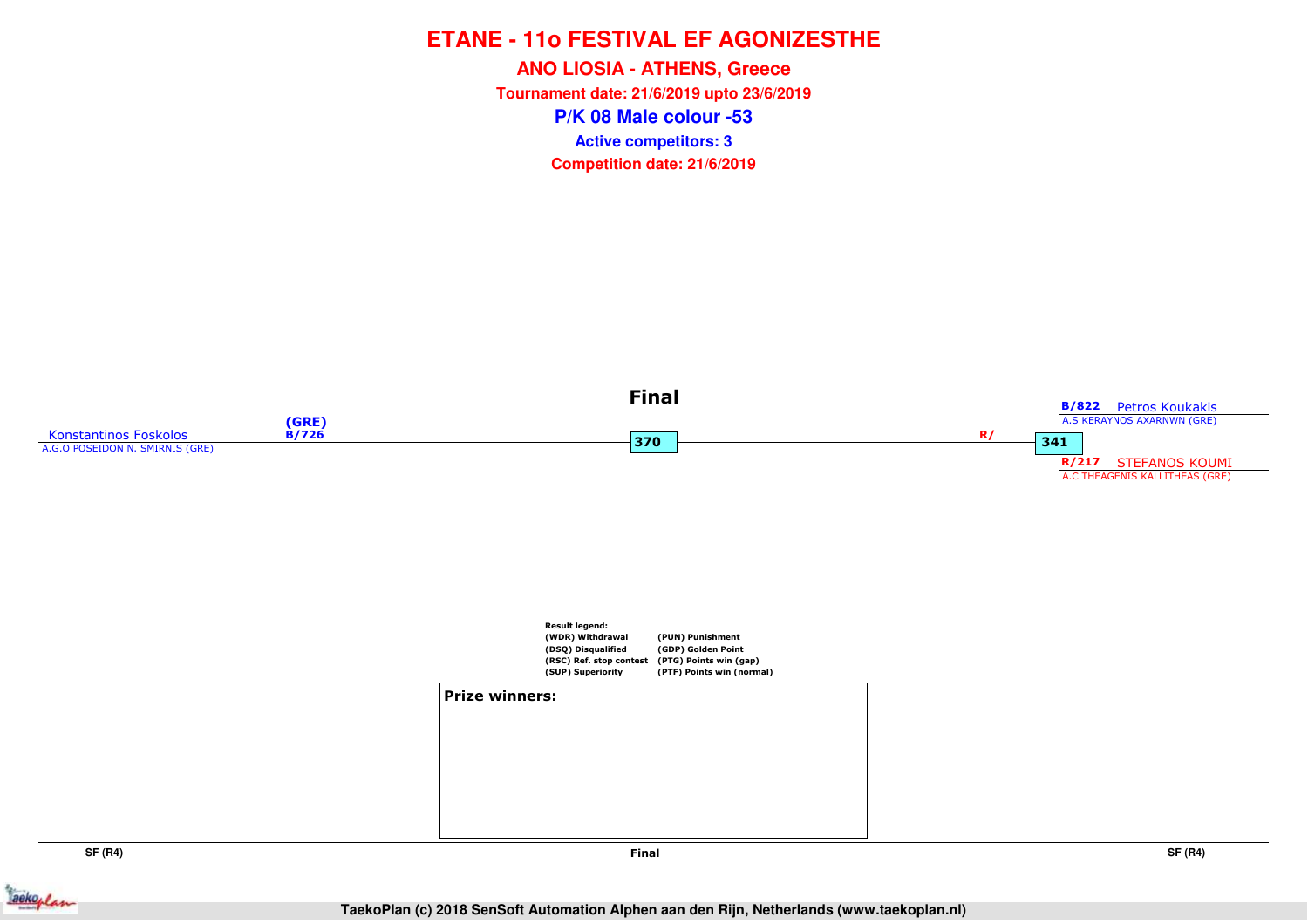**P/K 08 Male colour -57ANO LIOSIA - ATHENS, Greece Tournament date: 21/6/2019 upto 23/6/2019Competition date: 21/6/2019 Active competitors: 2**

**363**

**B/212** GIANNIS KARDARIS<br>A.C THEAGENIS KALLITHEAS (GRE)

RIS **R/362** Panagiotis Giannoulis **363**<br>The same of the same of the same of the same of the same of the same of the same of the same of the same of the same of the same of the same of the same of the same of the same of th



**Prize winners:**

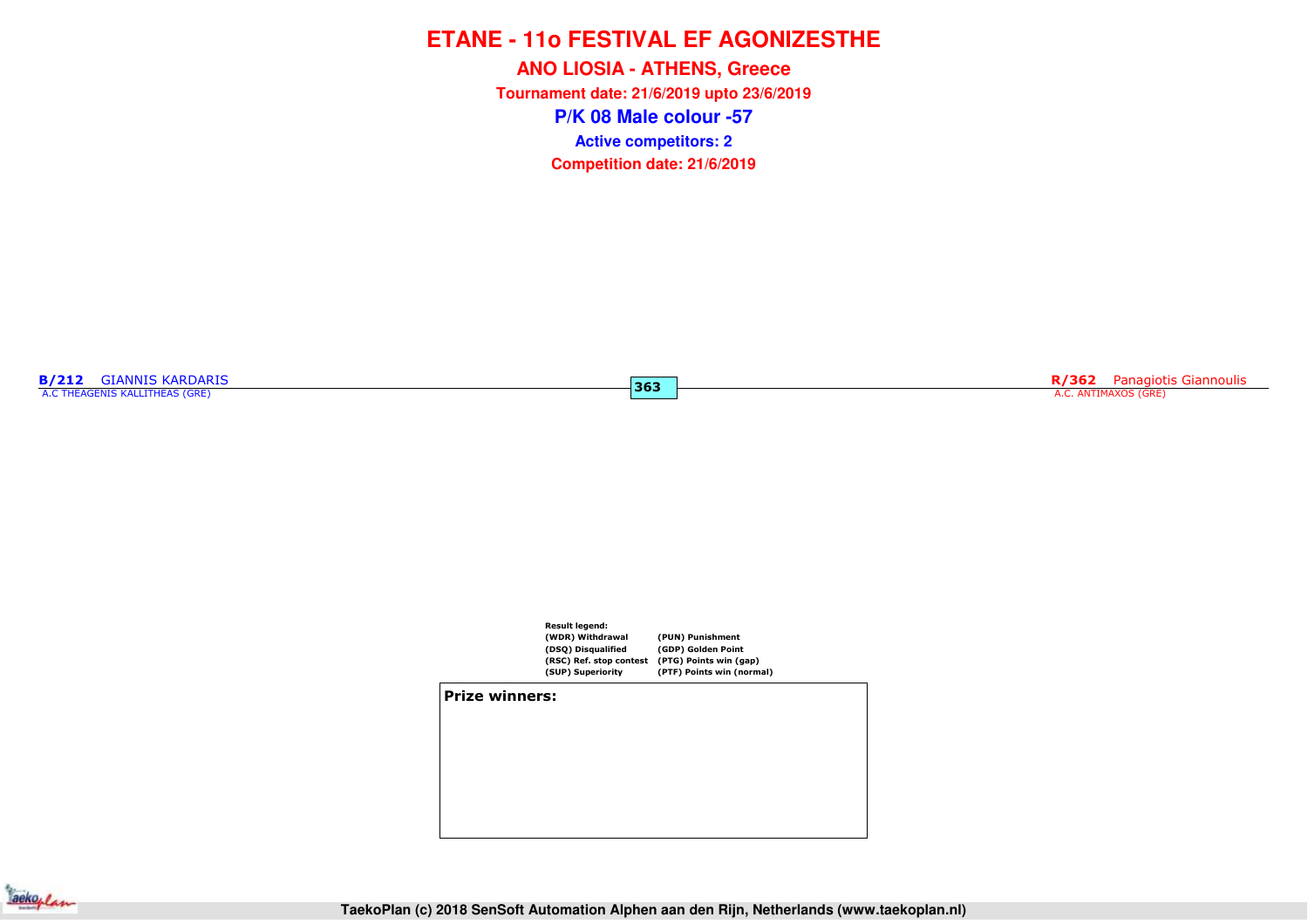**P/K 08 Male colour +57ANO LIOSIA - ATHENS, Greece Tournament date: 21/6/2019 upto 23/6/2019Competition date: 21/6/2019 Active competitors: 2**

**766**

**B/194** Fotios Dimitriou<br>A.C SEPOLION 'ARISTION' (GREECE) (GRE)

**R/150** FOTIOS MAVROGENIS A.C OLYMPIAKOS NIKAIAS (GRE)



**Prize winners:**

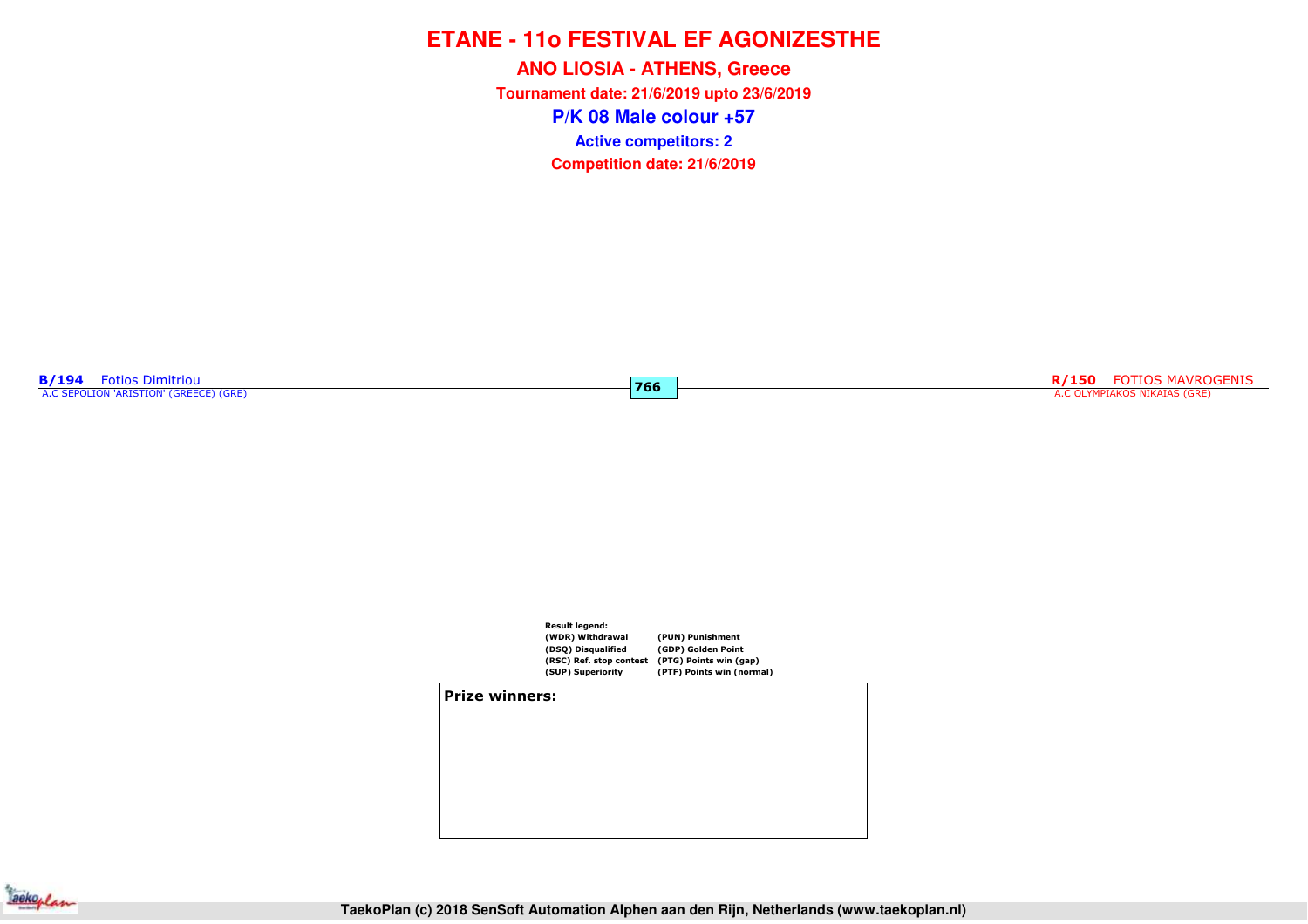**P/K 08 Female colour -30ANO LIOSIA - ATHENS, Greece Tournament date: 21/6/2019 upto 23/6/2019Competition date: 21/6/2019 Active competitors: 4**



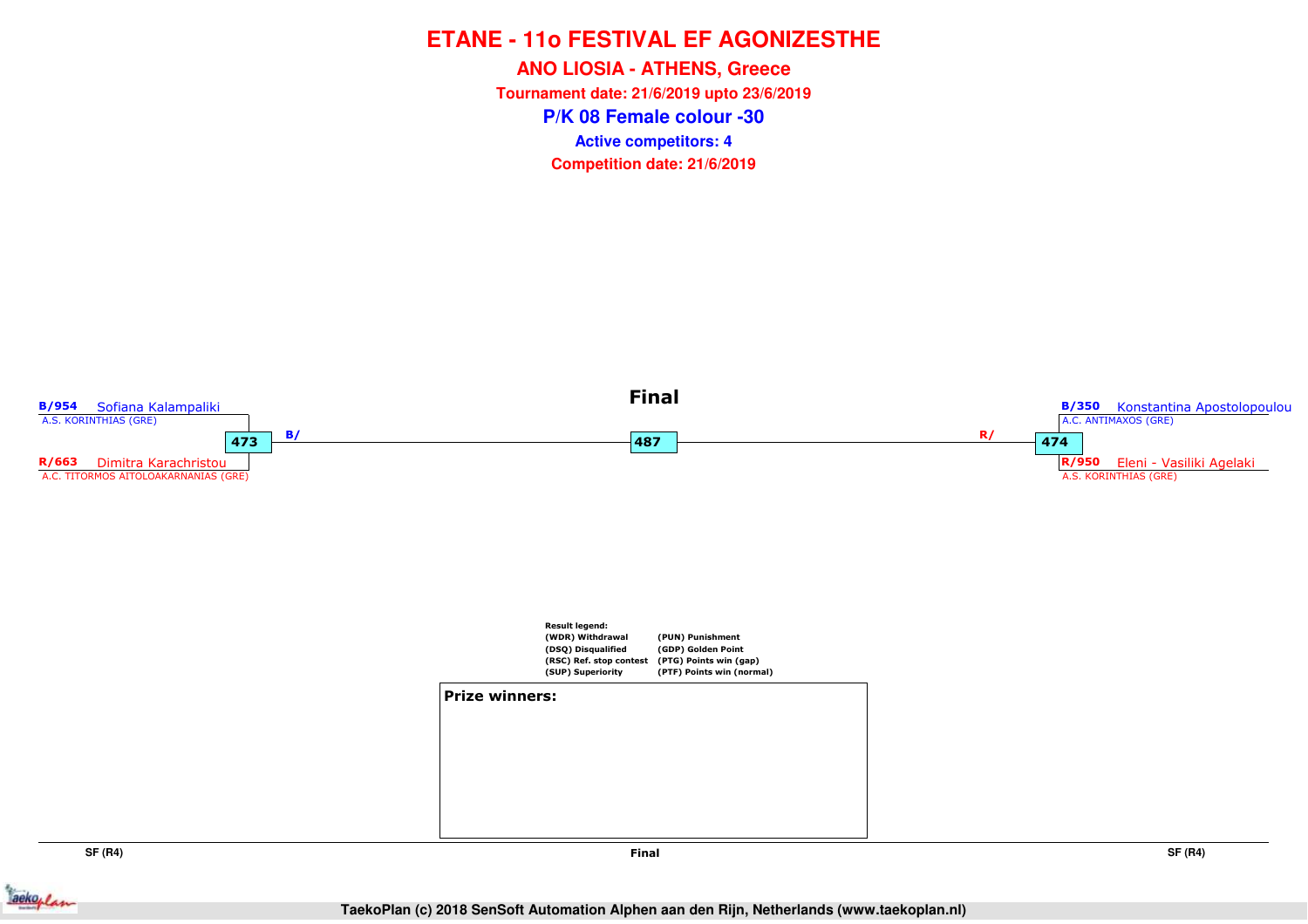**ANO LIOSIA - ATHENS, Greece**

**Tournament date: 21/6/2019 upto 23/6/2019**

**P/K 08 Female colour -33**

**Active competitors: 13**





**TaekoPlan (c) 2018 SenSoft Automation Alphen aan den Rijn, Netherlands (www.taekoplan.nl)**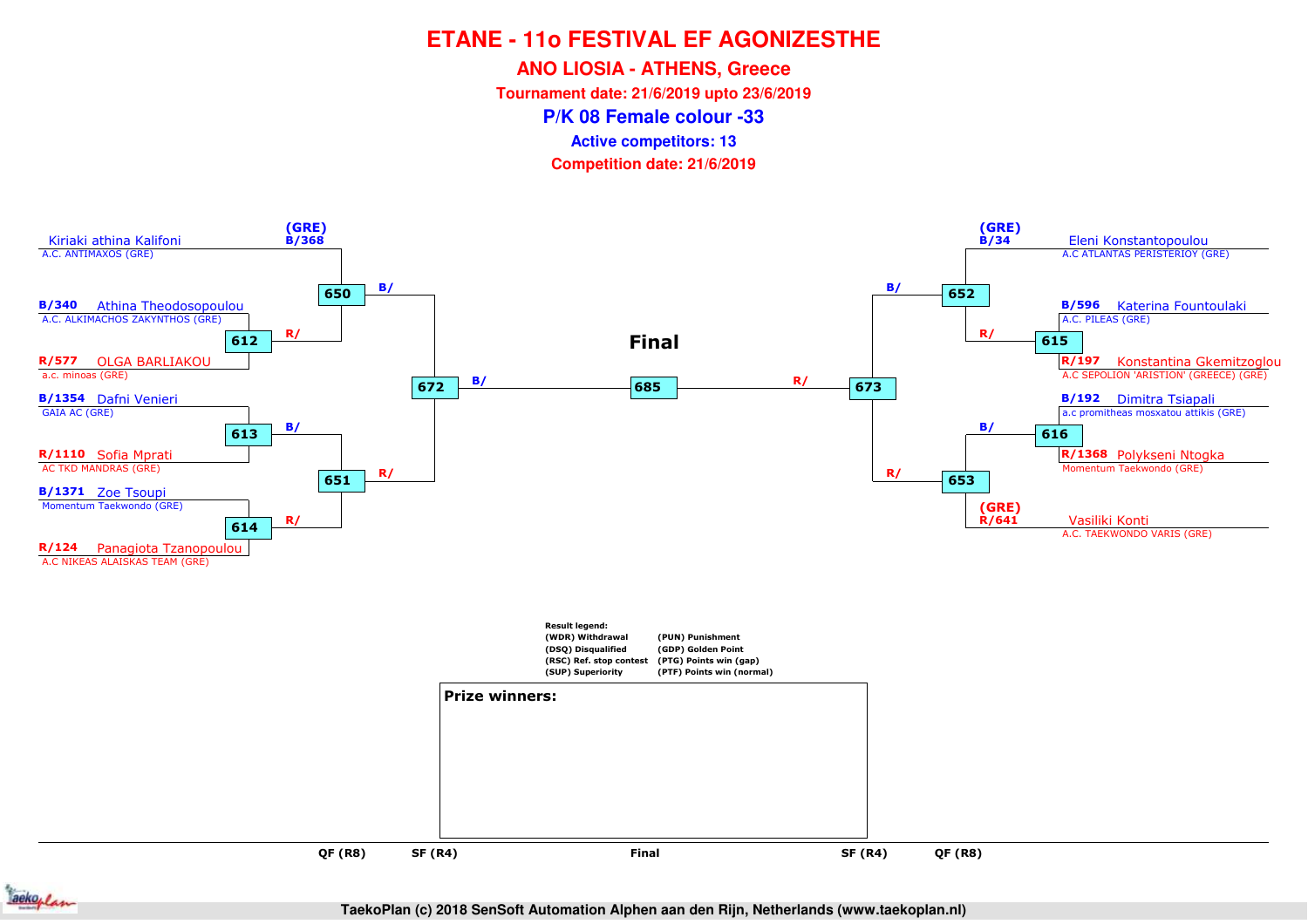**ANO LIOSIA - ATHENS, Greece**

**Tournament date: 21/6/2019 upto 23/6/2019**

**P/K 08 Female colour -37**

**Active competitors: 16**





**TaekoPlan (c) 2018 SenSoft Automation Alphen aan den Rijn, Netherlands (www.taekoplan.nl)**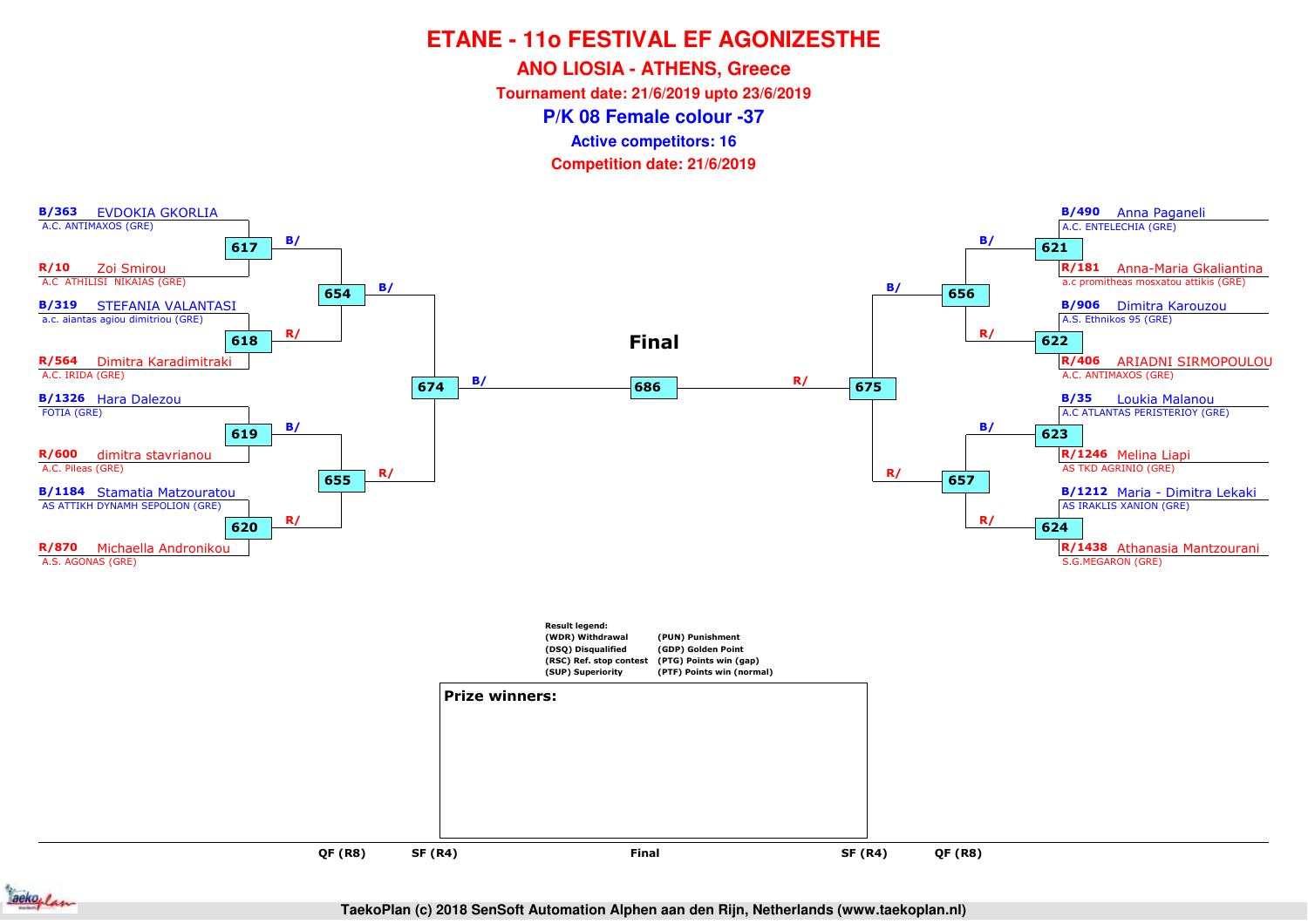**ANO LIOSIA - ATHENS, Greece**

**Tournament date: 21/6/2019 upto 23/6/2019**

**P/K 08 Female colour -41**

**Active competitors: 12**

**Competition date: 21/6/2019**







**TaekoPlan (c) 2018 SenSoft Automation Alphen aan den Rijn, Netherlands (www.taekoplan.nl)**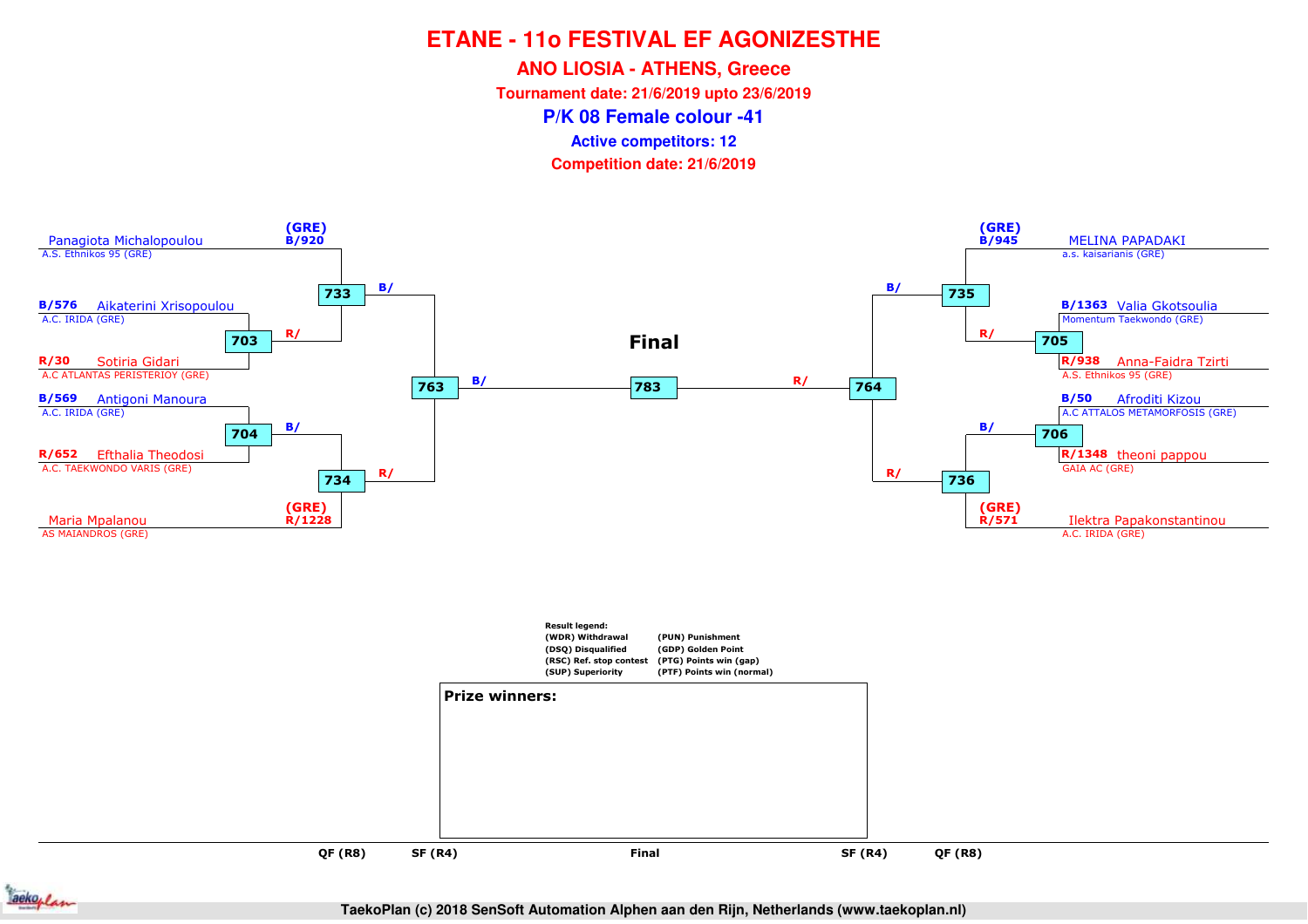**ANO LIOSIA - ATHENS, Greece**

**Tournament date: 21/6/2019 upto 23/6/2019**

**P/K 08 Female colour -45**

**Active competitors: 7**

**Competition date: 21/6/2019**



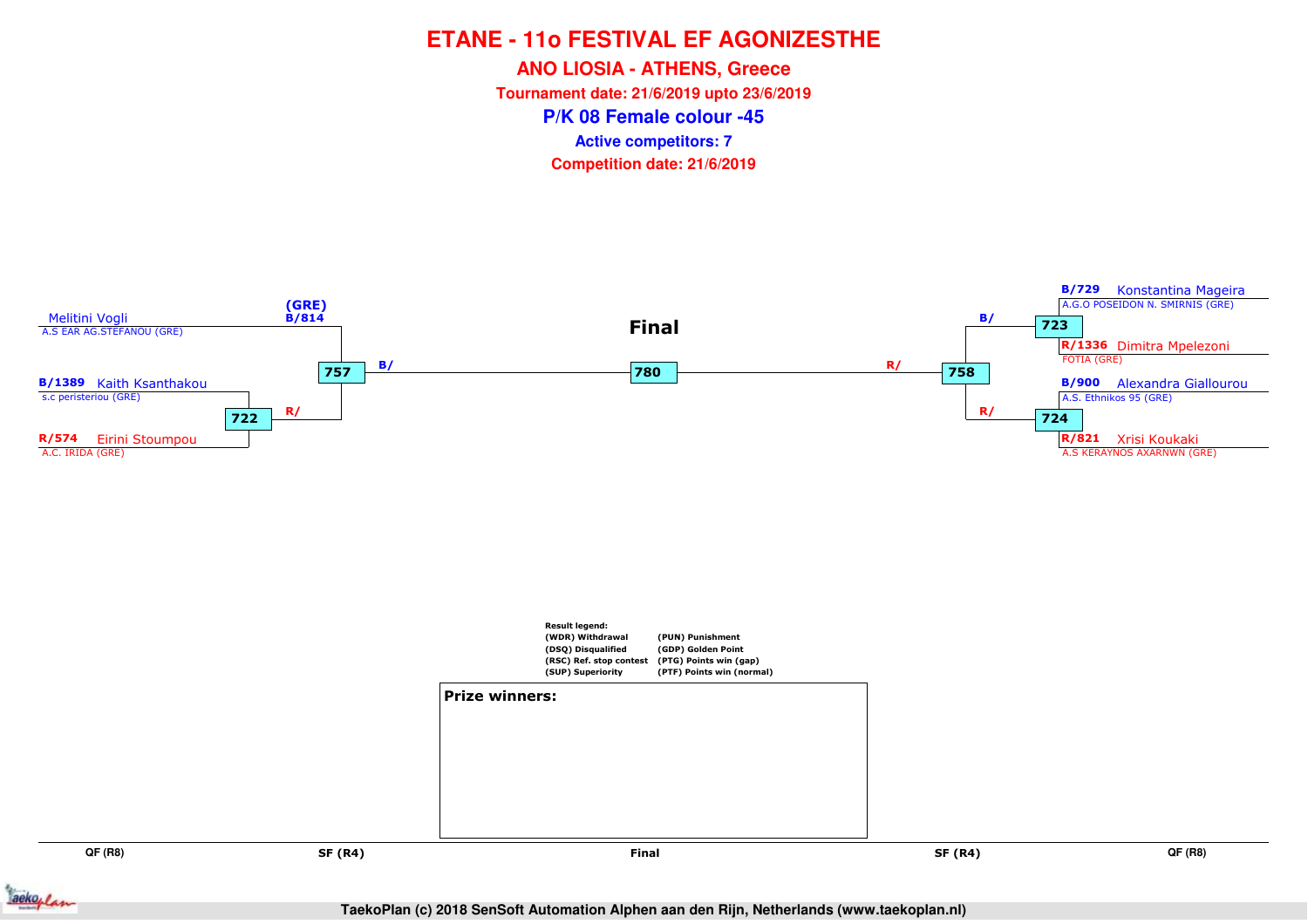**ANO LIOSIA - ATHENS, Greece**

**Tournament date: 21/6/2019 upto 23/6/2019**

**P/K 08 Female colour -49**

**Active competitors: 9**

**Competition date: 21/6/2019**



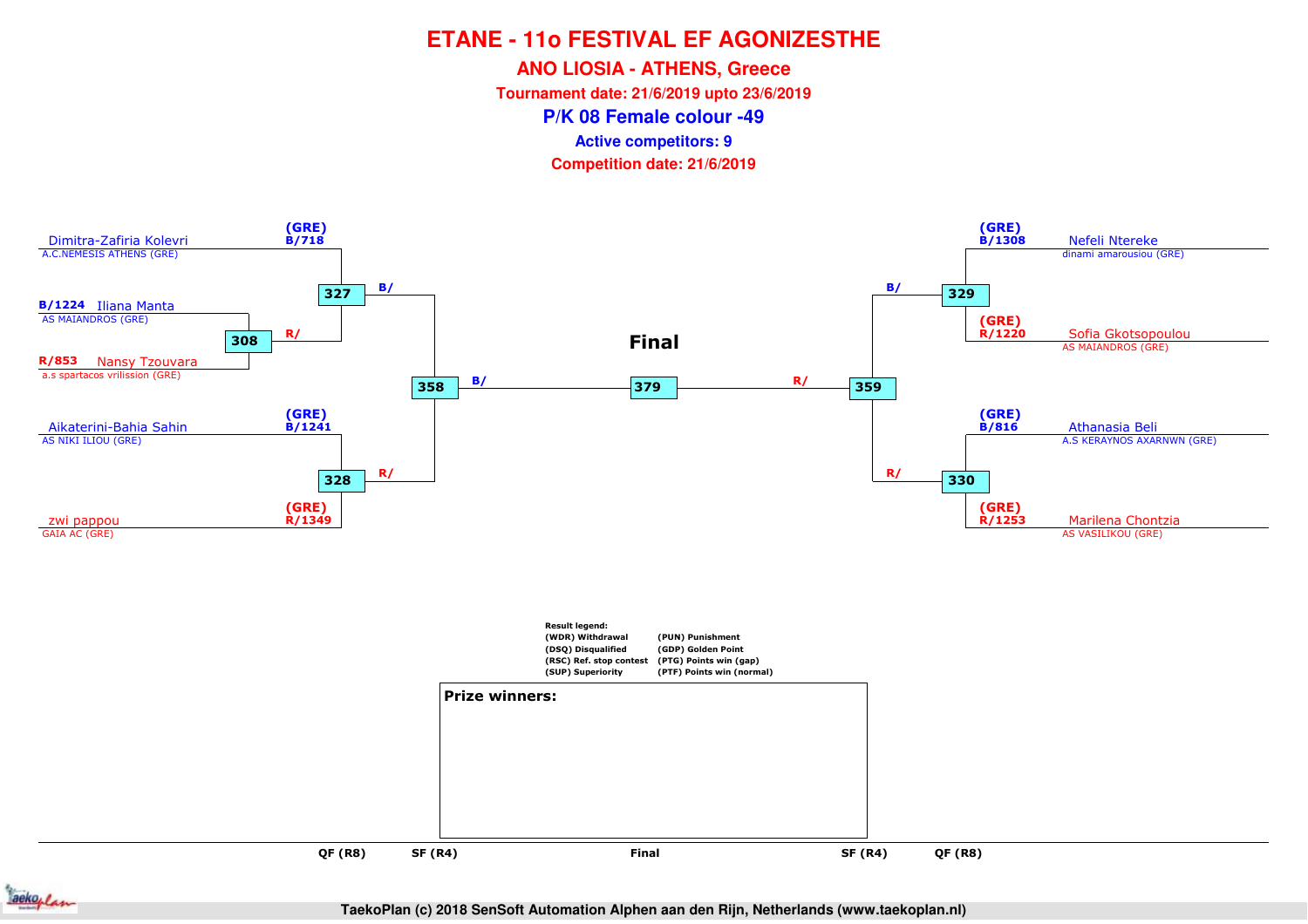**P/K 08 Female colour -53ANO LIOSIA - ATHENS, Greece Tournament date: 21/6/2019 upto 23/6/2019Competition date: 21/6/2019 Active competitors: 4**



**SF (R4)**

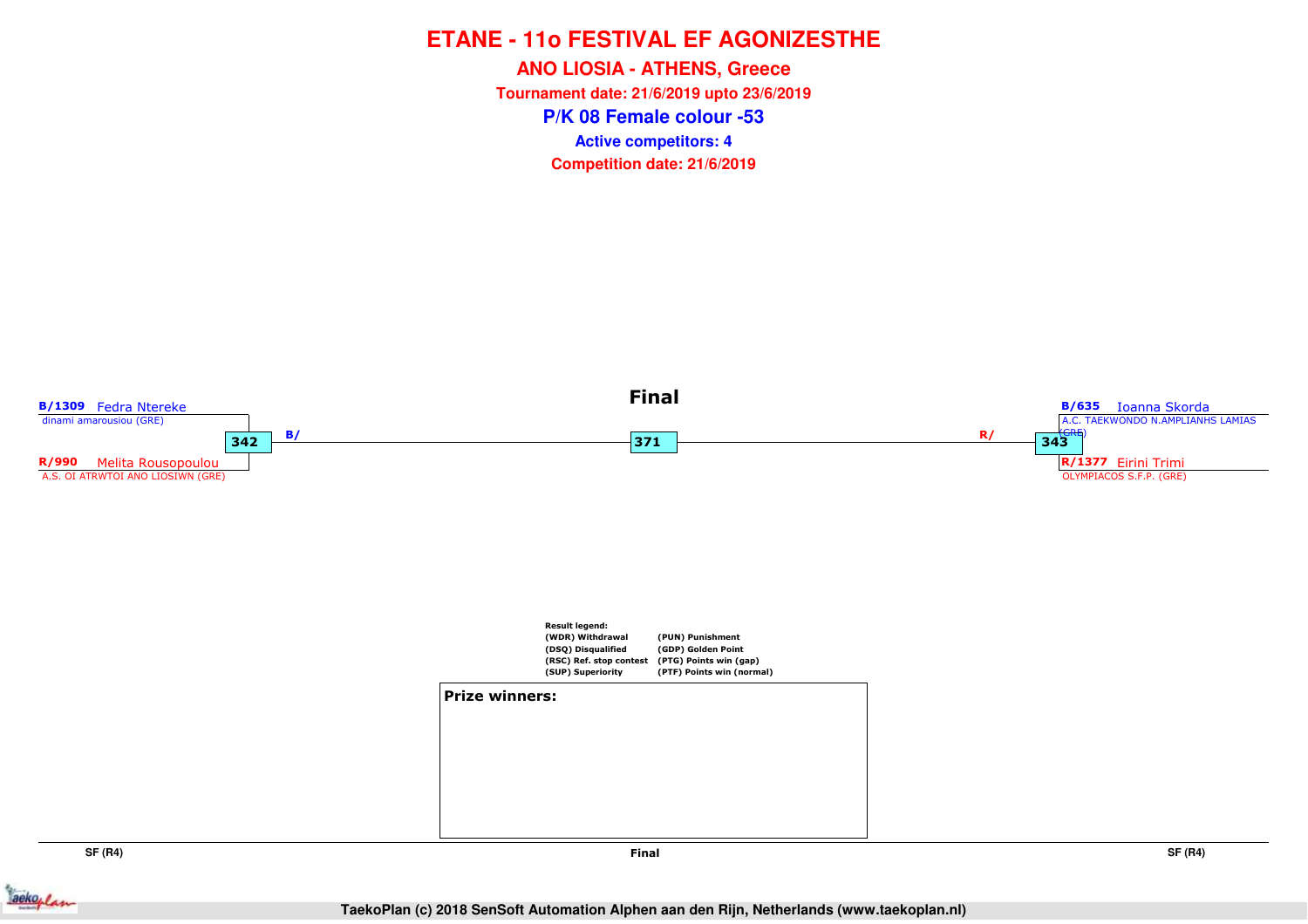**P/K 08 Female colour -57ANO LIOSIA - ATHENS, Greece Tournament date: 21/6/2019 upto 23/6/2019Competition date: 21/6/2019 Active competitors: 4**



**SF (R4)**